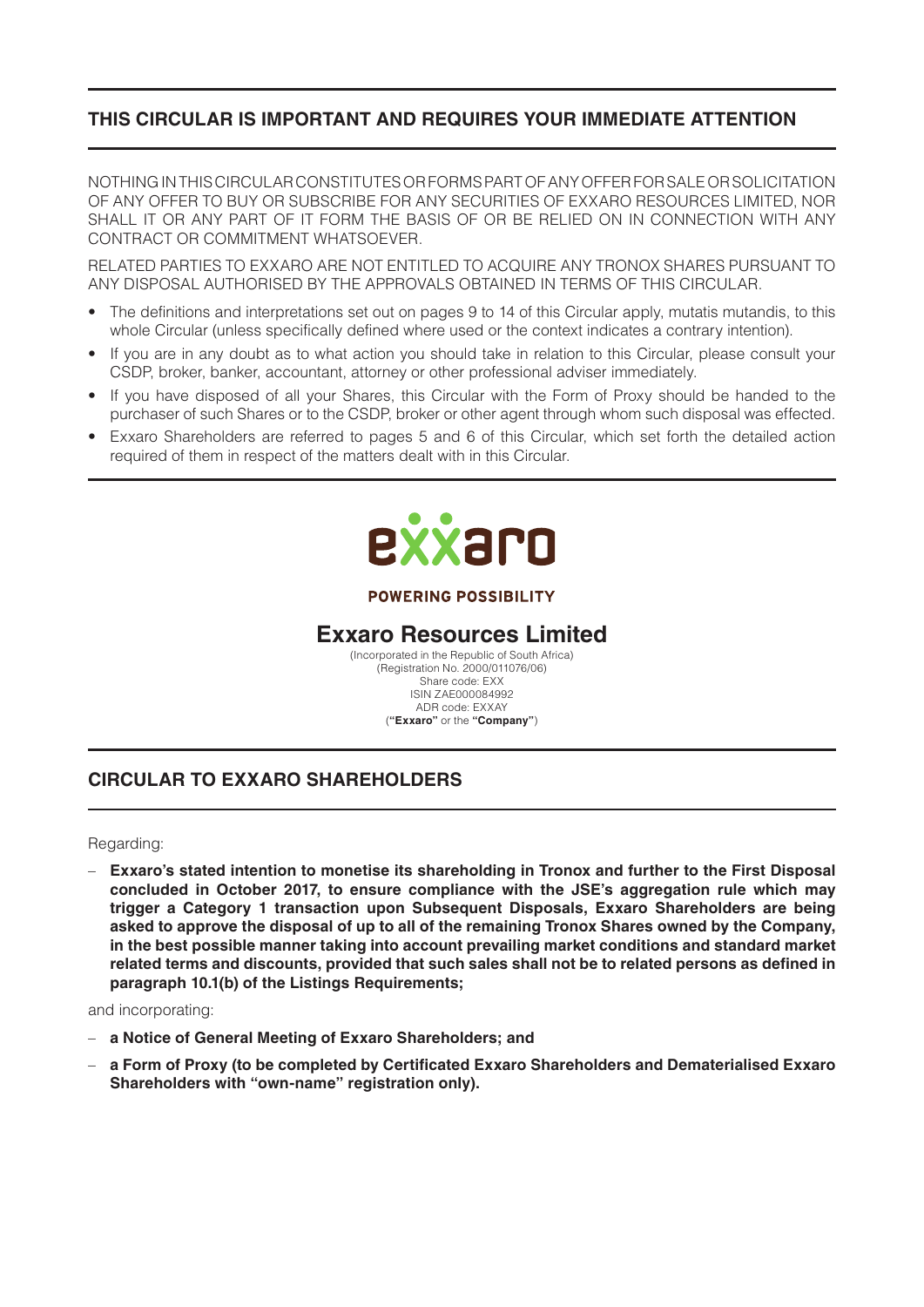

Date of issue: Wednesday, 25 April 2018

*This Circular is available in English only and copies thereof may be obtained during normal business hours from the registered offices of Exxaro and the Sponsor at the addresses set out in the "Corporate Information and Advisors" section of this Circular. This Circular will also be available on the Exxaro website (www.exxaro.com) as from the date of posting hereof until the date of the General Meeting.*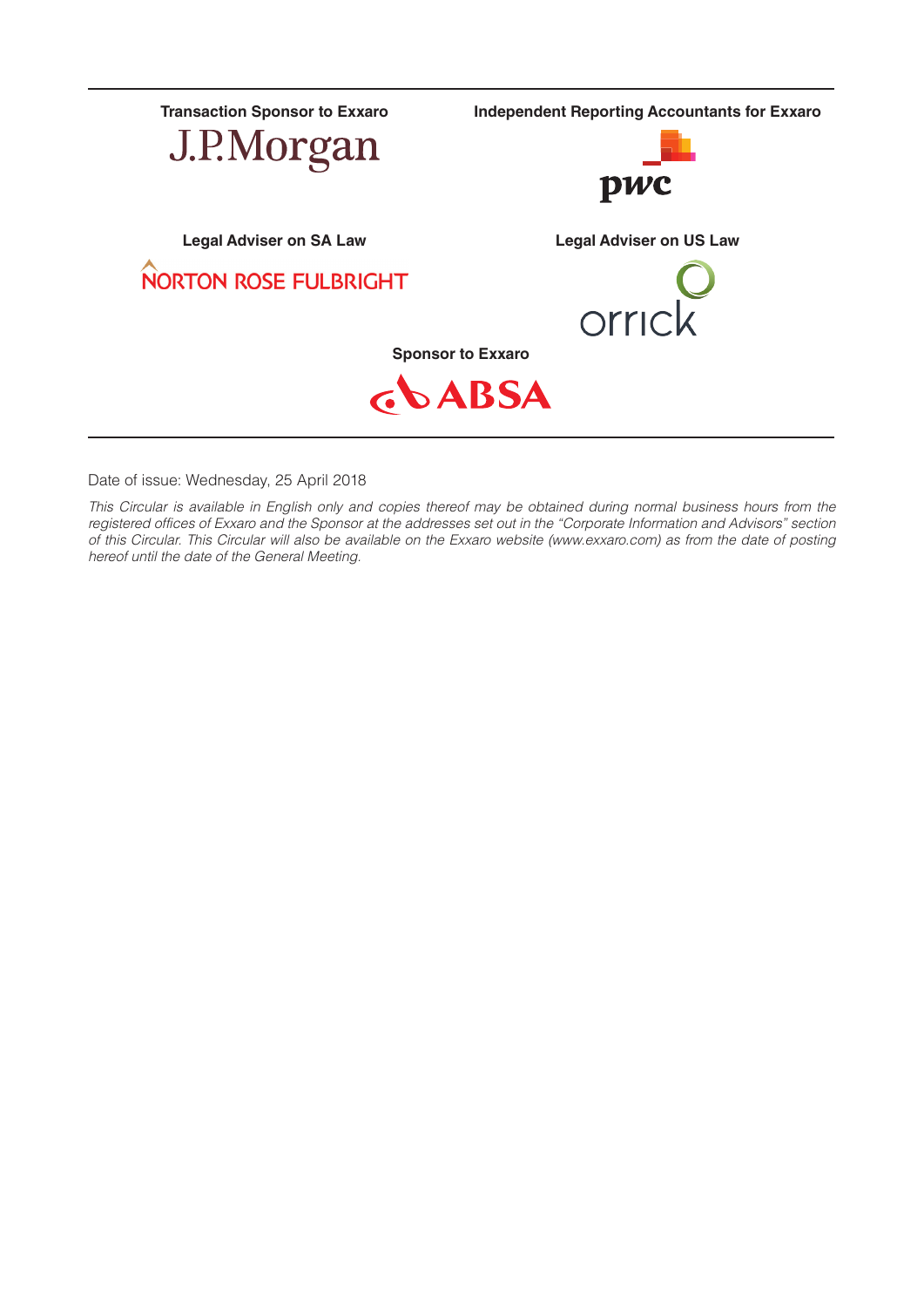## **DISCLAIMERS AND FORWARD LOOKING STATEMENTS**

#### **GENERAL**

This Circular is for information purposes only and does not constitute an offer to sell, or a solicitation of offers to purchase or subscribe for, securities in the United States or any other jurisdiction. Any securities referred to herein may not be offered or sold in the United States absent registration under the US Securities Act of 1933, as amended, or in a transaction not subject to, or made pursuant from an exemption from, the registration requirements thereunder. The United States Securities and Exchange Commission (the "SEC") has not approved or disapproved the securities described herein or passed upon the adequacy of this Circular. Any representation to the contrary is a criminal offense.

## **CERTAIN FORWARD LOOKING STATEMENTS**

Certain statements included in this Circular, as well as oral statements that may be made by Exxaro, or by officers, directors or employees acting on its behalf related to the subject matter hereof, constitute or are based on forward-looking statements. Forward-looking statements are not based on historical facts, and are generally preceded by, followed by or include the words "may", "will", "should", "expect", "envisage", "intend", "plan", "project", "estimate", "anticipate", "believe", "hope", "can", "is designed to" or similar phrases. In this Circular, for example, statements which relate to expected timings of the Subsequent Disposals (including completion), potential benefits of the Subsequent Disposals (including statements regarding growth, cost savings, benefits from and access to international financing and financial re-ratings). These forward-looking statements involve a number of known and unknown risks, uncertainties and other factors, many of which are difficult to predict and are generally beyond the control of Exxaro that could cause Exxaro's actual results and outcomes to be materially different from historical results or from any future results expressed or implied by such forward-looking statements. Such risks, uncertainties and other factors include, among others, Exxaro's ability to complete and/or implement the Subsequent Disposals; the inability to complete and/or implement the Subsequent Disposals due to failure to obtain approval of the Exxaro Shareholders or other conditions in any underwriting/placement agreement that may be agreed at the time of a specific Subsequent Disposal; Exxaro's ability to implement its strategy and any changes thereto; Exxaro's future financial position, plans, strategies, objectives, capital expenditures, projected costs and anticipated cost savings and financing plans; changes in the market price of coal, TiO<sub>2</sub> and ferrous as well as the energy markets, fluctuations in exchange rates, currency devaluations, inflation and other macro-economic monetary policies; the occurrence of labour disruptions and industrial actions; changes in relevant government regulations, particularly environmental, tax, health and safety regulations and new legislation affecting water, mining, mineral rights and business ownership, including any interpretation thereof which may be subject to dispute; power disruption, constraints and cost increases; the outcome and consequence of any potential or pending litigation or regulatory proceedings or environmental, health or safety issues; the occurrence of temporary stoppages of mines for safety incidents and unplanned maintenance; the occurrence of hazards associated with underground and surface mining; operating in new geographies and regulatory environments where Exxaro had no previous experience; changes in assumptions underlying Exxaro's estimation of its current mineral reserves; supply chain shortages and increases in the price of production inputs; economic, business, political and social conditions in South Africa, Europe, the United States and elsewhere; the ability of Exxaro to comply with requirements that it operates in a sustainable manner; failure of Exxaro's information technology and communications systems; the success of Exxaro's business strategy, exploration and development activities; the availability, terms and deployment of capital or credit; Exxaro's ability to hire and retain senior management or sufficient technically skilled employees, as well as its ability to achieve sufficient representation of historically disadvantaged South Africans in its management positions; the adequacy of Exxaro's insurance coverage; uncertainty regarding the title to Exxaro's properties; social unrest, sickness or natural or man-made disaster at informal settlements in the vicinity of Exxaro's African operations; the impact of Human Immunodeficiency Virus and Acquired Immune Deficiency Syndrome (HIV/AIDS), tuberculosis and other contagious diseases. For further information about the risks, uncertainties and other factors that may cause the actual results and performance of Exxaro to differ from those noted in any forward-looking statements, please review Exxaro's latest Annual Results for the year ended 31 December 2017 or Tronox's Annual Report on Form 10-K for the year ended 31 December 2017, filed with the SEC on 1 March 2018 and available at: https://www.sec.gov/cgi-bin/browse-edgar?actio n=getcompany&CIK=0001530804&owner=exclude&count=40. New factors that could cause the business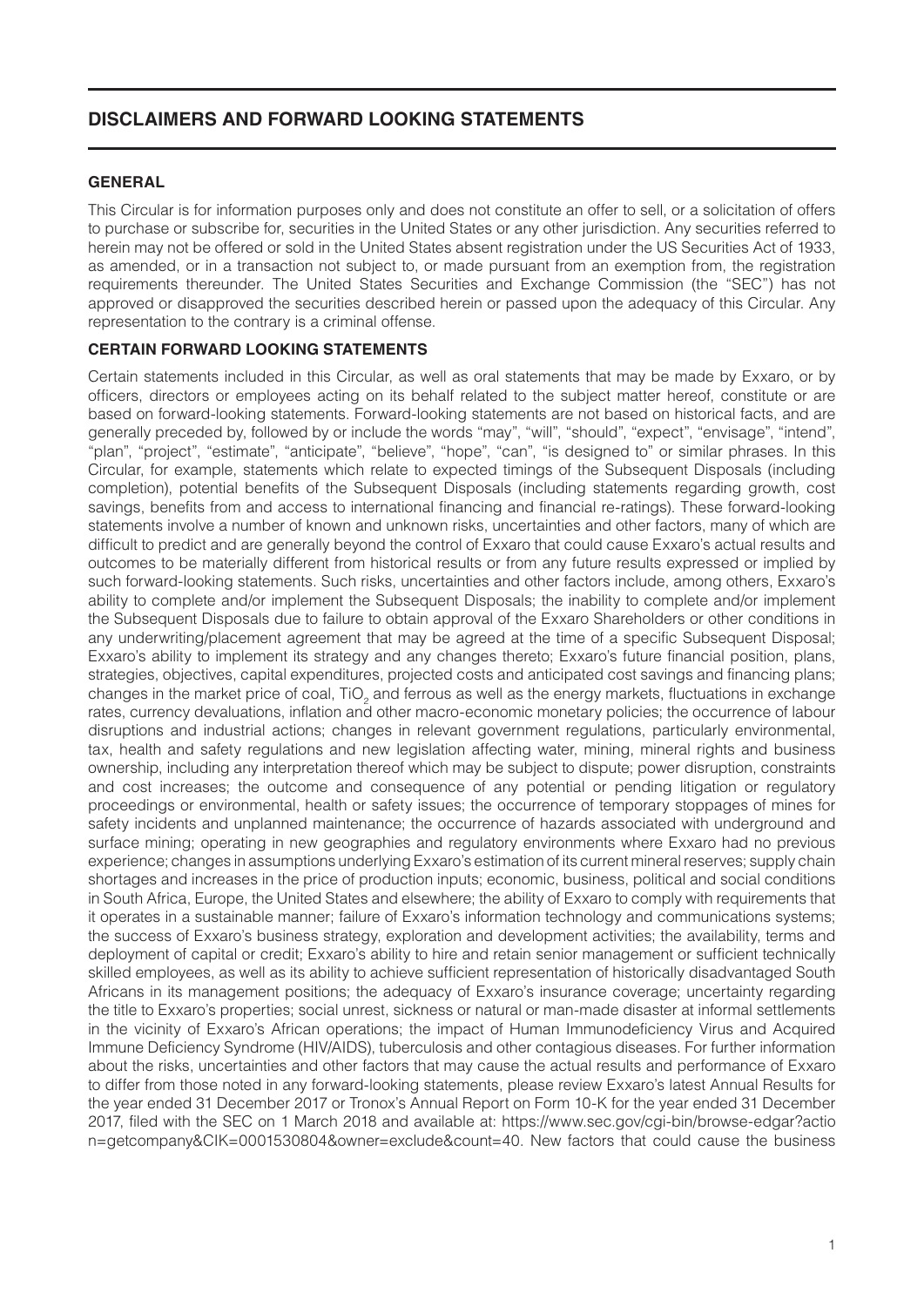of Exxaro not to develop as expected may emerge from time to time, and it is not possible to predict all such factors. Exxaro undertakes no obligation and does not intend to update publicly or release any revisions to these forward-looking statements to reflect events or circumstances after the date of this Circular or to reflect any change in Exxaro's expectations with regard thereto, except as may be required by law.

#### **DATE OF INFORMATION PROVIDED**

Unless the context clearly indicates otherwise, all information provided in this Circular is provided as at the Last Practicable Date.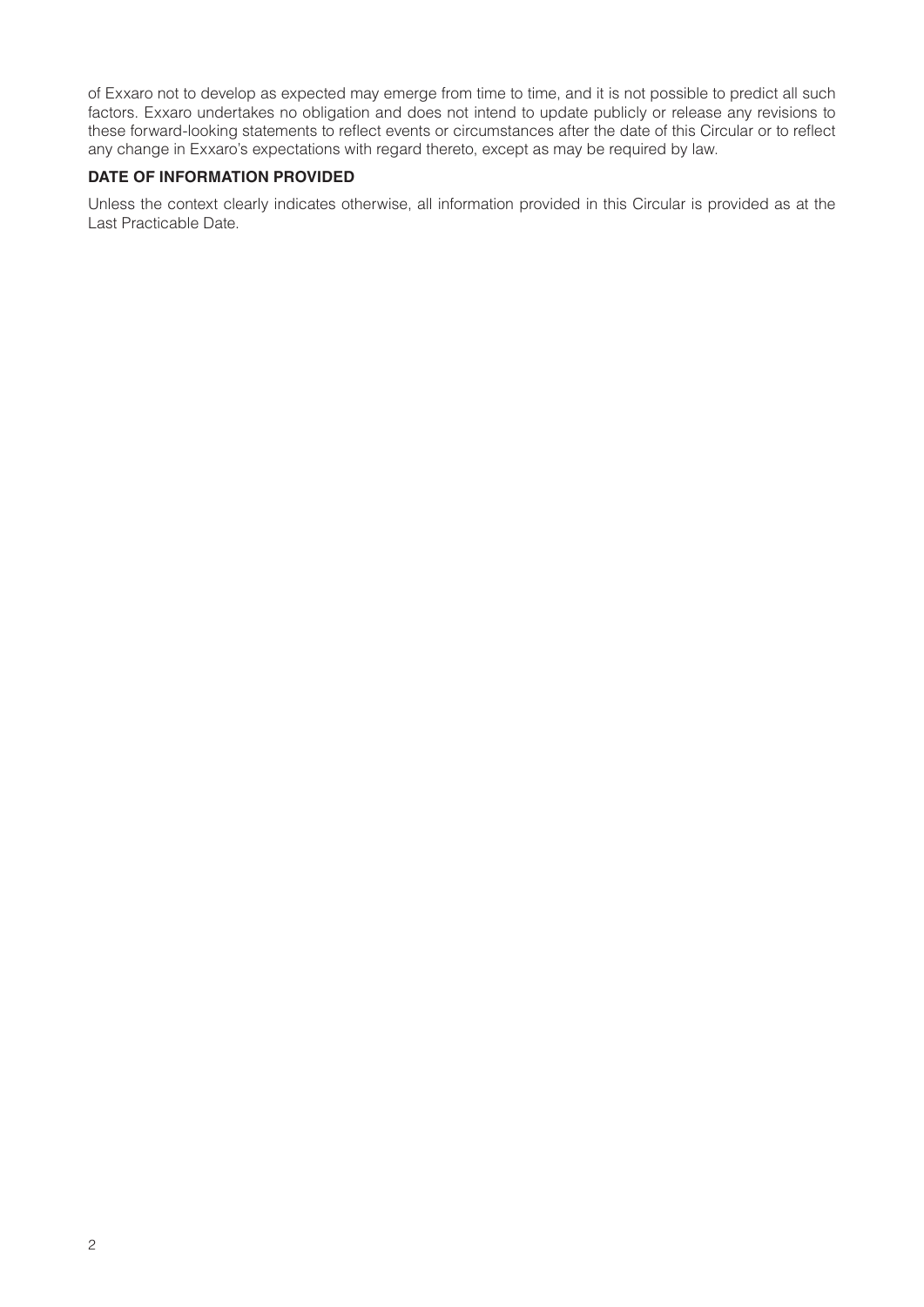## **CORPORATE INFORMATION AND ADVISORS**

#### **Exxaro Registered Address**

Roger Dyason Road Pretoria West, 0183 South Africa PO Box 9229 Pretoria, 0001 South Africa Website: www.exxaro.com

#### **Executive Directors**

MDM Mgojo (Chief Executive Officer) PA Koppeschaar (Finance Director)

#### **Non-executive Chairman**

Dr D Konar – Independent (Chairman)

#### **Non-executive Directors**

Dr CJ Fauconnier – Independent MW Hlahla D Mashile-Nkosi S Mayet – Independent L Mbatha VZ Mntambo EJ Myburgh – Independent V Nkonyeni – Independent A Sing PCCH Snyders – Independent J van Rooyen – Independent

#### **Company Secretary**

SE van Loggerenberg Exxaro Resources Limited (Registration number 2000/011076/06) Roger Dyason Road Pretoria West, 0183 (PO Box 9229, Pretoria, 0001)

#### **Investor Enquiries**

Mzila Mthenjane Executive Head: Stakeholder Affairs Exxaro Resources Limited (Registration number 2000/011076/06) Roger Dyason Road Pretoria West, 0183 (PO Box 9229, Pretoria, 0001) Tel: +27 12 307 7393 E-mail: investorrelations@exxaro.com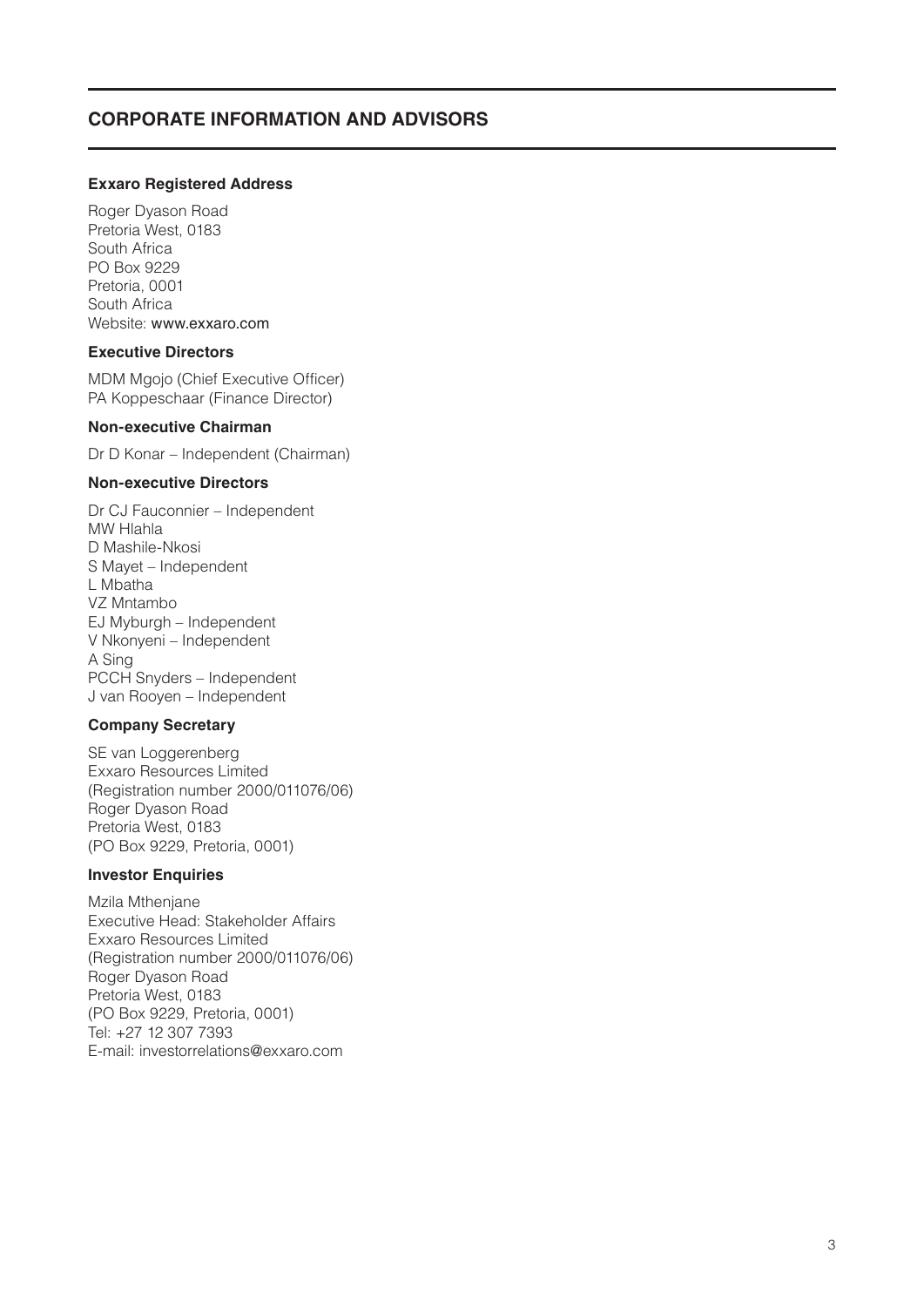#### **Transfer Secretaries South Africa**

Computershare Investor Services Proprietary Limited Corporate office: Australia (Registration number 2004/003647/07) Rosebank Towers 15 Biermann Avenue Rosebank Johannesburg, 2196 South Africa (PO Box 61051, Marshalltown, 2107, South Africa) Tel: +27 11 370 5000 Fax: +27 11 688 5248

#### **Legal Advisors to Exxaro on SA Law**

Norton Rose Fulbright South Africa Incorporated (Registration number 1984/003385/21) 15 Alice Lane Sandton, 2196 (PO Box 784903, Sandton, 2146)

#### **Legal Advisors to Exxaro on US Law**

**Orrick** 51 W 52nd Street New York, New York 10019 United States

## **Transaction Sponsor to Exxaro**

(Registration number 1995/011815/07) 1 Fricker Road Illovo Johannesburg 2196 South Africa (Private Bag X9936, Sandton, 2196, South Africa)

#### **Tronox**

Lot 22, Mason Road Kwinana Beach Western Australia, 6167

PO Box 305, Kwinana, Western Australia 6966 Corporate office: United States 263 Tresser Boulevard Suite 1100 Stamford, Connecticut 06901 United States

#### **Auditors and Independent Reporting Accountant to Exxaro**

PricewaterhouseCoopers Incorporated (Registration number 1998/012055/21) 4 Lisbon Lane Waterfall city Jukskei View, 2090 (Private Bag x36, Sunninghill, 2157)

#### **JSE Sponsor to Exxaro**

J.P. Morgan Equities South Africa Proprietary Limited Absa Bank Limited (acting through its Corporate and Investment Banking division) (Registration number 1986/004794/0606) North Campus 15 Alice Lane Sandton, 2196 (PO Box 7735, Johannesburg, 2000)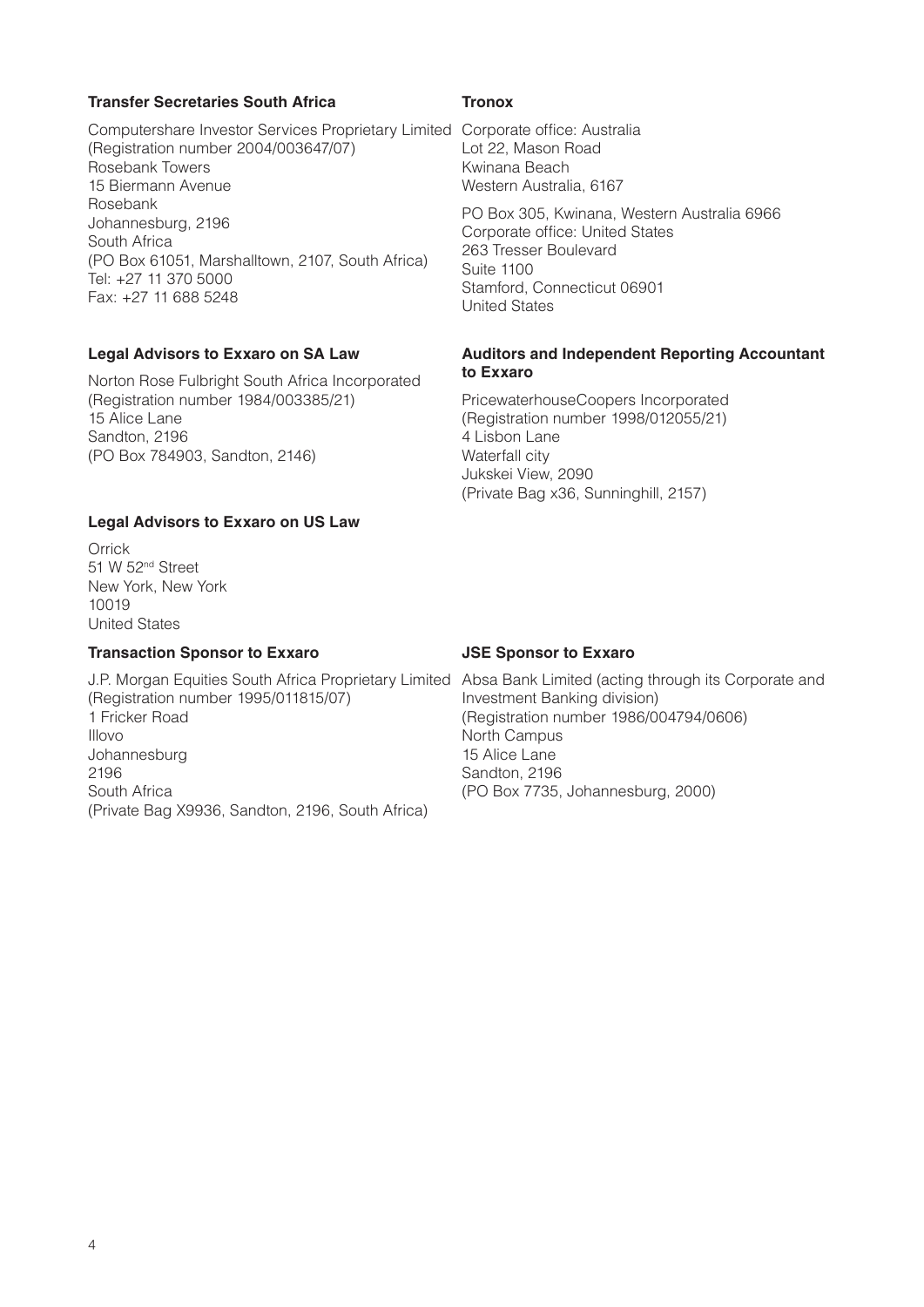# **ACTION REQUIRED BY EXXARO SHAREHOLDERS**

The definitions and interpretations commencing on page 9 of this Circular apply, mutatis mutandis, to this section (unless specifically defined where used or the context indicates a contrary intention).

#### **Exxaro Shareholders are requested to take note of the following information regarding the actions required by them in connection with this Circular.**

**1.** If you are in any doubt as to what action to take, please consult your broker, CSDP, banker, legal advisor, accountant, or other professional advisor immediately.

If you have disposed of all your Shares, please forward this Circular to the person to whom you disposed of such Shares or to the broker, CSDP, banker or other agent through whom you disposed of such Shares.

#### **2. General Meeting**

A General Meeting of Exxaro Shareholders has been convened in terms of the Notice of General Meeting attached hereto for purposes of considering and, if deemed fit, passing, with or without modification, the resolution set out in the Notice of General Meeting. The General Meeting will be held at the Exxaro Corporate Centre, Roger Dyason Road, Pretoria West, South Africa at 10:00 (South African time) on Thursday, 24 May 2018.

#### **3. Dematerialised Exxaro Shareholders without "own name" registration**

If you have Dematerialised your Shares without "own name" registration, then the following actions are relevant to you in connection with the General Meeting:

#### *Voting at the General Meeting*

- If you have not been contacted by your CSDP or broker, it would be advisable for you to contact your CSDP or broker and furnish them with your voting instructions.
- If your CSDP or broker does not obtain voting instructions from you, they will vote in accordance with the instructions contained in the agreement concluded between you and your CSDP or broker.
- You must **NOT** complete the attached Form of Proxy.

#### *Attendance and representation at the General Meeting*

In accordance with the mandate between you and your CSDP or broker, you must advise your CSDP or broker if you wish to attend the General Meeting in person, or if you wish to send a proxy to represent you at the General Meeting. Your CSDP or broker will issue the necessary letter of representation to you or your proxy to attend the General Meeting.

#### **4. Dematerialised Exxaro Shareholders with "own name" registration and Certificated Exxaro Shareholders**

If you have not Dematerialised your Shares or have Dematerialised your Shares with "own name" registration, then the following is relevant to you in connection with the General Meeting:

*Voting, attendance and representation at the General Meeting*

- You may attend, speak and vote at the General Meeting in person.
- Alternatively, you may appoint one or more proxies to represent you at the General Meeting by completing the attached Form of Proxy in accordance with the instructions it contains. A proxy need not be an Exxaro Shareholder. It is requested that the Form of Proxy be lodged with or posted to the Transfer Secretaries to be received by no later than **10:00 (South African time) on Tuesday, 22 May 2018**. If you do not lodge or post the Form of Proxy to reach the Transfer Secretaries by the relevant time, you will nevertheless be entitled to have the Form of Proxy lodged with the chairman of the General Meeting immediately prior to any matter to which the proxy relates being considered at the General Meeting.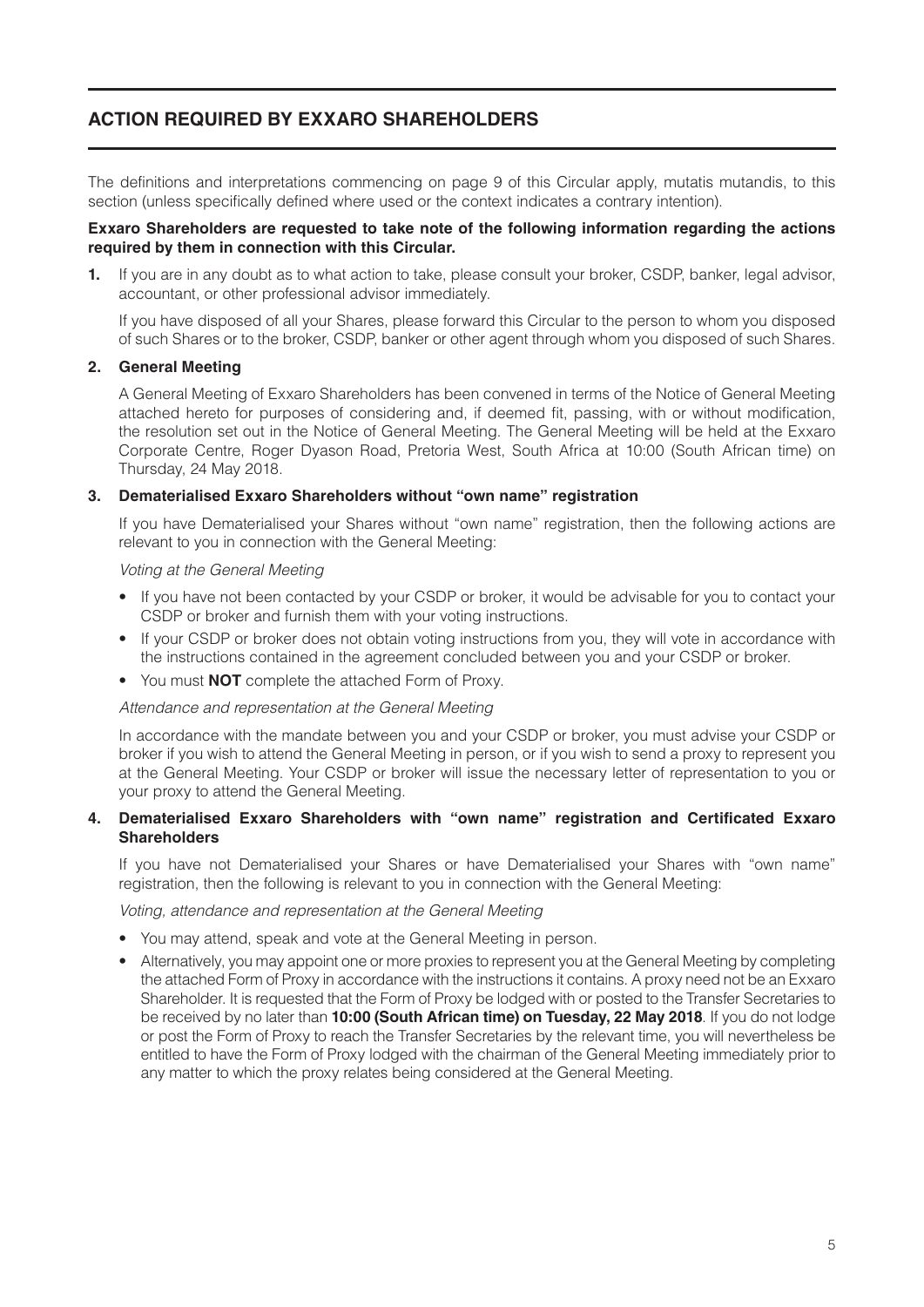**Exxaro does not accept responsibility and will not be held liable, under any applicable law or regulation, for any action of, or omission by, the CSDP or broker of a Dematerialised Exxaro Shareholder, including, without limitation, any failure on the part of the CSDP or broker of any beneficial owner to notify such beneficial owner of the General Meeting or of the matters set forth in this Circular.**

#### **5. IDENTIFICATION OF EXXARO SHAREHOLDERS**

Exxaro Shareholders are entitled to attend, speak and vote at the General Meeting. In terms of section 63(1) of the Companies Act, before any person may attend or participate in the General Meeting, that person must present reasonably satisfactory identification and the person presiding at the General Meeting must be reasonably satisfied that the right of the person to participate and vote at the General Meeting, either as an Exxaro Shareholder, or as a proxy for an Exxaro Shareholder, has been reasonably verified. Acceptable forms of identification include a valid identity document, driver's licence or passport.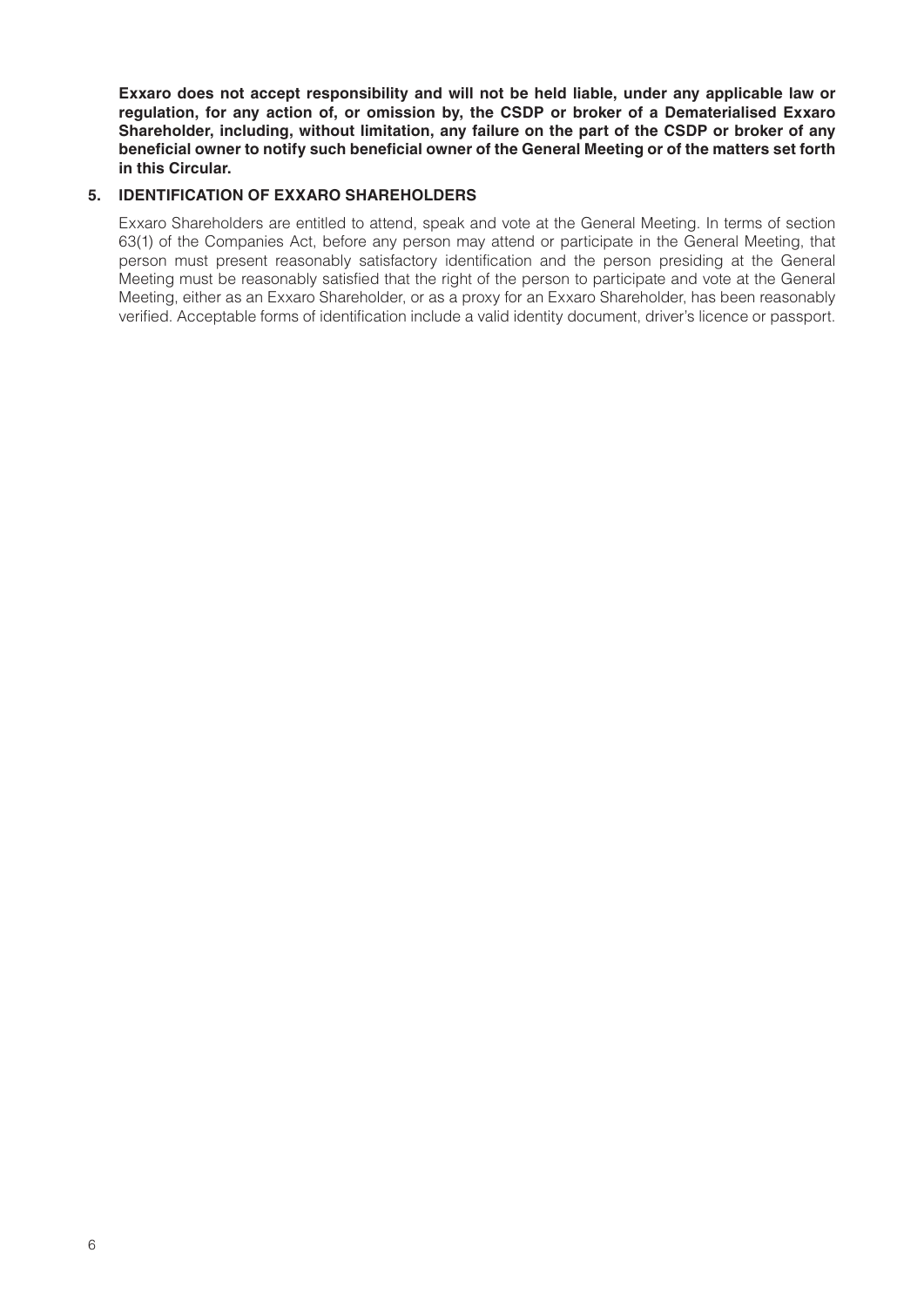# **TABLE OF CONTENTS**

|    |                                                                                                                        | Page     |
|----|------------------------------------------------------------------------------------------------------------------------|----------|
|    | <b>DISCLAIMERS AND FORWARD LOOKING STATEMENTS</b>                                                                      | 1        |
|    | <b>CORPORATE INFORMATION AND ADVISORS</b>                                                                              | 3        |
|    | <b>ACTION REQUIRED BY EXXARO SHAREHOLDERS</b>                                                                          | 5        |
|    | <b>IMPORTANT DATES AND TIMES</b>                                                                                       | 8        |
|    | <b>DEFINITIONS AND INTERPRETATIONS</b>                                                                                 | 9        |
| 1. | <b>INTRODUCTION</b>                                                                                                    | 15       |
| 2. | <b>EXXARO</b>                                                                                                          | 15       |
| 3. | <b>RATIONALE FOR SUBSEQUENT DISPOSALS</b>                                                                              | 16       |
| 4. | <b>INTENDED USE OF PROCEEDS</b>                                                                                        | 16       |
| 5. | <b>PROPOSED SUBSEQUENT DISPOSALS</b>                                                                                   | 17       |
| 6. | <b>OVERVIEW OF TRONOX</b>                                                                                              | 17       |
| 7. | <b>PROSPECTS</b>                                                                                                       | 19       |
| 8. | <b>PRO FORMA FINANCIAL EFFECTS OF THE FINANCIAL ADJUSTMENTS ON</b><br><b>HISTORICAL INFORMATION</b>                    | 21       |
| 9. | <b>INFORMATION ON DIRECTORS</b>                                                                                        | 23       |
|    | <b>10. MAJOR SHAREHOLDERS</b>                                                                                          | 26       |
|    | <b>11. LITIGATION STATEMENT</b>                                                                                        | 26       |
|    | <b>12. OPINION AND RECOMMENDATIONS</b>                                                                                 | 26       |
|    | <b>13. DIRECTORS' RESPONSIBILITY STATEMENT</b>                                                                         | 26       |
|    | <b>14. CONSENTS</b>                                                                                                    | 27       |
|    | <b>15. CONFLICTS</b>                                                                                                   | 27       |
|    | <b>16. NOTICE OF GENERAL MEETING</b>                                                                                   | 27       |
|    | 17. ACTION TO BE TAKEN BY EXXARO SHAREHOLDERS                                                                          | 27       |
|    | <b>18. FEES</b>                                                                                                        | 28       |
|    | <b>19. DOCUMENTS AVAILABLE FOR INSPECTION</b>                                                                          | 28       |
|    | <b>20. DOCUMENTS INCORPORATED BY REFERENCE</b>                                                                         | 29       |
|    | <b>ANNEXURE 1 – HISTORICAL FINANCIAL INFORMATION OF TRONOX</b>                                                         | 30       |
|    | <b>ANNEXURE 2 – PRO FORMA FINANCIAL INFORMATION</b>                                                                    | 36       |
|    | <b>ANNEXURE 3 – INDEPENDENT REPORTING ACCOUNTANTS' REPORT ON THE</b><br>COMPILATION OF PRO FORMA FINANCIAL INFORMATION | 50       |
|    | <b>ANNEXURE 4 - MATERIAL LOANS</b>                                                                                     | 52       |
|    | <b>ANNEXURE 5 - MATERIAL CONTRACTS</b>                                                                                 | 55       |
|    | <b>NOTICE OF GENERAL MEETING</b>                                                                                       | 56       |
|    | <b>FORM OF PROXY</b>                                                                                                   | Attached |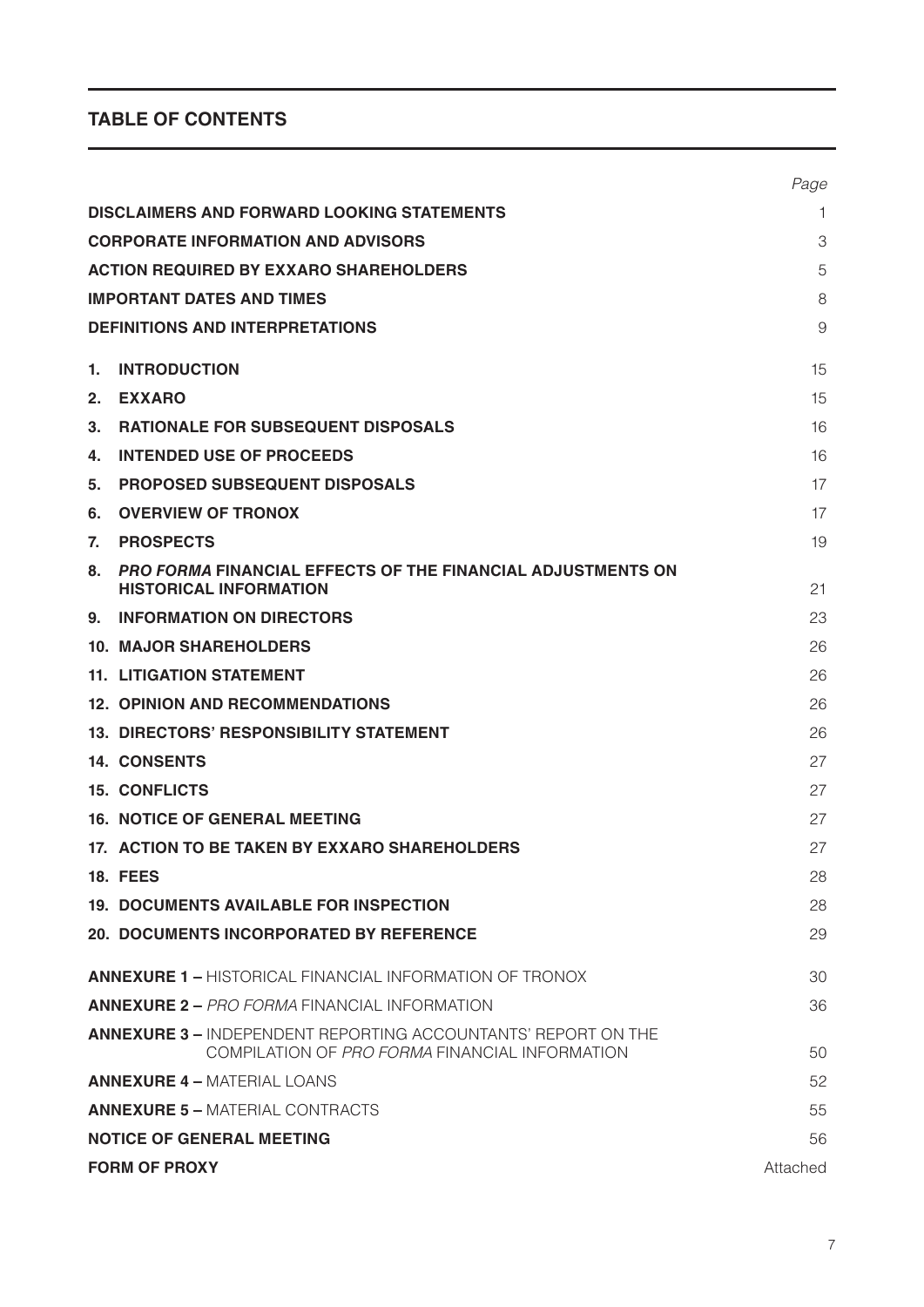## **IMPORTANT DATES AND TIMES**

The definitions and interpretations commencing on page 9 of this Circular apply mutatis mutandis to this section (unless specifically defined where used or the context indicates a contrary meaning).

| Last Practicable Date                                                                                                                                                                                             | Friday, 6 April 2018     |
|-------------------------------------------------------------------------------------------------------------------------------------------------------------------------------------------------------------------|--------------------------|
| The record dates for purposes of receiving the Notice of General Meeting<br>(being the date on which an Exxaro Shareholder must be recorded in the<br>Register in order to receive the Notice of General Meeting) | Friday, 13 April 2018    |
| Circular posted to Exxaro Shareholders on                                                                                                                                                                         | Wednesday, 25 April 2018 |
| Last day to trade in order to be eligible to participate in and vote at the<br><b>General Meeting</b>                                                                                                             | Tuesday, 15 May 2018     |
| Record date to determine Exxaro Shareholders eligible to participate in<br>and vote at the General Meeting                                                                                                        | Friday, 18 May 2018      |
| Last day for proxy votes to be submitted                                                                                                                                                                          | Tuesday, 22 May 2018     |
| General Meeting of Exxaro Shareholders at 10:00 on                                                                                                                                                                | Thursday, 24 May 2018    |
| Results of General Meeting released on SENS                                                                                                                                                                       | Thursday, 24 May 2018    |
| Results of General Meeting published in the South African press                                                                                                                                                   | Friday, 25 May 2018      |

#### **Notes:**

(1) All dates and times are South African dates and times.

(2) The dates and times may be changed by Exxaro. Any change will be published on SENS and in the South African press.

(3) If the General Meeting is adjourned or postponed, Forms of Proxy submitted for the initial General Meeting will remain valid in respect of any adjournment or postponement of the General Meeting.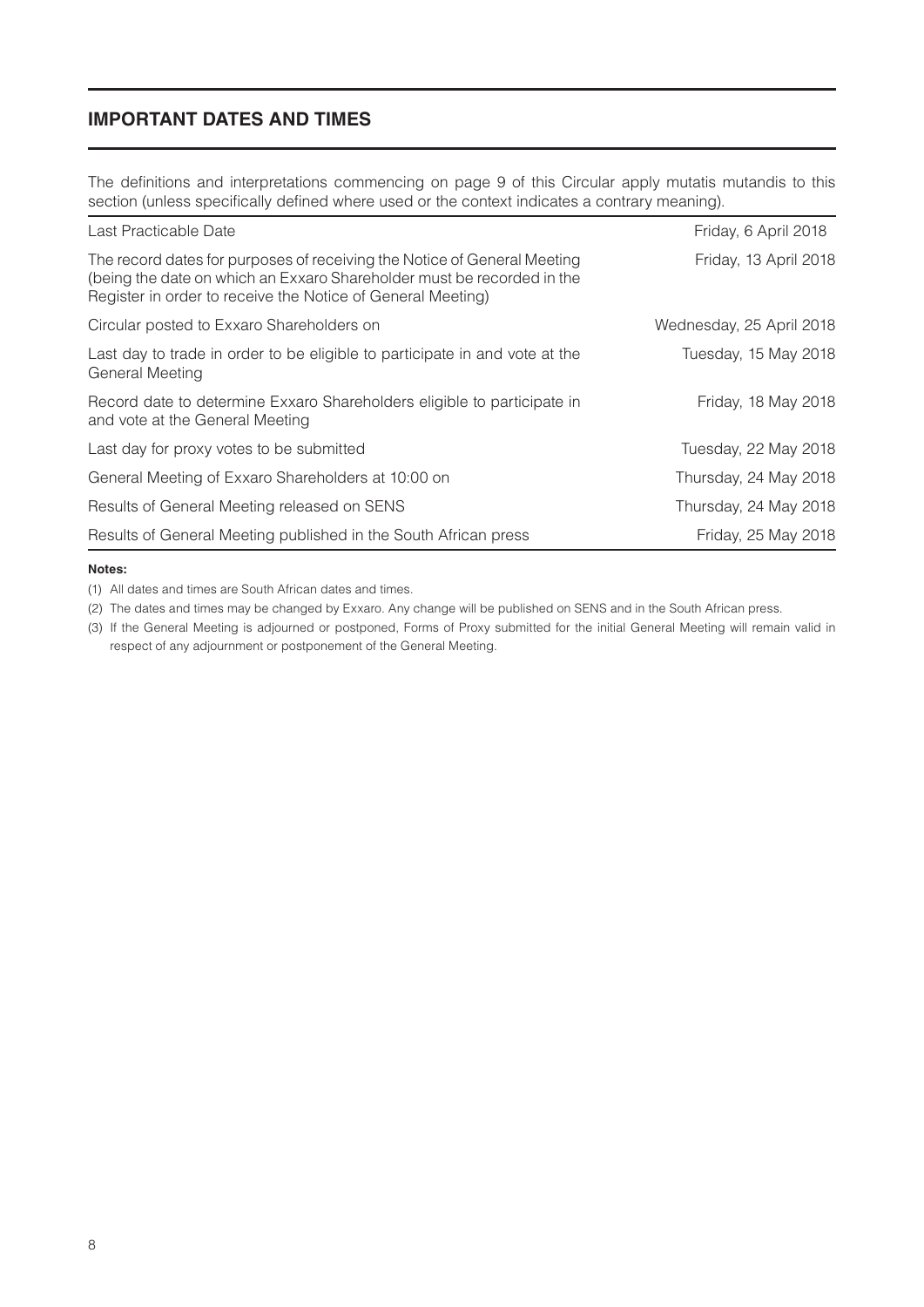# **DEFINITIONS AND INTERPRETATIONS**

In this Circular and the documents attached hereto, unless the context indicates otherwise:

- the words in the first column shall have the meanings assigned to them in the second column; the singular includes the plural and vice versa; an expression which denotes one gender includes the other gender; a natural person includes a juristic person and vice versa and cognate expressions shall bear corresponding meanings; and
- all dates and times referred to are South African times and dates, unless otherwise stated.

| "ADR"                  | means American depository receipt being a certificate evidencing<br>a specific number of ADSs;                                                                                                                                                                                                                                                         |
|------------------------|--------------------------------------------------------------------------------------------------------------------------------------------------------------------------------------------------------------------------------------------------------------------------------------------------------------------------------------------------------|
| "ADSs"                 | means American depository shares, each of which represents<br>1 Share:                                                                                                                                                                                                                                                                                 |
| "Alkali Business"      | means the alkali chemical business of Tronox Alkali Corporation (a<br>subsidiary of Tronox), which was sold on 1 September 2017 in<br>terms of the stock purchase agreement as announced by Tronox in<br>a press release on 2 August 2017 and as reported to the SEC on<br>Current Reports on Form 8-K filed on 3 August 2017 and<br>7 September 2017; |
| "Annual Results"       | means Exxaro's annual results for the year ended 31 December<br>2017 as per Condensed Consolidated Annual Results published<br>on 8 March 2018;                                                                                                                                                                                                        |
| "Arnot Colliery"       | means the colliery operated by Exxaro Coal Mpumalanga<br>Proprietary Limited, under the name Arnot colliery;                                                                                                                                                                                                                                           |
| "Board" or "Directors" | means the board of directors of Exxaro as constituted from time to<br>time, which at the date of this Circular is as set out in the Corporate<br>Information and Advisors section of this Circular; and "Director"<br>shall mean any one of the directors of Exxaro, as the context may<br>require;                                                    |
| "BEE"                  | means black economic empowerment, as defined in the Broad-<br>Based Black Economic Empowerment Act, No. 53 of 2003, as<br>amended, and as read with the MPRDA;                                                                                                                                                                                         |
| "BEE Shares"           | means the 107 612 026 Shares that NewBEECo holds pursuant to<br>the Replacement BEE Transaction;                                                                                                                                                                                                                                                       |
| "Black Mountain"       | means Black Mountain Mining Proprietary Limited (registration<br>number 2005/040096/07), a private company incorporated in<br>accordance with the laws of South Africa, and a subsidiary of<br>Vedanta Resources Plc in which Exxaro holds a minority stake;                                                                                           |
| "Business Day"         | means a day other than (i) a Saturday or Sunday, or (ii) a gazetted<br>public holiday in South Africa;                                                                                                                                                                                                                                                 |
| "Cennergi"             | Cennergi Proprietary<br>Limited (registration<br>number<br>means<br>2006/036355/07), a private company incorporated in accordance<br>with the laws of South Africa, of which Exxaro holds 50% of the<br>ordinary issued share capital, and Tata Power Company Limited<br>holds the balance;                                                            |
| "Certificated Share"   | means Shares represented by a share certificate or other physical<br>document of title, which has not been surrendered for<br>Dematerialisation in terms of the requirements of Strate and which<br>may no longer be traded on the JSE;                                                                                                                |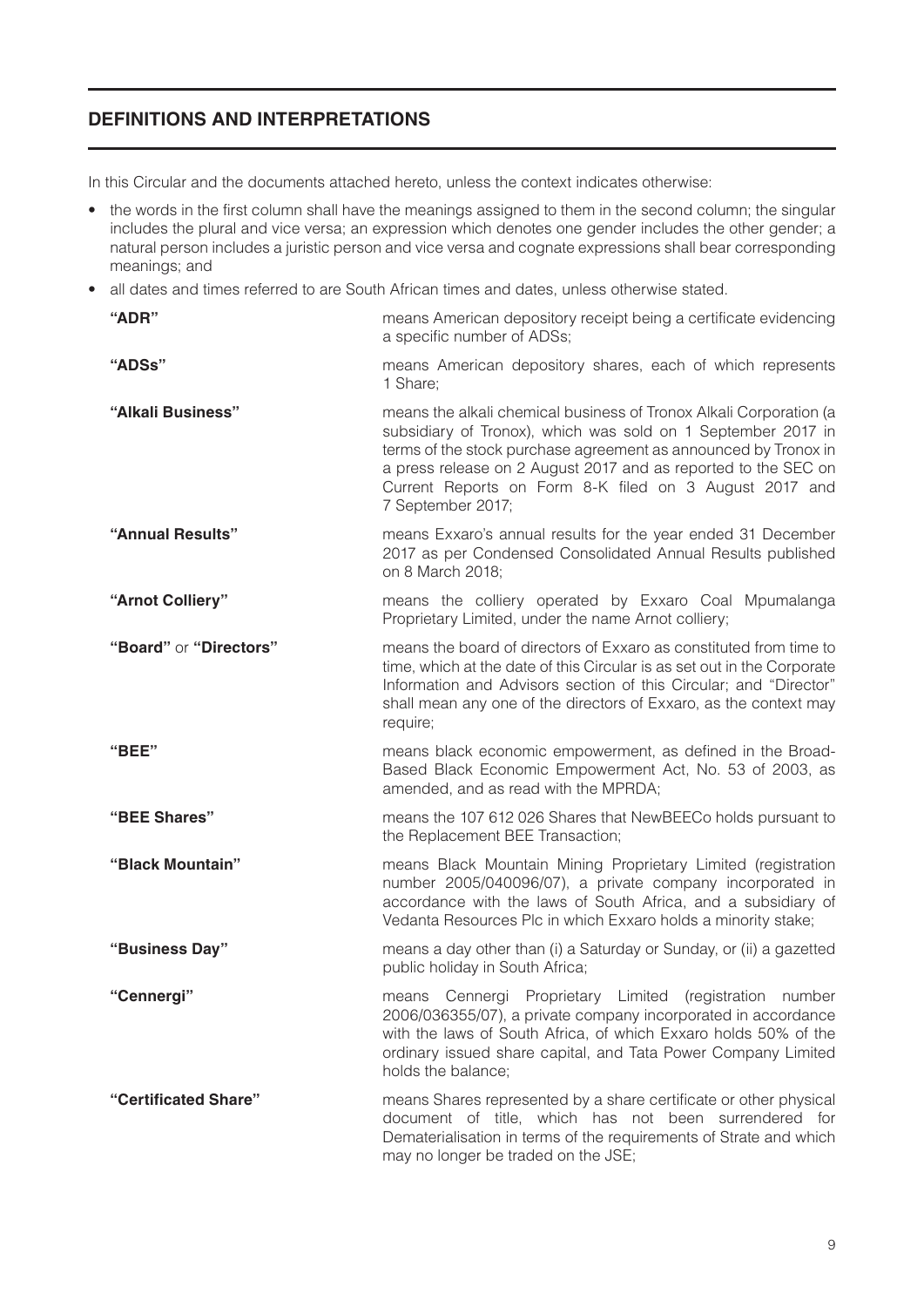| "Certificated Exxaro Shareholder"           | means an Exxaro Shareholder who holds Certificated Shares;                                                                                                                                                                                                                                                                                                                                                                                                                                                                                                                                                                                                                                                                                                                                                                                                                                                                                                                                                                                                                                                                                                                                                                                                                                                                                     |
|---------------------------------------------|------------------------------------------------------------------------------------------------------------------------------------------------------------------------------------------------------------------------------------------------------------------------------------------------------------------------------------------------------------------------------------------------------------------------------------------------------------------------------------------------------------------------------------------------------------------------------------------------------------------------------------------------------------------------------------------------------------------------------------------------------------------------------------------------------------------------------------------------------------------------------------------------------------------------------------------------------------------------------------------------------------------------------------------------------------------------------------------------------------------------------------------------------------------------------------------------------------------------------------------------------------------------------------------------------------------------------------------------|
| "Chifeng"                                   | means, collectively, Chifeng Kumba Hongye Corporation Limited<br>and Chifeng NFC Kumba Hongye Zinc Corporation Limited, of<br>which Exxaro owns an effective stake of 11.7%;                                                                                                                                                                                                                                                                                                                                                                                                                                                                                                                                                                                                                                                                                                                                                                                                                                                                                                                                                                                                                                                                                                                                                                   |
| "Circular"                                  | means this circular dated Wednesday, 25 April 2018, including the<br>Notice of General Meeting and the Form of Proxy attached hereto;                                                                                                                                                                                                                                                                                                                                                                                                                                                                                                                                                                                                                                                                                                                                                                                                                                                                                                                                                                                                                                                                                                                                                                                                          |
| "Circular Record Date"                      | means the date on which an Exxaro Shareholder must be recorded<br>in the Register in order to receive the Circular and Notice of General<br>Meeting;                                                                                                                                                                                                                                                                                                                                                                                                                                                                                                                                                                                                                                                                                                                                                                                                                                                                                                                                                                                                                                                                                                                                                                                           |
| "Companies Act"                             | means the South African Companies Act, 2008;                                                                                                                                                                                                                                                                                                                                                                                                                                                                                                                                                                                                                                                                                                                                                                                                                                                                                                                                                                                                                                                                                                                                                                                                                                                                                                   |
| "Company Secretary"                         | means the Company Secretary of Exxaro from time to time, who as<br>at the date of this Circular is as set out in the Corporate Information<br>and Advisors section of this Circular;                                                                                                                                                                                                                                                                                                                                                                                                                                                                                                                                                                                                                                                                                                                                                                                                                                                                                                                                                                                                                                                                                                                                                           |
| "Corporate Reorganisation"                  | means the internal reorganisation implemented during the fourth<br>quarter of 2016 by Tronox to simplify its corporate structure and<br>thereby improve operational, administrative, and commercial<br>synergies within each of its operating segments;                                                                                                                                                                                                                                                                                                                                                                                                                                                                                                                                                                                                                                                                                                                                                                                                                                                                                                                                                                                                                                                                                        |
| "Cristal"                                   | means The National Titanium Dioxide Company Limited, which is<br>79% owned by Tasnee (a listed Saudi joint-stock company), 20%<br>owned by Gulf Investment Corporation (a company equally owned<br>by the six states of the Gulf Cooperation Council) and 1% owned<br>by the chairman (Dr.Talal Al-Shair), and as well as its subsidiaries;                                                                                                                                                                                                                                                                                                                                                                                                                                                                                                                                                                                                                                                                                                                                                                                                                                                                                                                                                                                                    |
| "Cristal Transaction"                       | means the agreement entered into between Tronox and Cristal on<br>21 February 2017 to acquire Cristal's TiO <sub>2</sub> business for \$1 673 million<br>in cash (subject to a working capital adjustment at closing) plus<br>37 580 000 of Tronox's Class A ordinary shares, as announced by<br>Tronox in a press release on 21 February 2017 and as reported to<br>the SEC on a current report on Form 8-K on 21 February 2017. On<br>1 March 2018, Tronox and Cristal entered into an amendment to<br>the to the transaction agreement. The amendment provides for an<br>extension of the termination date under the original transaction<br>agreement to 30 June 2018, with automatic three-month extensions<br>to 31 March 2019, if necessary based on the status of outstanding<br>regulatory approvals. The amendment also provides that Tronox<br>has the right to terminate the amended transaction agreement if it<br>determines that the outstanding regulatory approvals are not<br>reasonably likely to be obtained. In the event that such termination<br>by Tronox is on or after 1 January 2019, or if regulatory approval<br>has not been obtained by 31 March 2019 and Tronox or Cristal<br>elects to terminate the amended transaction agreement, then<br>Tronox is required to pay Cristal a \$60 million termination fee; |
| "CSDP"                                      | means a person authorised by a licensed central securities<br>depository to perform custody and administration services or<br>settlement services or both in terms of the central securities<br>depository rules published in terms of the Financial Markets Act,<br>and includes an external participant, where appropriate, as<br>contemplated in the Financial Markets Act;                                                                                                                                                                                                                                                                                                                                                                                                                                                                                                                                                                                                                                                                                                                                                                                                                                                                                                                                                                 |
| "Dematerialised" and<br>"Dematerialisation" | means the process whereby physical share certificates are<br>replaced with electronic records evidencing ownership of Shares<br>for the purpose of Strate, as contemplated in the Financial Markets<br>Act;                                                                                                                                                                                                                                                                                                                                                                                                                                                                                                                                                                                                                                                                                                                                                                                                                                                                                                                                                                                                                                                                                                                                    |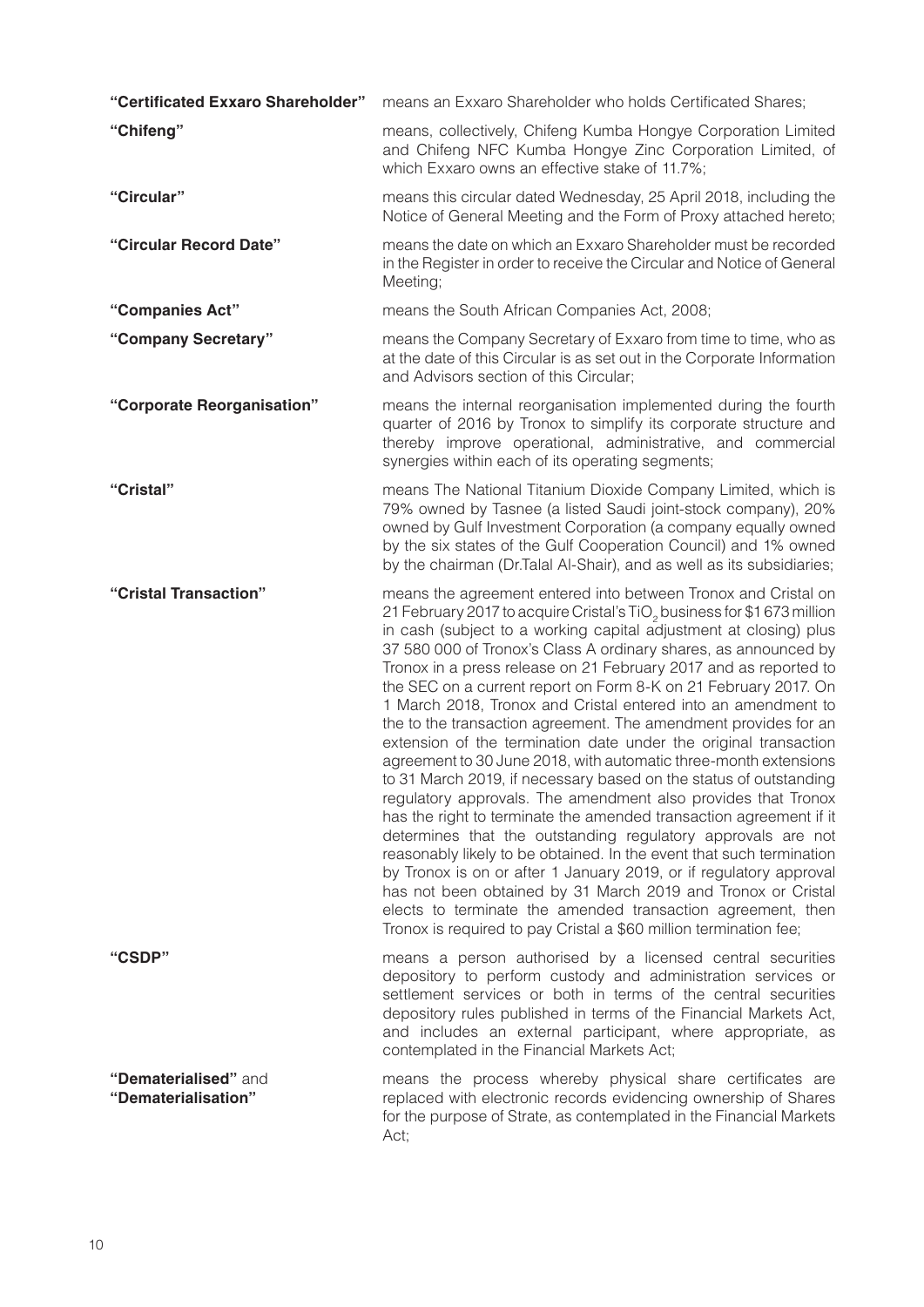| "Dematerialised Shares"                | means Shares that have been Dematerialised in accordance with<br>the rules of Strate, evidencing ownership of shareholding in<br>electronic format, which Shares may be traded on the JSE;                                                                                                                                                                                                                                                                                                                                                                                                                                                                                                                                                                                                                                                                      |
|----------------------------------------|-----------------------------------------------------------------------------------------------------------------------------------------------------------------------------------------------------------------------------------------------------------------------------------------------------------------------------------------------------------------------------------------------------------------------------------------------------------------------------------------------------------------------------------------------------------------------------------------------------------------------------------------------------------------------------------------------------------------------------------------------------------------------------------------------------------------------------------------------------------------|
| "Dematerialised Exxaro<br>Shareholder" | means an Exxaro Shareholder who holds Dematerialised Shares;                                                                                                                                                                                                                                                                                                                                                                                                                                                                                                                                                                                                                                                                                                                                                                                                    |
| "Electrolytic Business"                | means the electrolytic business of Tronox Electrolytic Operations<br>based in Henderson, Nevada for which Tronox announced on<br>21 March 2018 that it had entered into a definitive agreement,<br>pursuant to which EMD Acquisition LLC agreed to acquire certain of<br>the assets and liabilities of the Electrolytic Business for \$13 million in<br>cash, subject to certain working capital adjustments;                                                                                                                                                                                                                                                                                                                                                                                                                                                   |
| "Exxaro" or the "Company"              | Limited<br>Exxaro<br>Resources<br>(Registration<br>means<br>No. 2000/011076/06), a public company duly registered and<br>incorporated under the laws of South Africa;                                                                                                                                                                                                                                                                                                                                                                                                                                                                                                                                                                                                                                                                                           |
| "Exxaro Shareholder"                   | means a registered holder of issued Shares, as reflected in the<br>Register;                                                                                                                                                                                                                                                                                                                                                                                                                                                                                                                                                                                                                                                                                                                                                                                    |
| "Financial Markets Act"                | means the South African Financial Markets Act, No. 19 of 2012;                                                                                                                                                                                                                                                                                                                                                                                                                                                                                                                                                                                                                                                                                                                                                                                                  |
| "First Disposal"                       | means Exxaro's disposal of 22 425 000 Tronox Shares on<br>10 October 2017 and announced on Exxaro's website on<br>11 October 2017;                                                                                                                                                                                                                                                                                                                                                                                                                                                                                                                                                                                                                                                                                                                              |
| "Form of Proxy"                        | means the blue Form of Proxy attached to, and forming part of, this<br>Circular;                                                                                                                                                                                                                                                                                                                                                                                                                                                                                                                                                                                                                                                                                                                                                                                |
| "FTC"                                  | means the US Federal Trade Commission;                                                                                                                                                                                                                                                                                                                                                                                                                                                                                                                                                                                                                                                                                                                                                                                                                          |
| "General Meeting"                      | means the General Meeting convened in terms of the attached<br>Notice of General Meeting to be held at the Exxaro Corporate<br>Centre, Roger Dyason Road, Pretoria West at 10:00 on Thursday,<br>24 May 2018, in order for Exxaro Shareholders to vote on the<br>Ordinary Resolution set out in the attached Notice of General<br>Meeting;                                                                                                                                                                                                                                                                                                                                                                                                                                                                                                                      |
| "Group"                                | means Exxaro and its subsidiaries;                                                                                                                                                                                                                                                                                                                                                                                                                                                                                                                                                                                                                                                                                                                                                                                                                              |
| "HSR Act"                              | means the Hart-Scott-Rodino Antitrust Improvements Act of 1976<br>(HSR Act) which is a set of amendments to the antitrust laws of the<br>United States, principally the Clayton Antitrust Act. The HSR Act<br>provides that parties must not complete certain mergers,<br>acquisitions or transfers of securities or assets, including grants of<br>executive compensation, until they have made a detailed filing with<br>the U.S. Federal Trade Commission and Department of Justice<br>and waited for those agencies to determine that the transaction will<br>not adversely affect U.S. commerce under the antitrust laws. While<br>parties can carry out due diligence and plan for post-merger<br>integration, they may not take any steps to integrate operations,<br>such as an acquiring party obtaining operational control of the<br>acquired party; |
| <b>"HDSA"</b>                          | the meaning given to it, or any equivalent or replacement term, in<br>the broad-based socio-economic empowerment charter for the<br>South African Mining Industry, developed under section 100 of the<br>MPRDA, as amended or replaced from time to time;                                                                                                                                                                                                                                                                                                                                                                                                                                                                                                                                                                                                       |
| "IFRS"                                 | means International Financial Reporting Standards;                                                                                                                                                                                                                                                                                                                                                                                                                                                                                                                                                                                                                                                                                                                                                                                                              |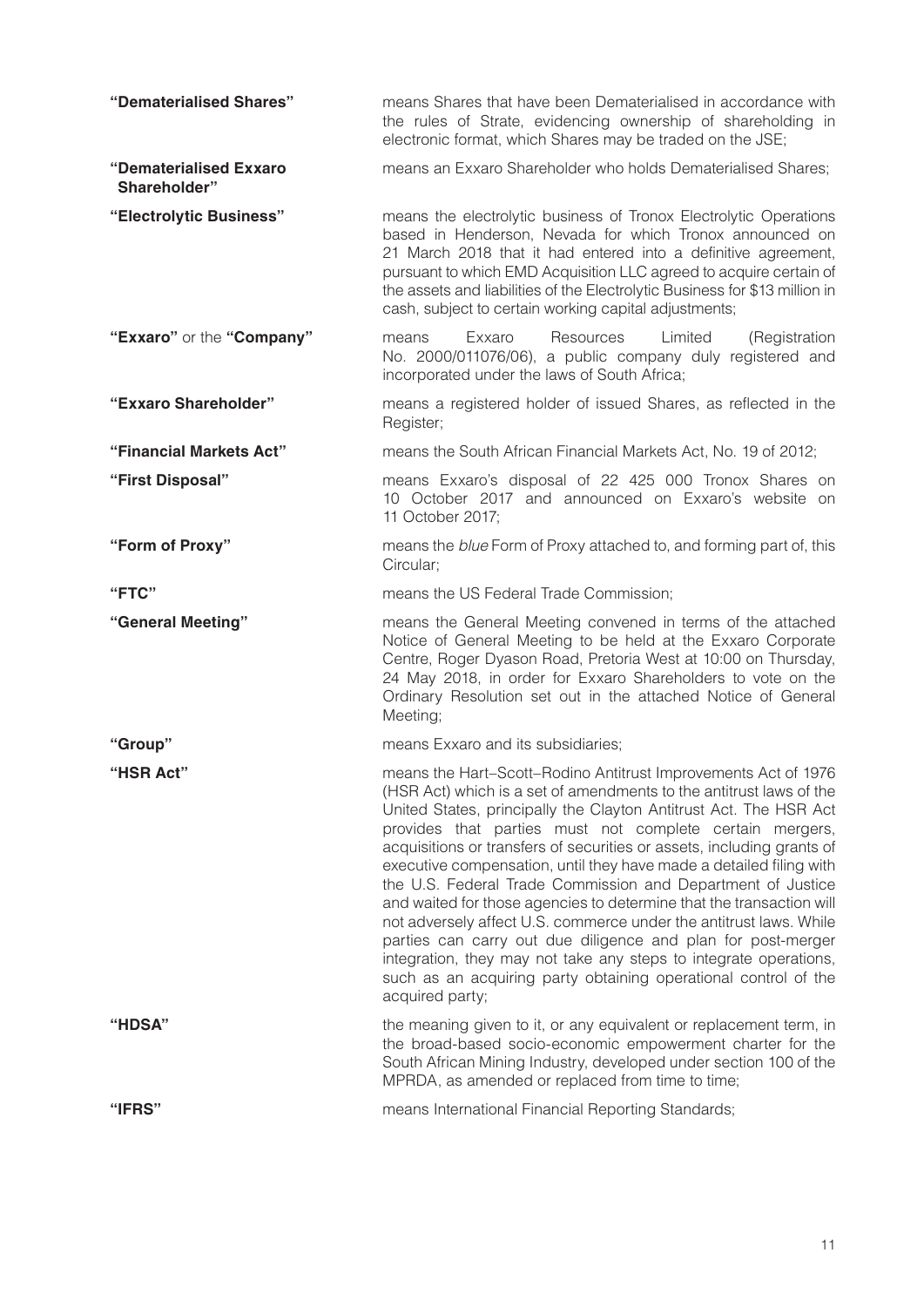| "JSE"                                            | means the Johannesburg Stock Exchange, operated by JSE<br>Limited (registration number 2005/022939/06), a public company<br>and incorporated in accordance with the laws of South Africa and<br>listed on the Main Board of the JSE, licensed as an exchange<br>under the Financial Markets Act;                                                                                                                                                                 |
|--------------------------------------------------|------------------------------------------------------------------------------------------------------------------------------------------------------------------------------------------------------------------------------------------------------------------------------------------------------------------------------------------------------------------------------------------------------------------------------------------------------------------|
| "Listings Requirements"                          | means the Listings Requirements published by the JSE, as<br>amended from time to time;                                                                                                                                                                                                                                                                                                                                                                           |
| "Last Practicable Date"                          | means Friday, 6 April 2018, being the last practicable date on<br>which information contained in this Circular can be updated prior<br>to finalisation of this Circular;                                                                                                                                                                                                                                                                                         |
| "LTIFR"                                          | means Lost-time injury frequency rate;                                                                                                                                                                                                                                                                                                                                                                                                                           |
| "Mafube"                                         | means Mafube Coal Mining Proprietary Limited (registration<br>number 2004/017532/07), a private company incorporated in<br>accordance with the laws of South Africa. Mafube forms part of the<br>investment portfolio of Exxaro with a 50:50 joint venture with Anglo<br>American Plc;                                                                                                                                                                           |
| "Mineral Sands Operations"                       | means Tronox's minerals sands operations consisting of two<br>product streams, titanium feedstock and synthetic rutile;                                                                                                                                                                                                                                                                                                                                          |
| "MOI"                                            | means the memorandum of incorporation of the Company, as in<br>force from time to time:                                                                                                                                                                                                                                                                                                                                                                          |
| "MPRDA"                                          | means the Mineral and Petroleum Resources Development Act,<br>2002;                                                                                                                                                                                                                                                                                                                                                                                              |
| "NCOE"                                           | means Notional Cost of Employment;                                                                                                                                                                                                                                                                                                                                                                                                                               |
| "NewBEECo"                                       | means Eyesizwe (RF) Proprietary Limited (RF), registration number<br>2016/473215/07, a special purpose private company incorporated<br>in accordance with the laws of South Africa, of which Exxaro holds<br>24.9% of the ordinary issued share capital, Industrial Development<br>Corporation holds 22.9% and K2016475450 (South Africa)<br>Proprietary Limited (RF) holds 52.2%, and which hold the BEE<br>Shares pursuant to the Replacement BEE Transaction; |
| "North Block Complex"                            | means North Block Complex Coal operations situated outside the<br>town of Belfast in Mpumalanga. NBC Coal consists of the Glisa<br>and Eerstelingsfontein operating mines;                                                                                                                                                                                                                                                                                       |
| "Notice of General Meeting"                      | means the notice to Exxaro Shareholders convening the General<br>Meeting to conduct the business described therein and to consider<br>and, if deemed fit, adopt with or without modification, the resolutions<br>set forth therein, and which notice is attached to, and forms part of,<br>this Circular;                                                                                                                                                        |
| "NYSE"                                           | means the New York Stock Exchange;                                                                                                                                                                                                                                                                                                                                                                                                                               |
| "own-name Dematerialised Exxaro<br>Shareholders" | means Dematerialised Exxaro Shareholders who have instructed<br>their CSDP to hold their Dematerialised Shares in their own name<br>on the sub-register of Dematerialised Exxaro Shareholders;                                                                                                                                                                                                                                                                   |
| "Ordinary Resolution"                            | means the ordinary resolution set out in the Notice of General<br>Meeting attached to and forming part of this Circular;                                                                                                                                                                                                                                                                                                                                         |
| "PRC"                                            | means the People's Republic of China;                                                                                                                                                                                                                                                                                                                                                                                                                            |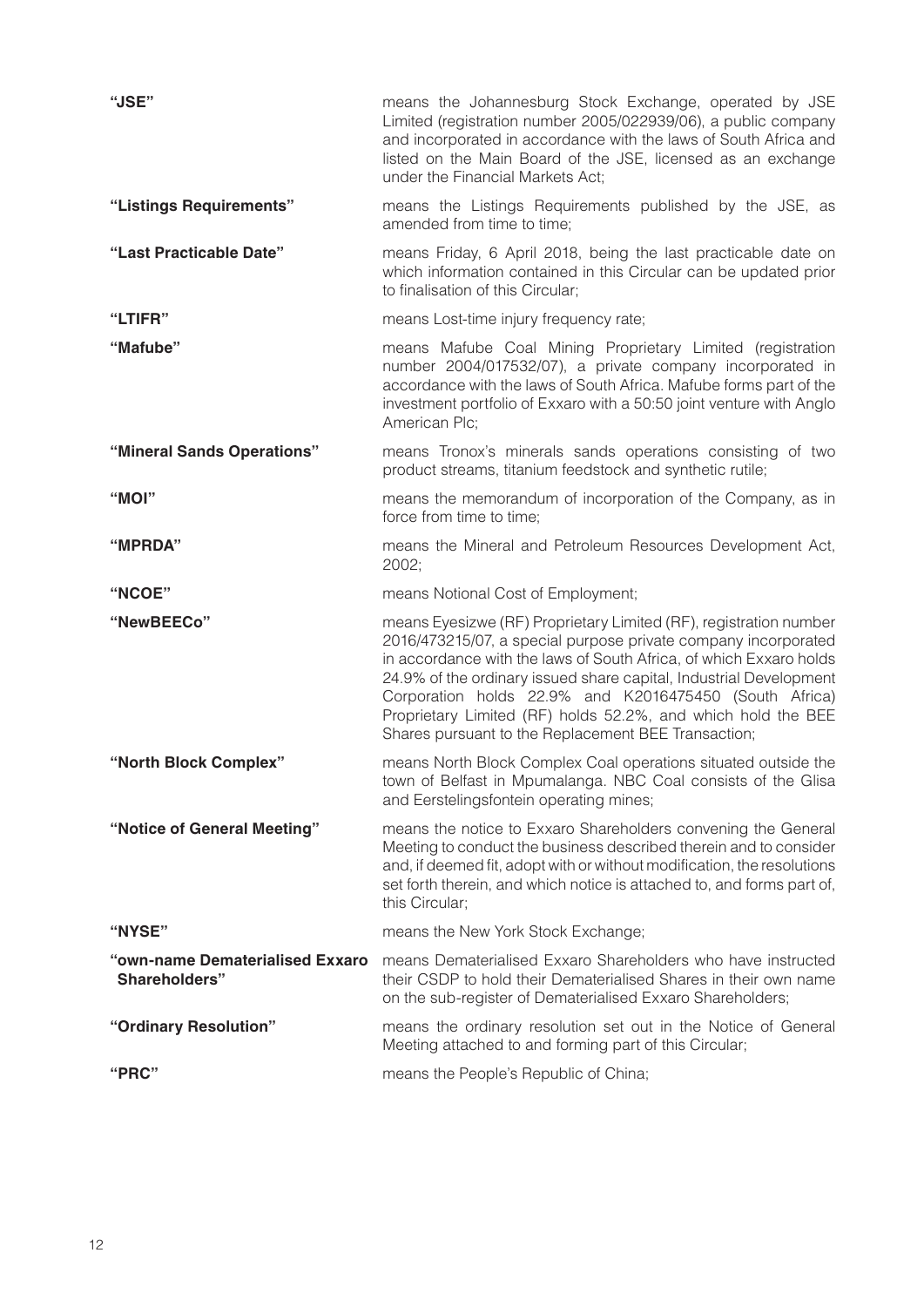| "Purchase Agreement"          | means a stock purchase agreement entered into on 21 February<br>2017 by Tronox US Holdings Inc, Tronox Alkali Corporation, and<br>Genesis Energy L.P., which was filed with the SEC on a Current<br>Report on Form 8-K on 21 February 2017, pursuant to which<br>Genesis Energy L.P. agreed to acquire the Alkali Business for<br>\$1 325 million in cash from Tronox, subject to a working capital<br>adjustment; |
|-------------------------------|--------------------------------------------------------------------------------------------------------------------------------------------------------------------------------------------------------------------------------------------------------------------------------------------------------------------------------------------------------------------------------------------------------------------|
| "R", "Rand" or "ZAR"          | means South African rand, the lawful currency of South Africa;                                                                                                                                                                                                                                                                                                                                                     |
| "RBCT"                        | means Richards Bay Coal Terminal Proprietary Limited (Registration<br>No. 1973/014256/07) a private company duly registered and<br>incorporated under the laws of South Africa, in which Exxaro holds<br>an indirect effective shareholding of 10.82%;                                                                                                                                                             |
| "Register"                    | means the register of Certificated Exxaro Shareholders maintained<br>by the Transfer Secretaries on behalf of the Company and the<br>sub-registers of Dematerialised Exxaro Shareholders maintained<br>by the relevant CSDPs;                                                                                                                                                                                      |
| "Replacement BEE Transaction" | means the BEE transaction implemented on 11 December 2017,<br>which resulted in Exxaro being held 30% by HDSAs, and which<br>detailed in the Exxaro<br>transaction was<br>circular<br>dated<br>23 October 2017;                                                                                                                                                                                                    |
| "Saudi GAAP"                  | means Saudi Arabian Generally Accepted Accounting Principles;                                                                                                                                                                                                                                                                                                                                                      |
| "SEC"                         | means the US Securities and Exchange Commission;                                                                                                                                                                                                                                                                                                                                                                   |
| "Secondary shares"            | means the sale of existing shares of common stock that are sold to<br>investors in the offering;                                                                                                                                                                                                                                                                                                                   |
| "SENS"                        | means the Stock Exchange News Service of the JSE;                                                                                                                                                                                                                                                                                                                                                                  |
| "Shares"                      | means the no par value ordinary Shares in the share capital of<br>Exxaro as at the Last Practicable Date;                                                                                                                                                                                                                                                                                                          |
| "Share Trust"                 | means Kumba Resources Management Share Trust;                                                                                                                                                                                                                                                                                                                                                                      |
| "SSCC"                        | means semi-soft coking coal;                                                                                                                                                                                                                                                                                                                                                                                       |
| "SAICA"                       | means the South African Institute of Chartered Accountants;                                                                                                                                                                                                                                                                                                                                                        |
| "SIOC"                        | means Sishen Iron Ore Company Proprietary Limited (registration<br>number 2000/011085/07), a private company incorporated in<br>accordance with the laws of South Africa and a subsidiary of the<br>listed entity Kumba Iron Ore Limited in which Exxaro holds a<br>minority stake;                                                                                                                                |
| "South Africa"                | means the Republic of South Africa;                                                                                                                                                                                                                                                                                                                                                                                |
| "Sponsor"                     | means Exxaro's sponsor appointed pursuant to the Listings<br>Requirements, being ABSA Bank Limited (Registration No.<br>1986/004794/0606), a public company duly registered and<br>incorporated under the laws of South Africa;                                                                                                                                                                                    |
| "Strate"                      | means Strate Proprietary Limited (Registration No. 1998/022242/07),<br>a private company, and a licensed central securities depository<br>registered in terms of the Financial Markets Act;                                                                                                                                                                                                                        |
| "Subsequent Disposal"         | means the disposal of up to all of the remaining Tronox Shares at<br>the best possible price in the opinion of the Board, acting<br>reasonably, taking into account prevailing market conditions and<br>standard market-related terms and discounts, either in one<br>transaction or as a series of transactions, and "Subsequent<br>Disposals" has a corresponding meaning;                                       |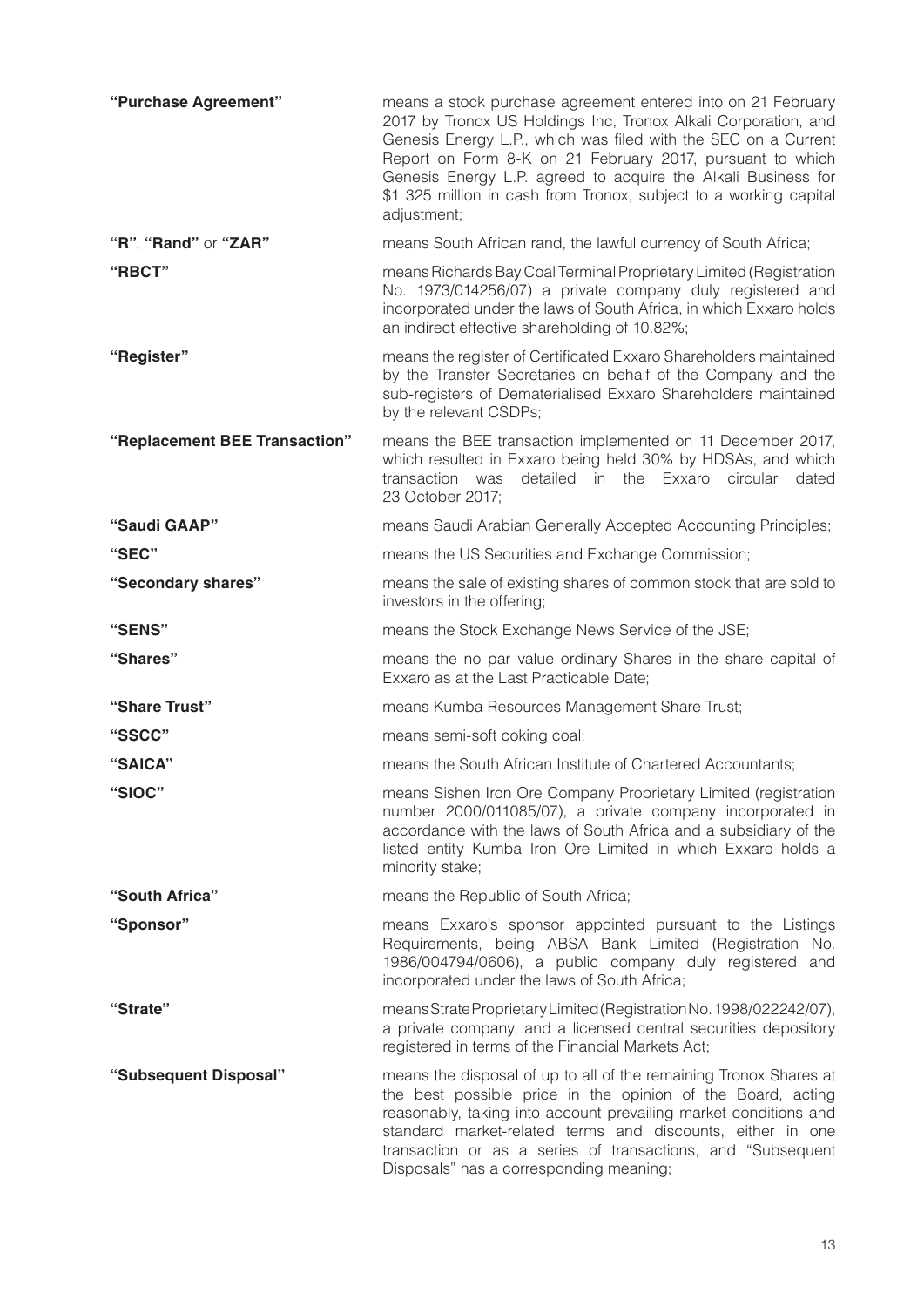| "TiO,"                   | means Titanium dioxide;                                                                                                                                                                                                                                                                                                                                                  |
|--------------------------|--------------------------------------------------------------------------------------------------------------------------------------------------------------------------------------------------------------------------------------------------------------------------------------------------------------------------------------------------------------------------|
| "Transfer Secretaries"   | means individually and/or collectively, as the context may require,<br>Computershare Investor Services Proprietary Limited (Registration<br>No. 2004/003647/07), a private company duly registered and<br>incorporated under the laws of South Africa;                                                                                                                   |
| "Tronox"                 | means Tronox Limited, an Australian company listed on the New<br>York Stock Exchange;                                                                                                                                                                                                                                                                                    |
| "Tronox Annual Report"   | means the Tronox annual report in Form 10-K for the year ended<br>31 December 2017, filed with the SEC on 1 March 2018;                                                                                                                                                                                                                                                  |
| "Tronox Board"           | means the board of directors of Tronox, as constituted from time to<br>time;                                                                                                                                                                                                                                                                                             |
| "Tronox Divestment"      | means the First Disposal and any Subsequent Disposals, together<br>being the disposal of up to 100% of the Tronox Shares held by<br>Exxaro;                                                                                                                                                                                                                              |
| "Tronox Proxy Statement" | means the Definitive Proxy Statement mailed to Tronox shareholders<br>and filed by Tronox with the SEC on 31 August 2017 and available<br>on the SEC's website (https://goo.gl/wZ3iev) as well as on Tronox's<br>website and incorporated into this Circular by reference, as set out<br>in Annexure 1, paragraph 21;                                                    |
| "Tronox SA"              | means, collectively, Tronox KZN Sands Proprietary Limited and<br>Tronox Mineral Sands Proprietary Limited, being subsidiaries of<br>Tronox in which Exxaro holds a minority stake;                                                                                                                                                                                       |
| "Tronox Shares"          | means all the Tronox Class B ordinary shares held by Exxaro.<br>Under the terms of the Tronox Constitution, a Class B ordinary<br>share automatically, without any further action by any person,<br>converts to a Tronox Class A ordinary share on a one-to-one basis<br>when a Class B ordinary share is transferred to a person that is not<br>an affiliate of Exxaro; |
| "Tronox UK"              | means Tronox Sands Limited Liability Partnership in the UK, a<br>subsidiary of Tronox in which Exxaro holds a minority members<br>interest;                                                                                                                                                                                                                              |
| "United Kingdom" or "UK" | means the United Kingdom of Great Britain and Northern Ireland;                                                                                                                                                                                                                                                                                                          |
| "United States" or "US"  | means the United States of America, its territories and possessions,<br>any state of the United States and the District of Columbia;                                                                                                                                                                                                                                     |
| "US GAAP"                | means US Generally Accepted Accounting Principles;                                                                                                                                                                                                                                                                                                                       |
| "US\$" or "\$"           | means United States dollars, the lawful currency of the United<br>States; and                                                                                                                                                                                                                                                                                            |
| "VAT"                    | means Value Added Tax levied in terms of the South African Value<br>Added Tax Act, 1991.                                                                                                                                                                                                                                                                                 |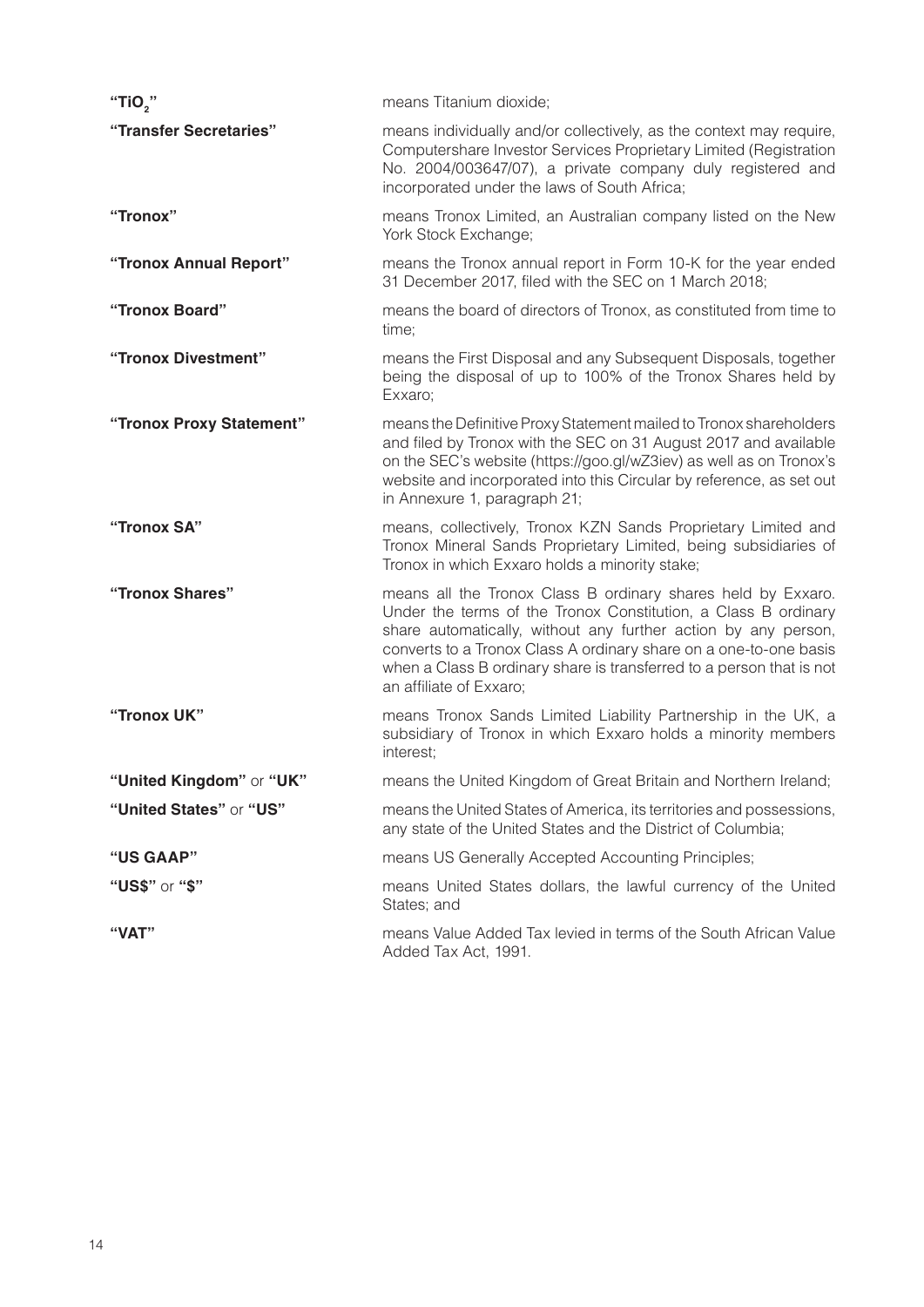

#### **POWERING POSSIBILITY**

# **Exxaro Resources Limited**

(Incorporated in the Republic of South Africa) (Registration No. 2000/011076/06) Share code: EXX ISIN ZAE000084992 ADR code: EXXAY (**"Exxaro"** or the **"Company"**)

# **CIRCULAR TO EXXARO SHAREHOLDERS**

#### **PART**

#### **1. INTRODUCTION**

During September 2011, Exxaro announced its intention to contribute its Mineral Sands Operations into Tronox, in an exchange for an approximate 38% stake in Tronox, resulting in Exxaro being the largest single shareholder in Tronox (the transaction closed in June, 2012). In addition to its holding into the structure at the Tronox level, Exxaro also retained a 26% direct equity interest in the South African operations by retaining shares in Tronox SA. Tronox owns the remaining 74% shareholding in Tronox SA. The completed transaction created the first fully vertically integrated mine to pigment producer and a global leader with a significant asset base that is expandable and low on the cost curve. This positioned Exxaro as an international resource company with geographical and commodity diversification. Subsequent to the initial transaction, Exxaro increased its Tronox shareholding to approximately 43% (representing approximately 51.154 million Tronox Shares).

On 8 March 2017, Exxaro announced its intention to monetise its Tronox stake in order to focus on its core activities and to fund capital commitments. Exxaro disposed of 22 425 000 Tronox Shares in the first US registered public offering completed on 10 October 2017 (First Disposal), representing approximately 19% of Tronox's total voting shares outstanding. The offering consisted entirely of Tronox Class A ordinary shares listed on the NYSE, valued at approximately US\$474 million (ZAR6 525 million) based on net proceeds after underwriters' fees. Exxaro now holds 28 729 280 shares or an approximate 24% stake in Tronox valued at approximately US\$476 million (ZAR5 727 million) assuming a Tronox Share price of U\$16.57 per share, being a 5% discount to the Tronox Share price at the Last Practicable Date, net of assumed transaction costs estimated at 4% translated at an exchange rate of R12.03 as of the Last Practicable Date.

In line with previous announcements by Exxaro, this Circular pertains to Exxaro's stated strategy of monetising its investment in Tronox. As a result of the Listings Requirements' aggregation rules (paragraphs 9.11 and 9.14 of the Listings Requirements), a further sell down by Exxaro of its investment in Tronox may result in a Category 1 transaction. Accordingly, Exxaro wishes to retain flexibility by seeking shareholder approval in order to best execute on Exxaro's stated strategy depending on market conditions, as deemed appropriate by the Directors.

The purpose of this Circular is to provide Exxaro Shareholders with information pertaining to the proposed further sell down of Exxaro's remaining shares in Tronox and to convene a General Meeting at which Exxaro Shareholders will be required to consider and, if deemed fit, to pass the resolution necessary to approve and implement the Subsequent Disposals of the remaining investment in Tronox.

## **2. EXXARO**

Exxaro is a diversified resources group with interests in the coal, TiO<sub>2</sub>, ferrous and energy markets. The coal operations produce thermal coal, metallurgical coal, and SSCC products in the Waterberg and Mpumalanga regions. Exxaro's asset base consists of coal operations and coal tied operations which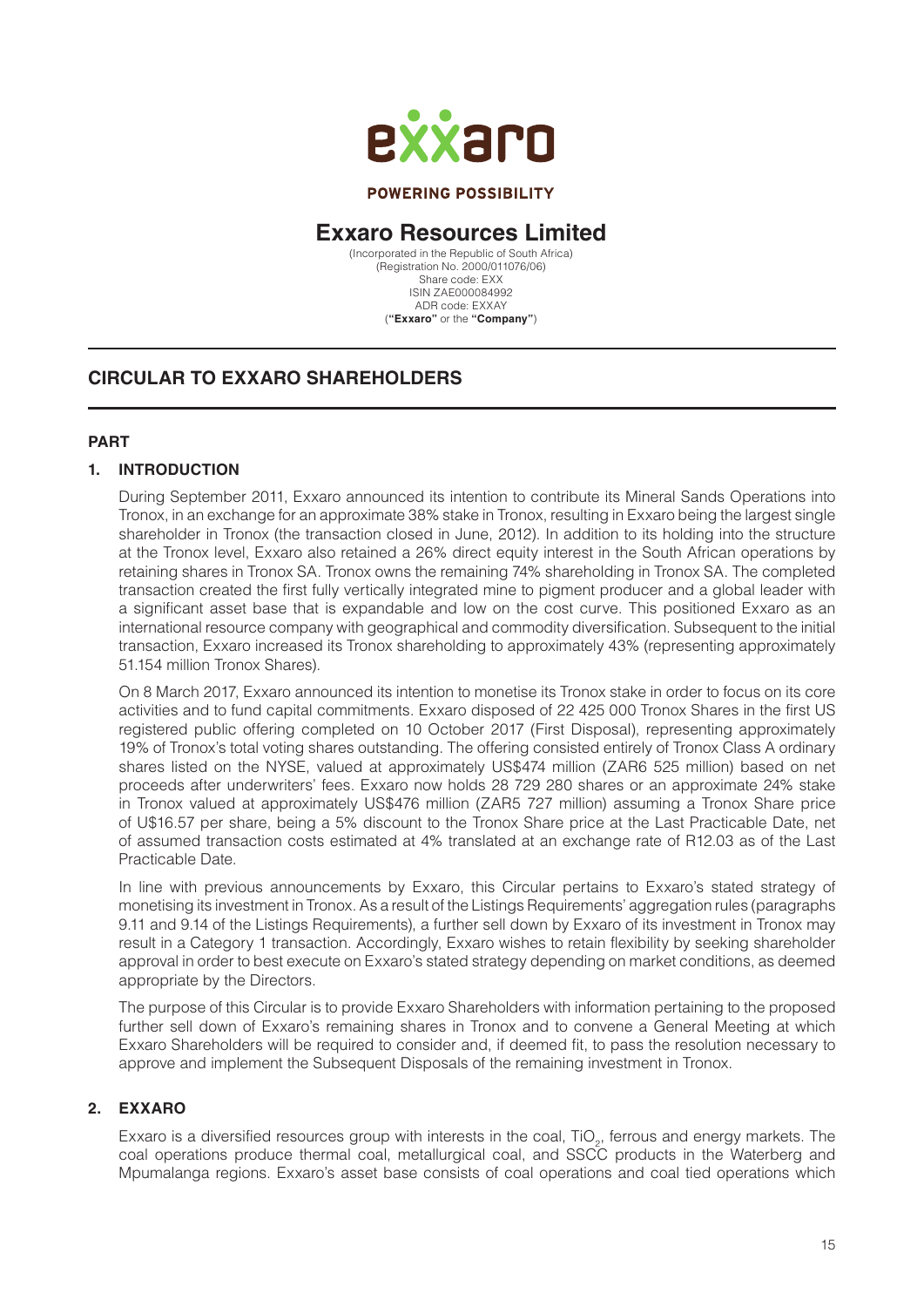make up a majority of the businesses assets. The company also has an investment portfolio including joint venture investments in Mafube (50:50) and Cennergi (50:50) as well as investments in SIOC (21%), Tronox (24%) and Black Mountain (26%) over which Exxaro has significant influence.

#### **Coal**

The coal operations are mainly situated in the Waterberg and Mpumalanga regions of South Africa, and are split between coal commercial operations and coal tied operations. Coal commercial operations include a 50% investment in Mafube (a joint venture with Anglo South Africa Capital Proprietary Limited) as well as a 10.82% effective equity interest in RBCT. The coal operations produce thermal coal, metallurgical coal and SSCC.

#### **Ferrous**

The ferrous segment comprises a 20.62% equity interest in SIOC (located in the Northern Cape province) reported within the other ferrous operating segment as well as the FerroAlloys operations (referred to as Alloys).

## TiO<sub>2</sub>

Exxaro holds approximately a 24% equity interest in Tronox and a 26% equity interest in Tronox SA, as well as a 26% member's interest in Tronox UK.

#### **Energy**

The energy segment comprises a 50% investment in Cennergi (a South African joint venture with Tata Power Company Limited) which operates two windfarms.

#### **Other**

This reportable segment comprises the 26% equity interest in Black Mountain (located in the Northern Cape province), an effective investment of 11.7% in Chifeng (located in the PRC) and the corporate office which renders services to operations within the group and other customers.

Exxaro has a primary listing on the JSE and has a secondary listing of ADRs on the NYSE.

There has been no material change in the financial or trading position of Exxaro since the publishing of the Annual Results for the period ended 31 December 2017, except for the payment of the special dividend to shareholders on 5 March 2018 amounting to ZAR4 502 million relating to the First Disposal of Exxaro's shareholding in Tronox. Exxaro also declared a final dividend of 400 cents per share, payable to shareholders of ordinary shares on 23 April 2018.

## **3. RATIONALE FOR SUBSEQUENT DISPOSALS**

On 8 March 2017, Exxaro announced its intention to monetise its stake in Tronox in order to focus on its core activities and to fund capital commitments.

- Exxaro's Board determined that it will explore available alternatives to monetise its stake in Tronox in a thoughtful, efficient and staged process over time;
- Exxaro currently holds 28 729 280 shares in Tronox, representing a beneficial ownership of approximately 24%, with an approximate value of US\$476 million (ZAR5 727 million) assuming a Tronox Share price of U\$16.57 per share, being a 5% discount to the Tronox Share price at the Last Practicable Date, net of assumed transaction costs estimated at 4% translated at an exchange rate of R12.03 as of the Last Practicable Date;
- Tronox announced on 21 February 2017, a definitive agreement to acquire the titanium dioxide business of Cristal for US\$1 673 million of cash (subject to a working capital adjustment at closing) plus 37 580 000 of Tronox's Class A ordinary shares;
- Post implementation of the Cristal Transaction, Exxaro's current ownership in Tronox would dilute from approximately 24% to approximately 18%; and
- Exxaro and Tronox have a strong, longstanding relationship that the companies intend to maintain through this period of transition, and Tronox has informed Exxaro that it intends to cooperate and assist in the monetisation process.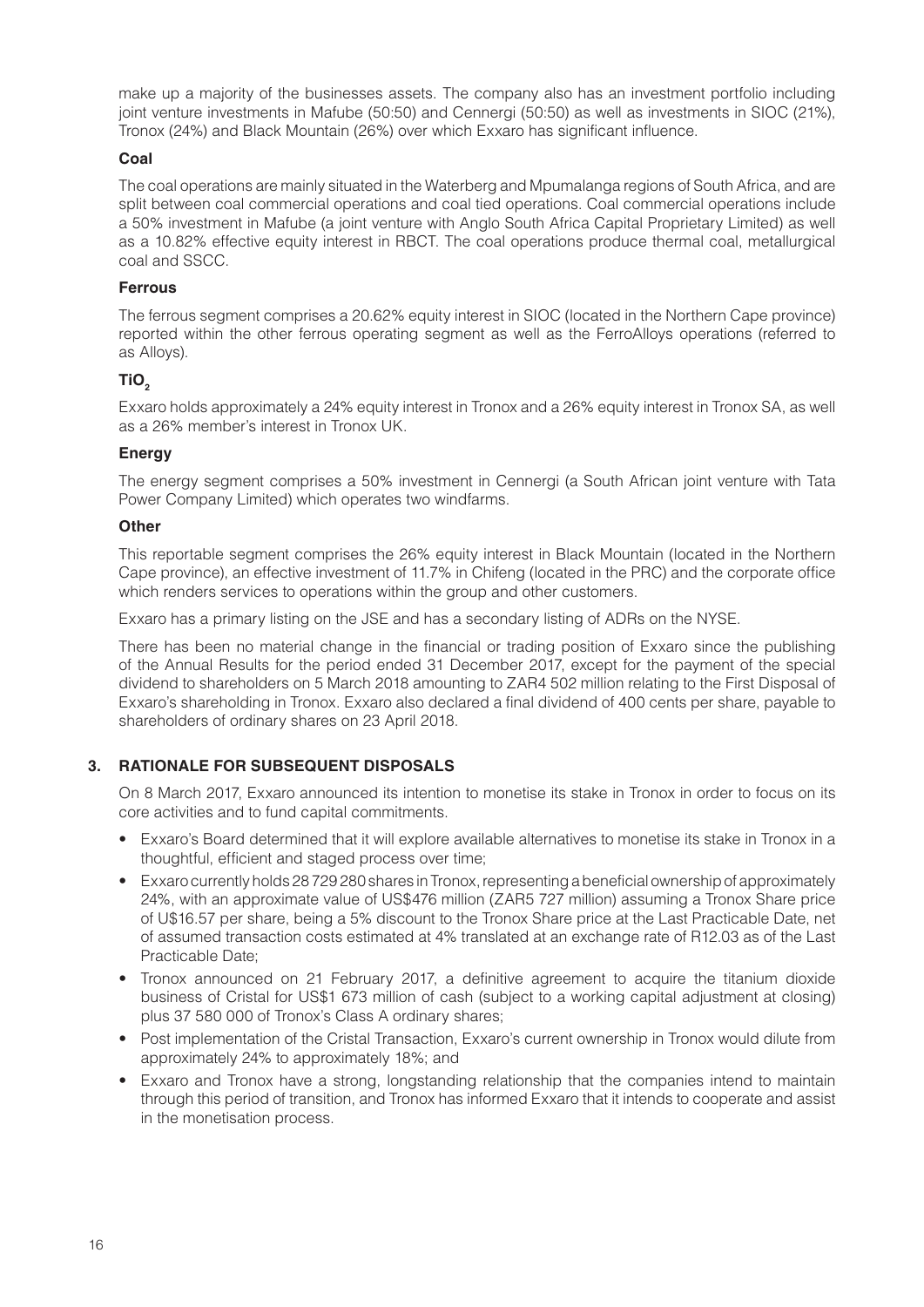#### **4. INTENDED USE OF PROCEEDS**

The funds from the proposed Subequent Disposal of Tronox Shares will be used to focus on core activities, fund capital commitments, repay debt and make distributions to shareholders. On 13 February 2018 Exxaro declared a special dividend amounting to 1 255 cents per share following the First Disposal of its shareholdering in Tronox. The dividend amounting to ZAR4 502 million was paid to shareholders, including treasury shares held by NewBEECo and Share Trust, on 5 March 2018.

#### **5. PROPOSED SUBSEQUENT DISPOSALS**

Exxaro Shareholders are referred to the SENS announcement made on 8 March 2017, where Exxaro announced its intention to monetise its Tronox stake in order to focus on core activities and to fund capital commitments. Exxaro had a beneficial ownership of approximately 43% in Tronox at the time of the announcement.

On 10 October 2017, Exxaro disposed of a portion of its investment in Tronox by way of a US registered public offering to various US investors. Exxaro disposed of 22 425 000 Class A ordinary shares representing approximately 19% out of its 43% stake. The net proceeds from the sale of the Class A ordinary shares in the offering was approximately US\$474 million (approximately ZAR6 525 million). The First Disposal represented a Category 2 transaction in terms of the Listings Requirements as it constituted approximately 15% of Exxaro's market capitalisation at that time. The First Disposal reduced Exxaro's ownership of Tronox's total outstanding voting shares from 51 154 280 to 28 729 280, representing approximately 24% of Tronox's total outstanding voting shares. The remaining 28 729 280 Tronox Shares which are held by Exxaro are Class B ordinary shares. Under the terms of the Tronox Constitution, a Class B ordinary share automatically, without any further action by any person, converts to a Class A ordinary share on a one-toone basis when a Class B ordinary share is transferred to a person that is not an affiliate of Exxaro.

Exxaro aims to seek shareholder approval in the event that the sale of any second follow on offering triggers the aggregation rules set by the JSE (paragraphs 9.11 and 9.14 of the Listings Requirements), stating that transactions which sum to greater than 30% of the Company's market capitalisation (within a twelve-month period) are deemed to be a Category 1 transaction and hence require shareholder approval. The Subsequent Disposals of all of the remaining Tronox Shares held by Exxaro may trigger the aggregation rules of the Listings Requirements for a Category 1 transaction (depending on the Exxaro Share price, Tronox Share price and ZAR to US\$ exchange rate). Accordingly, Exxaro wishes to retain flexibility in order to execute the stated strategy for a period of 12 months from the date of General Meeting, depending on market conditions as deemed appropriate by the Directors, acting reasonably.

## **6. OVERVIEW OF TRONOX**

Tronox is a vertically integrated mining and inorganic chemical business. Tronox mines and processes titanium ore, zircon and other minerals, and manufactures titanium dioxide pigments that add brightness and durability to paints, plastics, paper, and other everyday products. Tronox operate mines and mineral processing plants in South Africa and Australia, and pigment manufacturing plants in the United States, the Netherlands and Australia.

The following information is excerpted from the Tronox Annual Report:

Tronox's net sales in 2017 increased by 30% compared to 2016 primarily due to the impact of higher selling prices for Pigment of \$200 million, Zircon of \$28 million, Pig iron of \$16 million, Slag Fines of \$5 million and Natural Rutile of \$2 million. Higher volume and product mix for Pigment of \$38 million, CP Slag of \$35 million, Zircon of \$18 million, Pig Iron of \$13 million, Ilmenite of \$13 million, Synthetic Rutile of \$8 million, Slag Fines of \$3 million and Natural Rutile of \$2 million also contributed to the increase in net sales for the year ended 2017. The impact from foreign currency translation versus 2016 was \$7 million favourable.

Tronox's gross profit margin in 2017 was 23% of net sales compared to 10% in the prior year. The increase of \$254 million in Tronox's gross margin was primarily due to higher selling prices of \$254 million, higher volumes and product mix of \$28 million, the impact of lower production costs of \$16 million, due primarily to a higher facility utilisation, partially offset by unfavourable changes in foreign currency translation of \$44 million primarily from the South African Rand and Australian dollar.

Selling, general and administrative (SG&A) expenses increased by 33% in 2017 compared to 2016. Included in SG&A are \$124 million and \$63 million of corporate expenses for 2017 and 2016, respectively. The \$61 million increase in corporate expenses was due to higher professional fees of \$46 million related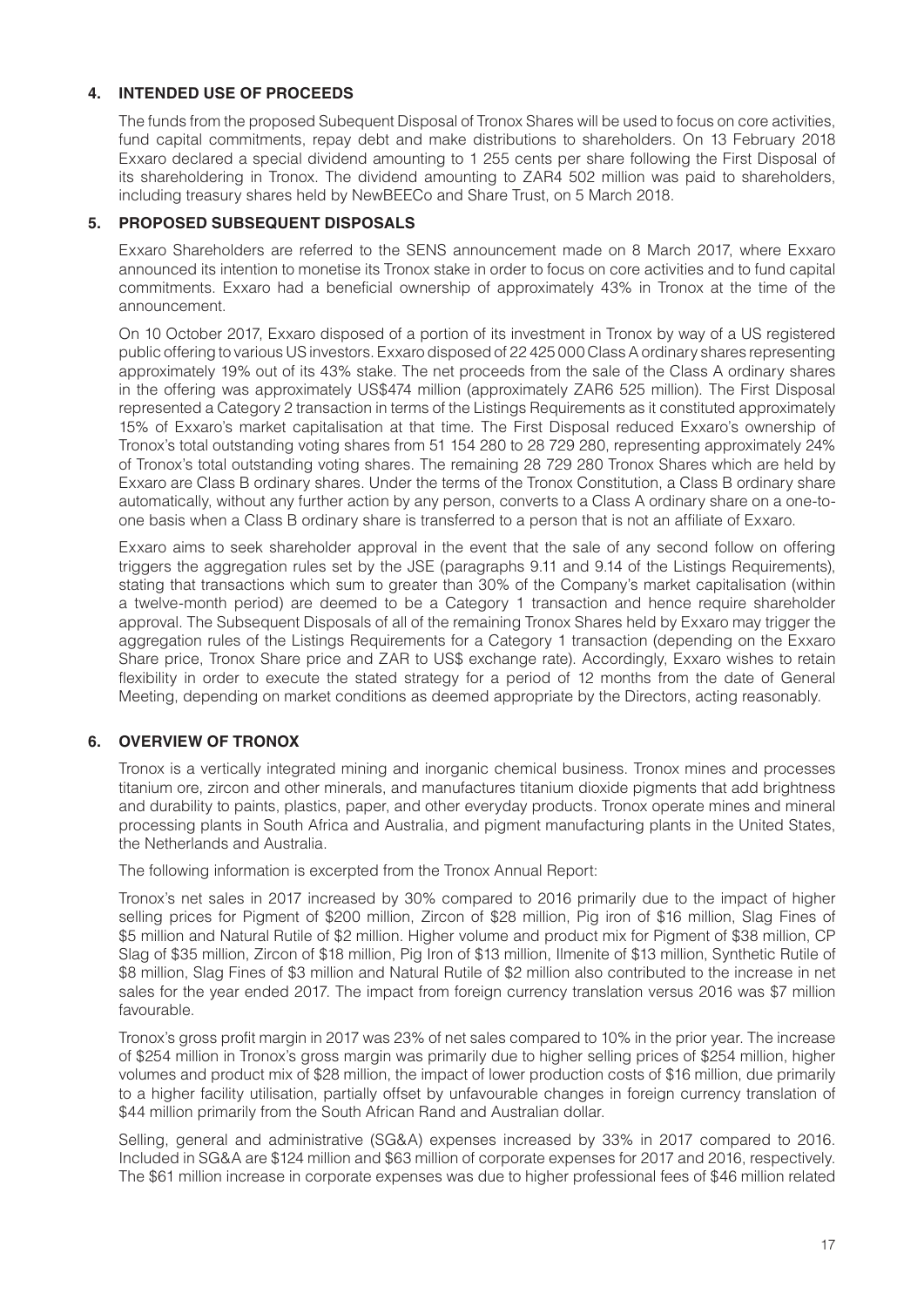to the Cristal Transaction, higher employee share-based and other compensation costs of \$11 million and higher other general and administrative costs of \$4 million. SG&A costs associated with Tronox's TiO. activities increased \$1 million from the prior year period primarily due to higher employee stock-based and other compensation costs and unfavourable changes in foreign currency translation.

Restructuring costs were \$2 million lower than 2016. TiO<sub>2</sub> and corporate restructuring costs were each \$1 million lower in 2017 compared to 2016.

Tronox income from operations for 2017 was \$138 million, \$261 million from TiO<sub>2</sub> activities offset by \$123 million of corporate expenses, which includes \$124 million of SG&A and a \$1 million reversal of restructuring expense. Loss from operations for 2016 was \$56 million, \$6 million income from operations from the TiO<sub>2</sub> activities and \$62 million of corporate expenses. Income from operations for the TiO<sub>2</sub> activities increased by \$255 million compared to 2016 primarily due to an increase in gross profit of \$254 million, \$2 million decrease in restructuring costs, offset by a \$1 million increase in selling, general and administrative expenses. Corporate general and administrative expenses for 2017 increased for the reasons noted above in the discussion of the SG&A expenses.

Tronox gain or loss on debt extinguishment in 2017 was a loss of \$28 million compared to a gain \$4 million in 2016 due to the refinancing of the term loan and notes in the third quarter of 2017.

Other expense, net in 2017 primarily consisted of a net realised and unrealised foreign currency loss of \$20 million, offset by interest income of \$10 million. Other expense, in 2016 primarily consisted of a net realised and unrealised foreign currency loss of \$31 million, offset by interest income of \$3 million. The change in the net realised and unrealised foreign currency is primarily driven by the strengthening of the South African Rand as of 31 December 2017 used in the remeasurement of the U.S. Dollar denominated open trade and notes receivable positions.

Tronox's effective tax rates in 2017 and 2016 differ from the United Kingdom statutory rate of 19% and the Australian statutory rate of 30% primarily due to valuation allowances and income in foreign jurisdictions taxed at rates different than the statutory rates. Additionally, the net income impact of the Corporate Reorganisation was a benefit of \$137 million in the fourth quarter of 2016, reflecting the reversal of \$139 million of withholding tax accruals, offset by a foreign currency loss of \$2 million. For the year ended 31 December 2016, the net income impact was \$107 million, reflecting a net reduction in withholding tax accruals of \$110 million, offset by a foreign currency loss of \$3 million.

Net loss from continuing operations available to ordinary shares of Tronox was \$106 million (2016: \$140 million), or \$0.89 per diluted share (2016: \$1.20 per share). Net loss from discontinued operations available to ordinary shares of Tronox, net of tax, was \$179 million (2016: net income of \$79 million). On 20 February 2018, the Tronox board of directors declared a quarterly dividend of \$0.045 per share to holders of Class A ordinary shares and Class B ordinary shares at the close of business on 12 March 2018, totalling \$5 million, which was paid on or about 26 March 2018.

Tronox's Directors are Ilan Kaufhal (Non-executive Chairman), Jeffry N. Quinn (Chief Executive Officer and Director), Daniel Blue (Director), Andrew P. Hines (Director), Wayne A. Hinman (Director), Peter B. Johnson (Interim Chief Executive Officer and Director), Sipho Nkosi (Director), Mxolisi Mgojo (Director), Ginger M Jones (Director). On implementation of the Subsequent Disposals, Mxolisi Mgojo intends to resign from his position on the Tronox Board.

Exxaro Shareholders are referred to the Tronox annual results for the year ended 31 December 2017 for additional information. See "Paragraph 20 —Documents Incorporated by Reference" for further information and for details on how to access information incorporated by reference.

Exxaro has been a major shareholder in Tronox since acquiring a significant stake in the listed company in June 2012.

On 5 December 2017, the FTC announced that it had commenced a lawsuit seeking to block the proposed Cristal Transaction, stating its view that the proposed transaction would violate US antitrust laws by significantly reducing competition in the North American market (comprised of the United States and Canada) for chloride process titanium dioxide. In the lawsuit, the FTC alleged that the combination would increase the risk of coordinated action among the remaining titanium dioxide competitors, and increase the risk of future anticompetitive output reductions by Tronox. The Cristal Transaction cannot proceed until Tronox and the FTC agree appropriate remedies (if any) or a court decision is awarded in Tronox's favour to allow the proposed transaction to proceed. The FTC has announced that the administrative trial is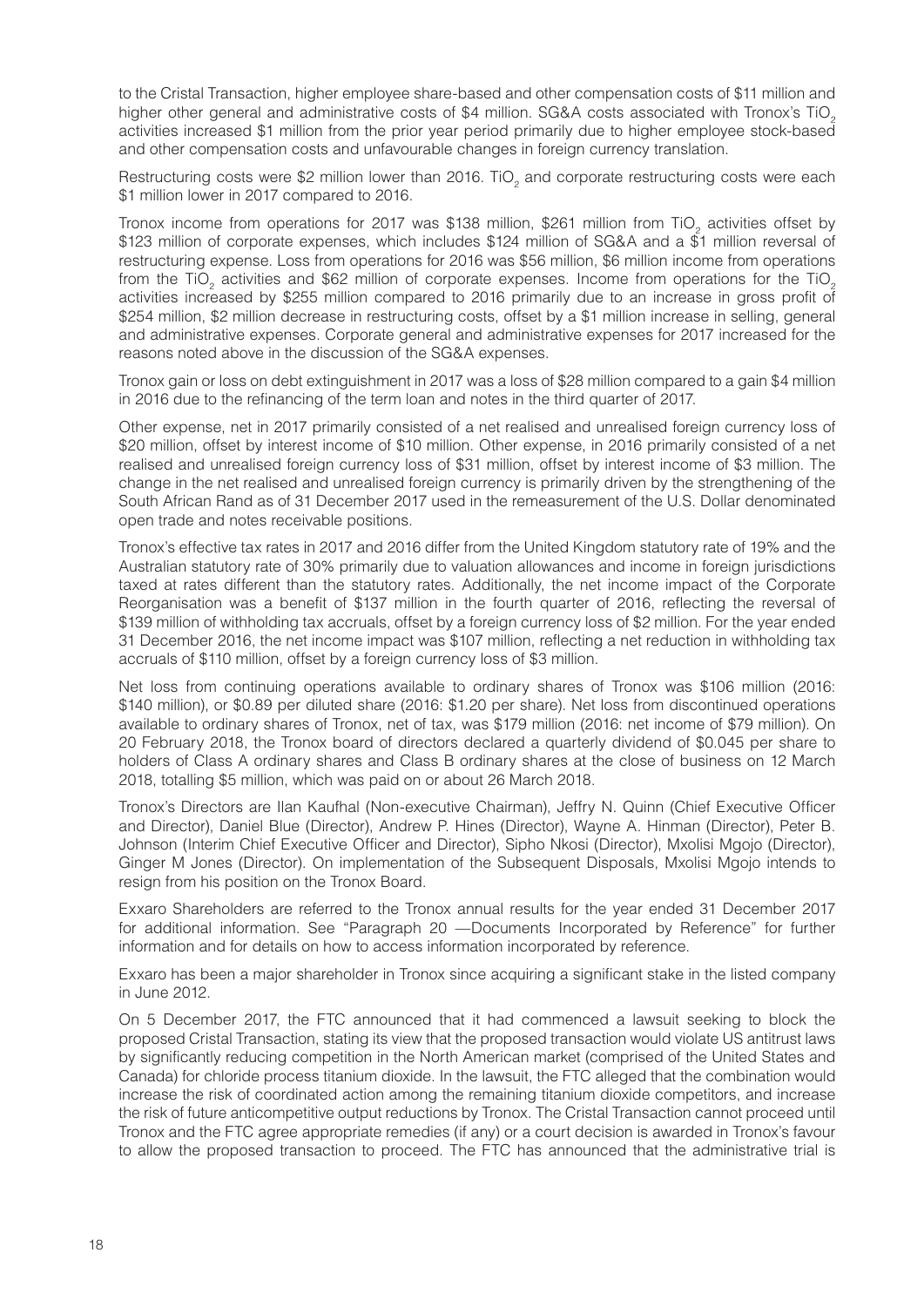scheduled to begin on 18 May 2018. In a separate action, on 20 December 2017, Tronox announced that the European Commission initiated a Phase II review of the Cristal Transaction, giving the Commission 90 working days (a period that may be extended or shortened) to make a final decision as to whether the proposed transaction would significantly impede effective competition in the European Economic Area.

Tronox has since negotiated rigorously with the European Commission regarding the planned acquisition of Cristal. On 23 January 2018, Tronox filed a lawsuit in the United States District Court for the Northern District of Mississippi seeking declaratory and injunctive relief to prevent the FTC from blocking the Tronox's proposed acquisition of the titanium dioxide business of Cristal, which it withdrew in March 2018 after securing an amend to the Cristal Transaction agreement, as discussed below.

On 29 January 2018, Tronox announced the Kingdom of Saudi Arabia's General Authority for Competition has approved Tronox's proposed acquisition of the titanium dioxide business of Cristal. To date, Australia, China, New Zealand, Turkey, South Korea, and Colombia have also approved the proposed acquisition.

Additionally, on 1 March 2018, Tronox and Cristal entered into an amendment to the Cristal Transaction agreement. The amendment provides for an extension of the termination date under the original transaction agreement to 30 June 2018, with automatic three-month extensions to 31 March 2019, if necessary based on the status of outstanding regulatory approvals. The amendment also provides that Tronox has the right to terminate the amended transaction agreement if it determines that the outstanding regulatory approvals are not reasonably likely to be obtained. In the event that such termination by Tronox is on or after 1 January 2019, or if regulatory approval has not been obtained by 31 March 2019 and Tronox or Cristal elects to terminate the amended transaction agreement, then Tronox is required to pay Cristal a \$60 million termination fee.

## **7. PROSPECTS**

#### **Exxaro Outlook**

In 2017, the best global economic growth rate in seven years was supported by sound macroeconomic policies, which enabled key world economies to grow at or above trend. Barring any shock, this global expansion momentum is expected to continue into 2018. The current favourable global environment, strong global growth outlook and rising global trade volumes, as well as positive foreign international sentiment are expected to support South Africa's growth prospects.

Exxaro expects an improvement in the operational results of the coal business for first half of 2018 primarily driven by:

- Good export prices leading to a shortage of coal in domestic markets, underpinning stronger domestic prices;
- The Medupi offtake is expected to follow minimum agreed coal supply agreement volumes. This will be the first commercial year for the minimum contract volumes as agreed in the coal supply agreement after the previous addendums;
- Stable seaborne demand internationally; and
- Exxaro's operational excellence process delivering sustainable improved results as well as technology and innovation improvements starting to contribute positively with the establishment of the innovation project office.

A relatively stable international thermal coal market is anticipated for first half 2018. The iron ore market remains well supplied and expected to soften somewhat as further volumes enter the market. The current strong titanium dioxide pigment fundamentals momentum is anticipated to continue into first half 2018.

The Group's interests in Tronox, Black Mountain, North Block Complex, Arnot Colliery and Chifeng remain non-core and Exxaro intends to divest from these investments. The divestment from Tronox has commenced as announced by Exxaro on SENS on 2 October 2017 and 11 October 2017. Exxaro has also reviewed its coal portfolio as part of its optimisation programme, with specific focus on closure and/or divestment from assets that do not meet expected value, robustness of earnings and net operating profit margin requirements. On 8 March 2018, it was announced that Exxaro had concluded an agreement to dispose of the North Block Complex. Exxaro currently owns 20% in SIOC, 24% in Tronox, 50% in Mafube as well as Cennergi, and 26% in Black Mountain.

Maintaining relationships with key stakeholders is crucial for Exxaro to achieve its objectives and to continue to create value for the Exxaro Shareholders. The Replacement BEE Transaction was critical in this regard. The Replacement BEE Transaction was fully implemented on 11 December 2017.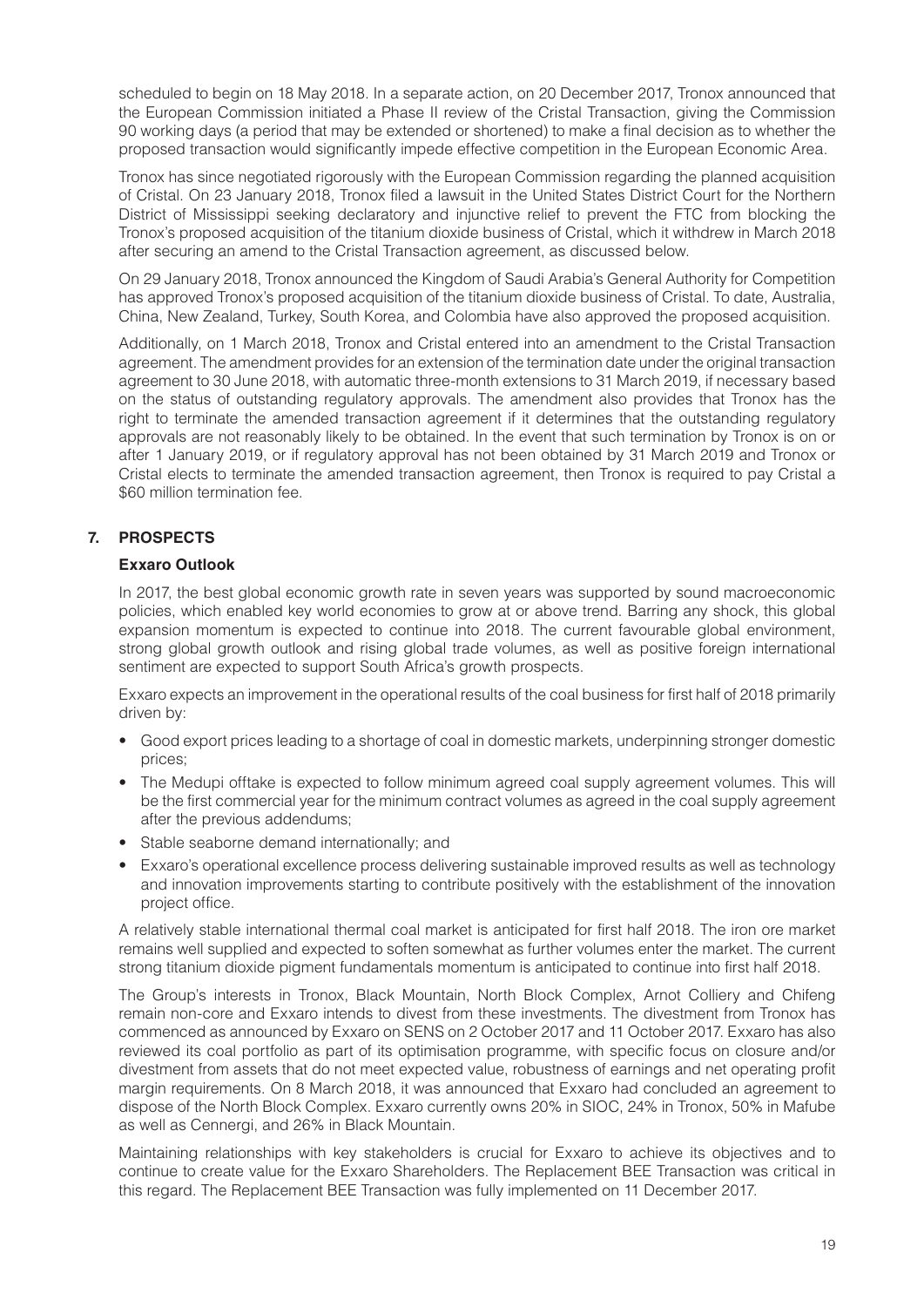#### **Tronox Recent Developments**

During the fourth quarter of 2016, Tronox implemented various steps of the Corporate Reorganisation. As a result of the Corporate Reorganisation, Tronox reduced its cross-jurisdictional financing arrangements, eliminated administrative activities and reversed the deferred tax assets related to intercompany interest deductions. The related withholding tax accrual amounts were also reversed as a result of the Corporate Reorganisation. Additionally, Tronox reduced its deferred tax assets related to losses carried forward which will no longer be available for the utilisation. In connection with the Corporate Reorganisation during the first quarter of 2017, Tronox became managed and controlled in the UK, with no additional impacts to the consolidated provision for income taxes due to the valuation allowances in various jurisdictions.

On 21 February 2017, Tronox and Cristal entered into the Cristal Transaction. Following the closing of the Cristal Transaction, Cristal will own approximately 24% of the outstanding ordinary voting shares (including both Class A and Class B) of Tronox.

The Cristal Transaction is conditioned upon the receipt of various regulatory approvals, including antitrust clearance in numerous jurisdictions. On 13 April 2017, the FTC issued a request for additional information to Tronox and Cristal in connection with its filing under the HSR Act. On 5 December 2017, the FTC announced that it would not approve the Cristal Transaction as proposed and filed an administrative action to prevent the parties from consummating the transaction. On 23 January 2018, Tronox filed suit against the FTC in the U.S. District Court for the Northern District of Mississippi seeking a declaration that the Cristal Transaction is lawful under applicable law, among other things, which it withdrew after agreeing to amend The Cristal Transaction, as discussed below. On 21 December 2017, the European Commission announced that after its initial review, it would pursue Phase II investigation of the Cristal Transaction before reaching a decision to approve it, with or without conditions. The transaction agreement provides for customary representations, warranties and covenants that are subject, in some cases, to specified exceptions and qualifications contained in the transaction agreement. There can be no assurance, however, that all closing conditions for the Cristal Transaction will be satisfied and, if they are satisfied, that they will be satisfied in time for the closing to occur by 30 June 2018 (subject to automatic 3-month extensions to 31 March 2019 if necessary, based on the status of outstanding regulatory approvals), at which time either party to the transaction agreement may mutually agree to extend the closing date or terminate the transaction agreement if the Cristal Transaction has not closed by such time.

On 2 October 2017, at a special meeting of Tronox shareholders, Tronox's shareholders approved a resolution to issue 37 580 000 Class A Tronox ordinary shares to Cristal in connection with the Cristal Transaction, and the resulting acquisition of interests in such Class A Tronox ordinary shares by Cristal and certain other persons and entities, at the closing of such acquisition.

On 1 September 2017, Tronox completed the sale of the Alkali Business and in connection therewith, Tronox recognised a loss of \$233 million, net of tax, during the year ended 31 December 2017. As a result of the Alkali Sale, Alkali's results of operations were reported as discontinued operations in the Tronox Annual Report. As a result of the sale of the Alkali business, Tronox now operates under one operating and reportable segment,  $TiO<sub>2</sub>$ .

On 21 March 2018, Tronox announced that it had entered into a definitive agreement, pursuant to which EMD Acquisition LLC agreed to acquire certain of the assets and liabilities of the Tronox Electrolytic Operations based in Henderson, Nevada for \$13 million in cash, subject to certain working capital adjustments. As a result of the approval of the transaction and its entry into the purchase agreement, Tronox concluded that it is expected to record a pre-tax impairment charge and write-down in the quarter ending 31 March 2018 in the range of \$25 million to \$30 million. As a result of the expected sale, Tronox has concluded that the assets and liabilities included in the transaction will be classified as held for sale as of the quarter ended 31 March 2018.

#### **Tronox Business Environment**

The following discussion excerpted from the Tronox Annual Report includes trends and factors that may affect future operating results of Tronox:

The Tronox pigment business benefited from a global industry recovery that began in the first quarter of 2016. To meet healthy demand, Tronox operated its pigment plants at high utilisation rates while matching pigment production volumes to sales volumes and keeping inventory at or below normal levels. Global pigment pricing has rebounded with successive gains in each quarter since the first quarter of 2016. Tronox believes pigment inventories, in the aggregate, are at or below normal levels at both customer and producer locations globally resulting in a continued tight supply-demand balance. Tronox continues to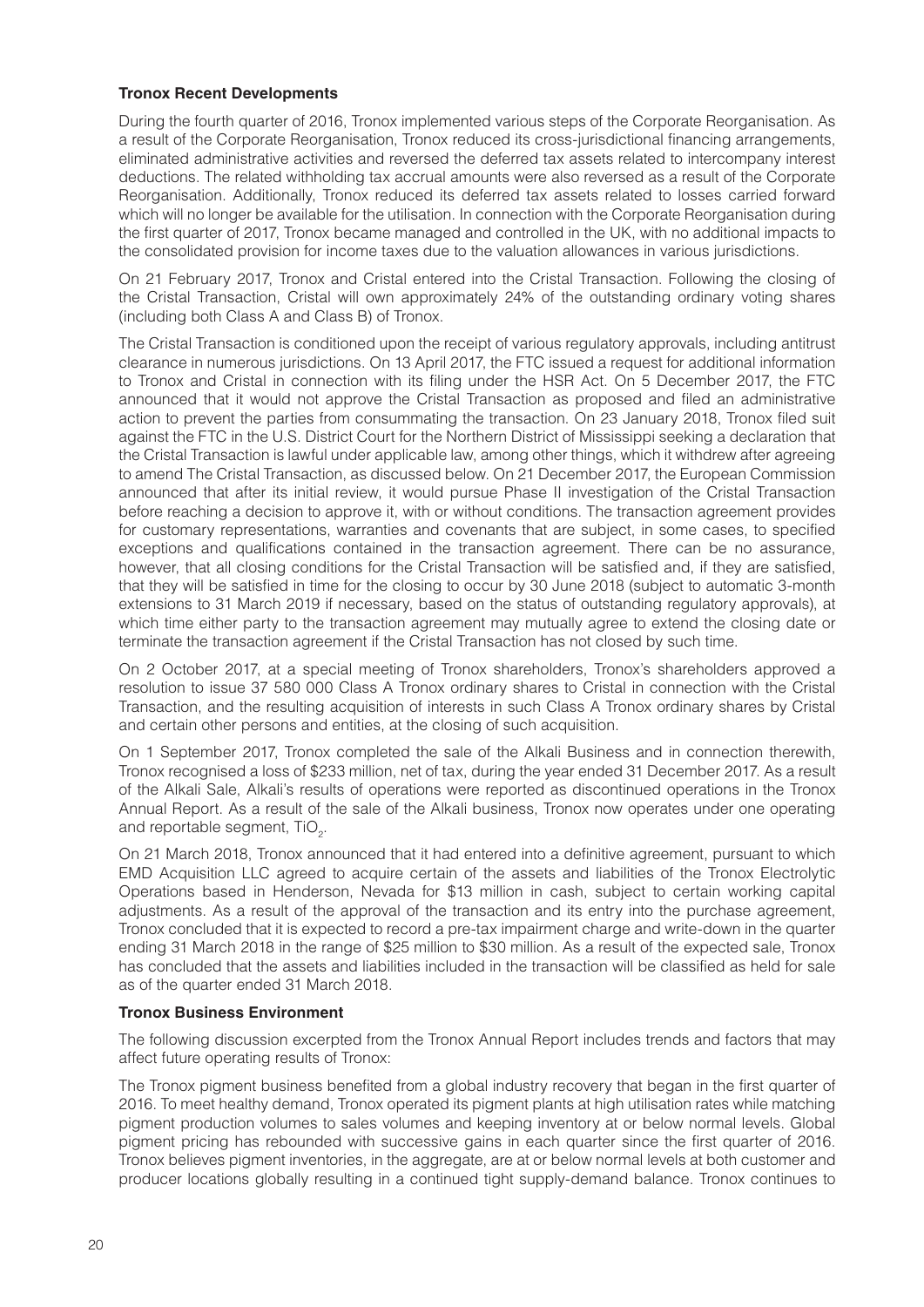use a significant majority of its high-grade titanium feedstock for its pigment production. Tronox expects moderate cost increases related to other raw material inputs such as electrodes, coke, and electricity as commodity markets strengthen. The zircon market has stabilised but remains in a tight supply-demand balance and Tronox expects modest price gains to continue in 2018.

#### **8.** *PRO FORMA* **FINANCIAL EFFECTS OF THE FINANCIAL ADJUSTMENTS ON HISTORICAL INFORMATION**

The table below sets out the *pro forma* financial effects of the Special Dividend declared by Exxaro and Subsequent Disposal of Tronox (collectively, the "*Pro Forma* Financial Adjustments") on, inter alia, Exxaro's net asset value per share, tangible net asset value per share, basic earnings or loss per share, diluted earnings or loss per share, headline earnings or loss per share and diluted headline earnings or loss per share, based on the most recently published Reviewed Condensed Consolidated Annual Financial Statements for the year ended 31 December 2017, which were available at the Last Practicable Date.

The *pro forma* financial effects should be read in conjunction with the *pro forma* Condensed Consolidated Statement of Comprehensive Income, the *pro forma* Condensed Consolidated Statement of Financial Position and the *pro forma* Reconciliation of Group Headline Earnings (included in Annexure 2 of this Circular) (collectively, the "*Pro Forma* Financial Information") and the accompanying report of the Independent Reporting Accountant (included in Annexure 3 to this Circular).

The *Pro Forma* Financial Information is the responsibility of the Directors and was prepared for illustrative purposes only which may not, because of its nature, fairly present Exxaro's financial position, changes in equity and results of operations or cash flows after the *Pro Forma* Financial Adjustments. It does not purport to be indicative of what the Reviewed Condensed Consolidated Financial results would have been, had the *Pro Forma* Financial Adjustments been implemented on a different date.

The *Pro Forma* Financial Information has been prepared to illustrate the impact of the *Pro Forma* Financial Adjustments on the Reviewed Condensed Consolidated Annual Financial Statements of Exxaro for the year ended 31 December 2017, had the *Pro Forma* Financial Adjustments occurred on 1 January 2017 for purposes of the Condensed Consolidated Statement of Comprehensive Income as well as the Reconciliation of Group Headline Earnings and on 31 December 2017 for purposes of the Condensed Consolidated Statement of Financial Position.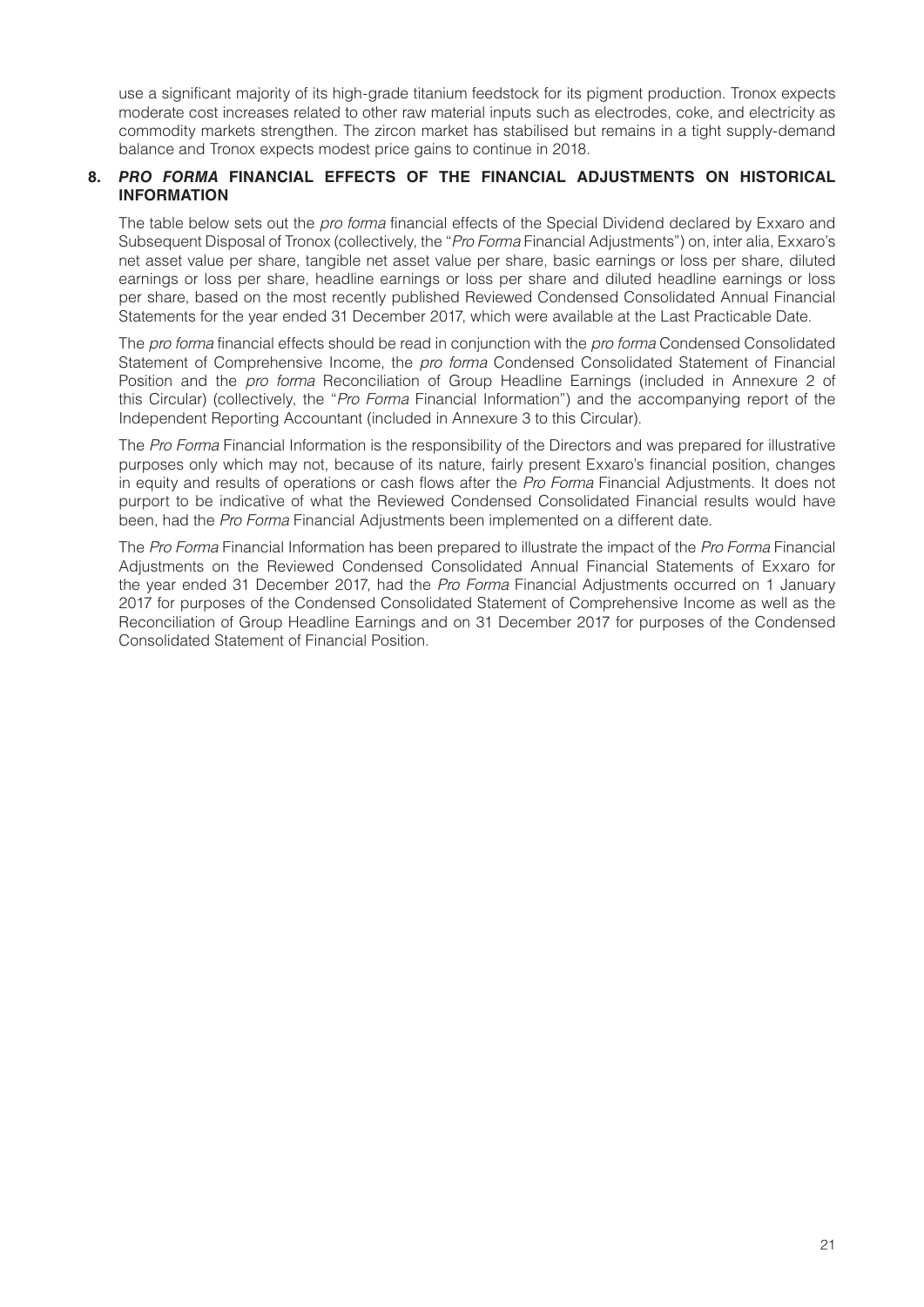|                                                                  |          | <b>Before</b><br>Pro Forma    | <b>After</b>                     | <b>After</b><br>Pro Forma<br>Dividend<br>Special |                             |                             |
|------------------------------------------------------------------|----------|-------------------------------|----------------------------------|--------------------------------------------------|-----------------------------|-----------------------------|
|                                                                  |          | ments<br>Adjust-<br>Financial | Pro Forma<br>Dividend<br>Special | Subsequent<br>and<br>Disposal                    | ್ನೇ<br>Percentage<br>change | ್ನೇ<br>Percentage<br>change |
| For the year ended 31 December 2017                              |          | @                             | $\overline{\mathbf{b}}$          | $\ddot{c}$                                       | $(b)$ vs. $(a)$             | $(c)$ vs. $(b)$             |
| Basic earnings per share (aggregate)                             | cents    | 923<br>$\overline{ }$         | 1901                             | 3630                                             | (1%)                        | 91%                         |
| Basic earnings per share (continuing operations)                 | cents    | 876                           | 854                              | 954                                              | (3%)                        | 12%                         |
| Basic earnings per share (discontinued<br>operations)            | cents    | 1047                          | 1047                             | 2676                                             |                             | 156%                        |
| - Diluted earnings per share (aggregate)                         | cents    | 1724                          | 1703                             | 253<br>က                                         | (1%)                        | 91%                         |
| Diluted earnings per share (continuing operations)               | cents    | 786                           | 765                              | 855                                              | (3%)                        | 12%                         |
| - Diluted earnings per share (discontinued<br>operations)        | cents    | 938                           | 938                              | 398<br>$\overline{\mathcal{C}}$                  |                             | 156%                        |
| Headline earnings per share (aggregate)                          | cents    | 502                           | 479                              | 679                                              | (5%)                        | 42%                         |
| - Headline earnings per share (continuing<br>operations)         | cents    | 682                           | 659                              | 759                                              | (3%)                        | 15%                         |
| - Headline loss per share (discontinued operations)              | cents    | (180)                         | (180)                            | (80)                                             |                             | (56%)                       |
| Diluted headline earnings per share (aggregate)                  | cents    | 450                           | 429                              | 609                                              | (5%)                        | 43%                         |
| - Diluted headline earnings per share (continuing<br>operations) | cents    | 611                           | 590                              | 680                                              | (3%)                        | 15%                         |
| Diluted headline loss per share (discontinued<br>operations)     | cents    | (161)                         | (161)                            | (71)                                             |                             | (56%)                       |
| Net asset value per share <sup>(2)</sup>                         | Rand     | 160                           | 147                              | 157                                              | (8%)                        | 7%                          |
| Tangible net asset value per share <sup>(3)</sup>                | Rand     | 157                           | 145                              | 154                                              | (8%)                        | 6%                          |
| Weighted average number of shares                                | millions | 311                           | $\overline{511}$                 | $\frac{11}{2}$                                   |                             |                             |
| Diluted weighted average number of shares                        | millions | 347                           | 347                              | 347                                              | $\overline{\phantom{a}}$    | $\overline{\phantom{a}}$    |
| Number of shares in issue net of treasury shares                 | millions | 251                           | 251                              | 251                                              | $\overline{\phantom{a}}$    |                             |
|                                                                  |          |                               |                                  |                                                  |                             |                             |

The pro forma financial effects of the Pro Forma Financial Adjustments are set out in the table below: 22The *pro forma* financial effects of the *Pro Forma* Financial Adjustments are set out in the table below:

**Notes**

(1) Detailed notes and assumptions to the pro forma financial effects are presented in Annexure 2. (1) Detailed notes and assumptions to the *pro forma* financial effects are presented in Annexure 2.

(2) Net asset value per share is computed by dividing total equity attributable to owners of the parent of the Group by the total number of Shares in issue, net of treasury shares.

(2) Net asset value per share is computed by dividing total equity attributable to owners of the parent of the Group by the total number of Shares in issue, net of treasury shares.<br>(3) Tangible net asset value per share is (3) Tangible net asset value per share is equal to the total equity attributable to owners of the parent of the Group less the sum of intangible assets, goodwill and deferred tax asset divided by the total number of Shares in issue, net of treasury shares.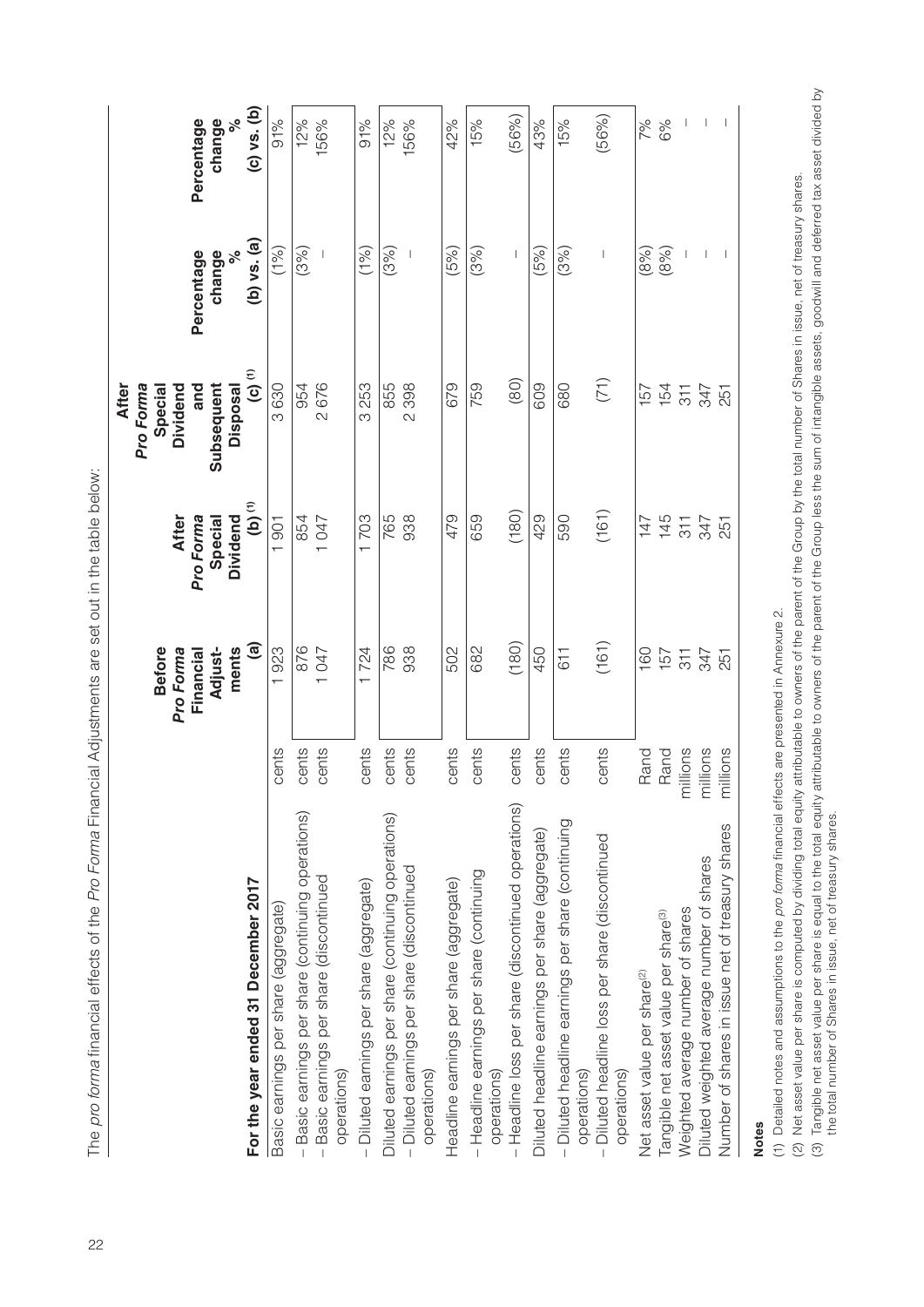| are set forth below.                                                                                                                                                                                                 |                             |                                              |                                          |                                             |                                                                    |                                                                                 |         |                                                      |                                                             |                                                 |                                                |
|----------------------------------------------------------------------------------------------------------------------------------------------------------------------------------------------------------------------|-----------------------------|----------------------------------------------|------------------------------------------|---------------------------------------------|--------------------------------------------------------------------|---------------------------------------------------------------------------------|---------|------------------------------------------------------|-------------------------------------------------------------|-------------------------------------------------|------------------------------------------------|
| The remuneration and the benefits of the Directors, prescribed officers and senior management will not be varied as a result of any Subsequent Disposal<br>Other than what is disclosed in the Annual Financial Stat |                             |                                              |                                          |                                             |                                                                    | tements, no other amounts have been paid or owing by Exxaro or any subsidiaries |         |                                                      |                                                             |                                                 |                                                |
| Directors remuneration (as at 31 December 2017)                                                                                                                                                                      |                             |                                              |                                          |                                             |                                                                    |                                                                                 |         |                                                      |                                                             |                                                 |                                                |
|                                                                                                                                                                                                                      | circumstantial              | NCOE/guaranteed remuneration plus            |                                          | incentives<br>Short-term                    | incentives<br>Long-term                                            | Other                                                                           |         |                                                      |                                                             |                                                 |                                                |
|                                                                                                                                                                                                                      | <b>Basic</b><br>salary<br>Œ | Benefits and<br>allowances <sup>1</sup><br>Œ | contributions<br>Retirement<br>Œ<br>fund | rformance<br>bonuses <sup>2</sup><br>œ<br>ዾ | ment share<br>schemes<br>manage-<br>Œ<br>Gains on                  | Recognition <sup>3</sup><br>Œ                                                   | Œ       | Other <sup>4</sup> remuneration<br>œ<br><b>Total</b> | expense <sup>5</sup><br>Share-based<br>Œ<br>payment         | management<br>share<br>schemes<br>Gains on<br>Œ | remuneration<br>expense<br>Œ<br><b>Total</b>   |
| Executive<br>directors                                                                                                                                                                                               |                             |                                              |                                          |                                             |                                                                    |                                                                                 |         |                                                      |                                                             |                                                 |                                                |
| PA Koppeschaar<br>MDM Mgojo                                                                                                                                                                                          | 5728207<br>3930987          | 225 121<br>232 161                           | 550 135<br>357 477                       | 598 366<br>231<br>275<br>$\sim$<br>ო        | 585 196<br>286<br>301<br>$\mathcal{C}$<br>$\overline{\phantom{0}}$ | 530<br>530<br>$\overline{\mathcal{C}}$<br>$\sim$                                |         | 12 689 555<br>672<br>099<br>$\infty$                 | 696044<br>203 239<br>ന<br>$\infty$                          | (2585196)<br>301 286)<br>$\overline{\tau}$      | 18800403<br>625<br>10001                       |
| Total executive<br>directors'                                                                                                                                                                                        |                             |                                              |                                          |                                             |                                                                    |                                                                                 |         |                                                      |                                                             |                                                 |                                                |
| remuneration                                                                                                                                                                                                         | 194<br>9659                 | 457282                                       | 907612                                   | 873597<br>ம                                 | 482<br>886<br>ო                                                    | 5060                                                                            |         | 20789227                                             | 11899283                                                    | (3866482)                                       | 28802028                                       |
| Prescribed<br>officers                                                                                                                                                                                               |                             |                                              |                                          |                                             |                                                                    |                                                                                 |         |                                                      |                                                             |                                                 |                                                |
| V Balgobind                                                                                                                                                                                                          | 2463772                     | 205664                                       | 238629                                   | 260065                                      | 678<br>143(                                                        | 32730                                                                           |         | 538<br>344!<br>$\overline{a}$                        | 2 170 339                                                   | (143678)                                        | 6371199                                        |
| AW Diedericks<br><b>JG Meyer</b>                                                                                                                                                                                     | 3 240 455<br>3060455        | 127 684<br>307 684                           | 320484<br>320484                         | 598 280<br>280<br>598                       | 546<br>570<br>058<br>063                                           | 60323<br>330<br>60                                                              |         | 772<br>803<br>405<br>410<br>$\circ$<br>$\circ$       | 936<br>620 682<br>810<br>$\sim$<br>$\overline{\mathcal{C}}$ | (1058546)<br>570)<br>(1063)                     | 162<br>915<br>158<br>967<br>$\infty$<br>$\sim$ |
| MI Mthenjane                                                                                                                                                                                                         | 246788<br>$\infty$          | 83365                                        | 282 329                                  | 289<br>565                                  | 223<br>889                                                         | 530<br>$\sim$                                                                   |         | 524<br>069<br>$\circ$                                | 064715<br>$\sim$                                            | 223)<br>(889)                                   | 7 245 016                                      |
| Dr N Tsengwa                                                                                                                                                                                                         | 576<br>376<br>S             | 69004                                        | 296746                                   | 844<br>933                                  | 789<br>741                                                         | 530<br>$\sim$                                                                   |         | 489<br>520.<br>$\circ$                               | 266<br>837<br>$\mathcal{Q}$                                 | 789)<br>(741)                                   | 966<br>615<br>$\infty$                         |
| Loggerenberg <sup>6</sup><br>SE van                                                                                                                                                                                  | 587963<br>$\overline{ }$    | 90 106                                       | 113521                                   | 615 239                                     | 149382                                                             | 030<br>$\overline{a}$                                                           |         | 563 241<br>$\mathcal{C}$                             | 405 607                                                     | (149382)                                        | 819466<br>$\sim$                               |
| M Veti                                                                                                                                                                                                               | 3 212 286                   | 41 206                                       | 317698                                   | 547 397<br>┯                                | 910083                                                             | 530<br>$\sim$                                                                   |         | 031200<br>$\circ$                                    | 180 284<br>$\sim$                                           | (910083)                                        | 7 301 401                                      |
| CH Wessels <sup>7</sup>                                                                                                                                                                                              | 721<br>533                  | 453<br>59.                                   | 356<br>124                               | 030<br>94                                   | 227<br>530                                                         | 530<br>$\sim$                                                                   | 124 993 | 310<br>469<br>$\sim$                                 | 249<br>791                                                  | (530 227                                        | 332<br>730<br>$\mathcal{Q}$                    |
| <b>Total prescribed</b><br>remuneration<br>officers'                                                                                                                                                                 | 21722016                    | 1084166                                      | 2014247                                  | 0 212 424                                   | 5486498                                                            | 170533                                                                          | 124993  | 40814877                                             | 15881078                                                    | (5486498)                                       | 51 209 457                                     |

No new directors of the Company are proposed under or as a result of the Subsequent Disposals. The members of the Board as of the date of this Circular No new directors of the Company are proposed under or as a result of the Subsequent Disposals. The members of the Board as of the date of this Circular

**9. INFORMATION ON DIRECTORS**

 $\overline{a}$ 

INFORMATION ON DIRECTORS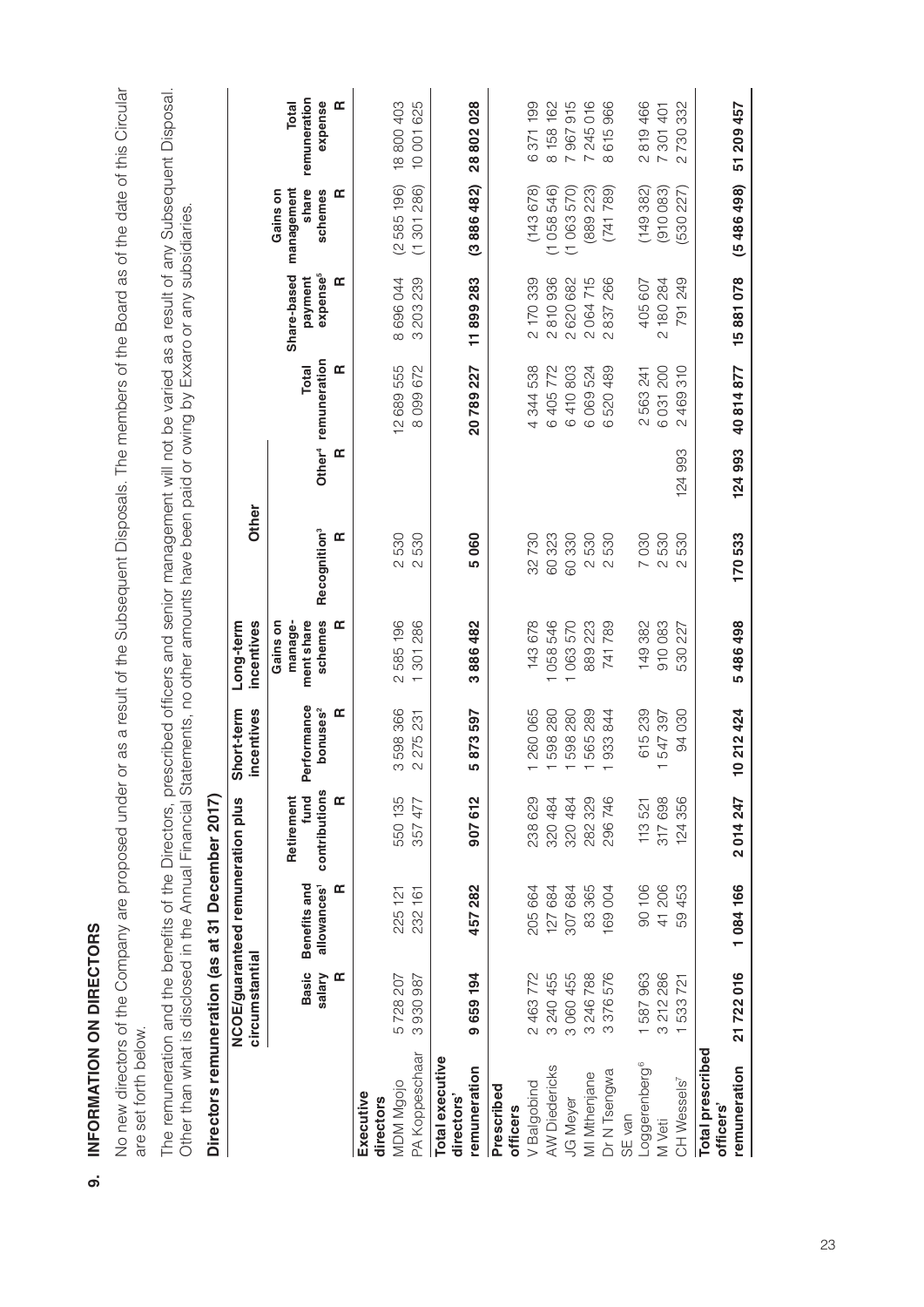|                                                  | Fees for    | <b>Benefits and</b> |           |
|--------------------------------------------------|-------------|---------------------|-----------|
|                                                  | services    | allowances          | Total     |
|                                                  | R           | R                   | R         |
| <b>Non-executive directors</b>                   |             |                     |           |
| S Dakile-Hlongwane                               | 553 756     | 4 190               | 557946    |
| Dr CJ Fauconnier                                 | 1 124 340   | 30 044              | 1 154 384 |
| MW Hlahla                                        | 387 528     | 3931                | 391 459   |
| Dr D Konar (chairman)                            | 1783803     |                     | 1783803   |
| S Mayet <sup>8</sup>                             | 372 034     | 1 100               | 373 134   |
| VZ Mntambo                                       | 498 967     |                     | 498 967   |
| EJ Myburgh                                       | 501 061     | 9887                | 510 948   |
| V Nkonyeni                                       | 532 156     |                     | 532 156   |
| Dr MF Randera                                    | 486834      | 10 764              | 497 598   |
| J van Rooyen                                     | 748 806     |                     | 748 806   |
| <b>PCCH Snyders</b>                              | 556 462     | 31 286              | 587 748   |
| D Zihlangu                                       | 482 848     | 10 963              | 493 811   |
| <b>Total non-executive director remuneration</b> | 8 0 28 5 95 | 102 165             | 8 130 760 |

#### **Notes**:

(1) Includes leave days purchased as well as travel and acting allowances.

- (2) All incentive schemes are performance related and were approved by the board.
- (3) Comprise long service awards, zero-fatality and LTIFR rewards.
- (4) Includes leave encashments.
- (5) Amount recognised for share-based payment expenses, in terms of IFRS 2, in respect of the equity-settled share-based payment schemes for the services rendered during the year. The employee will only be entitled to the options once all vesting conditions have been met.
- (6) Appointed as company secretary and legal 1 October 2017. The remuneration information provided is for the full year.
- (7) Resigned on 30 September 2017.
- (8) Fees paid to employer.

Retirement amounts relate to defined contribution retirement funds.

#### **Directors of the Board**

| <b>Name</b>                   | <b>Designation</b>                   | <b>Business address</b>          |
|-------------------------------|--------------------------------------|----------------------------------|
| <b>Executive Directors</b>    |                                      |                                  |
| MDM Mgojo                     | <b>Chief Executive Officer</b>       | Roger Dyason Road, Pretoria West |
| PA Koppeschaar                | <b>Finance Director</b>              | Roger Dyason Road, Pretoria West |
| <b>Directors of the Board</b> |                                      |                                  |
| D Konar (Dr)                  | Independent non-executive (Chairman) | Roger Dyason Road, Pretoria West |
| CJ Fauconnier (Dr)            | Independent non-executive Director   | Roger Dyason Road, Pretoria West |
| MW Hlahla                     | Non-executive Director               | Roger Dyason Road, Pretoria West |
| D Mashile-Nkosi               | Non-executive Director               | Roger Dyason Road, Pretoria West |
| S Mayet                       | Independent non-executive Director   | Roger Dyason Road, Pretoria West |
| L Mbatha                      | Non-executive Director               | Roger Dyason Road, Pretoria West |
| VZ Mntambo                    | Non-executive Director               | Roger Dyason Road, Pretoria West |
| EJ Myburgh                    | Independent non-executive Director   | Roger Dyason Road, Pretoria West |
| V Nkonyeni                    | Independent non-executive Director   | Roger Dyason Road, Pretoria West |
| A Sing                        | Independent non-executive Director   | Roger Dyason Road, Pretoria West |
| <b>PCCH Snyders</b>           | Independent non-executive Director   | Roger Dyason Road, Pretoria West |
| J van Rooyen                  | Independent non-executive Director   | Roger Dyason Road, Pretoria West |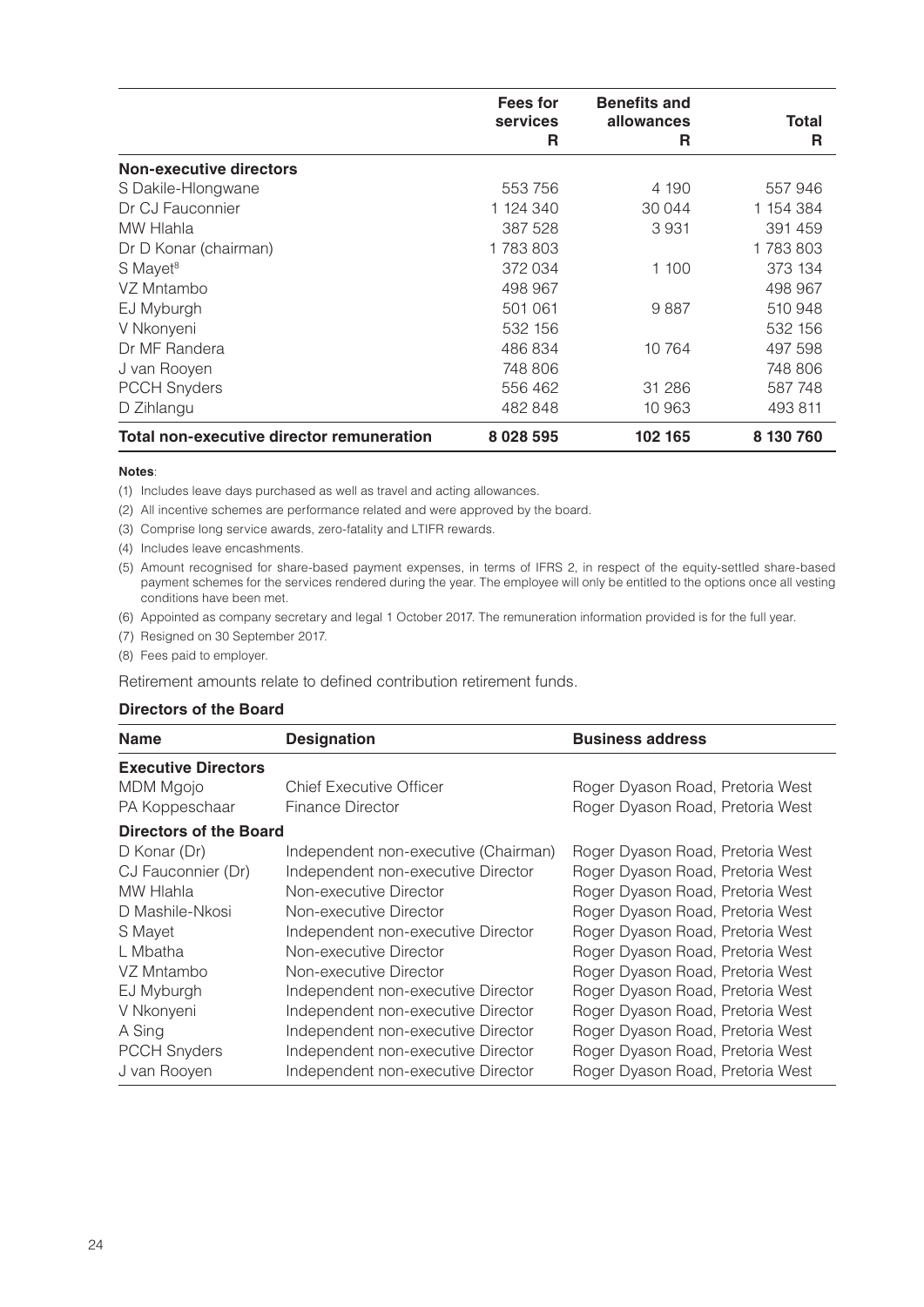#### **Share Ownership of Directors and Prescribed Officers**

The following sets forth, to the knowledge of Exxaro's management, the direct beneficial interests in Shares owned by the Directors, prescribed officers, and their associates as at Friday, 6 April 2018 and in respect of any Director who resigned during the 18-month period preceding Friday, 6 April 2018. To the best knowledge of Exxaro, none of the individuals hold any indirect beneficial interests.

#### **Directors' interests**

|                                        | Direct number<br>of shares |                          |               | Indirect number of<br>shares | Percentage<br>shareholding |       |
|----------------------------------------|----------------------------|--------------------------|---------------|------------------------------|----------------------------|-------|
|                                        | 2018                       | 2017                     | 2018          | 2017                         | 2018                       | 2017  |
| Beneficial interest <sup>1,2</sup>     |                            |                          |               |                              |                            |       |
| D Konar (Dr)                           | 6 1 6 8                    | 6 1 6 8                  |               |                              | $0.00\%$                   | 0.00% |
| S Dakile-Hlongwane <sup>3</sup>        |                            |                          |               | 188 655                      | 0.00%                      | 0.05% |
| CJ Fauconnier (Dr)                     | 47 500                     | 47 500                   |               |                              | 0.01%                      | 0.01% |
| PA Koppeschaar                         | 13 988                     | 13 998                   |               |                              | 0.00%                      | 0.00% |
| D Mashile-Nkosi <sup>4</sup>           |                            | $\overline{\phantom{0}}$ | 4 225 088     |                              | 1.18%                      |       |
| MDM Mgojo                              |                            |                          | 4 671 041     | 4806028                      | 1.30%                      | 1.34% |
| VZ Mntambo                             |                            |                          | 4 4 4 8 8 3 9 | 4 4 6 2 8 6 6                | 1.24%                      | 1.24% |
| J van Rooyen                           |                            |                          | 1500          | 1500                         | $0.00\%$                   | 0.00% |
| DR Zihlangu <sup>3</sup>               |                            |                          |               | 344 899                      | $0.00\%$                   | 0.01% |
| Total                                  | 67 666                     | 67 666                   | 13 346 468    | 9803948                      | 3.73%                      | 2.74% |
| Non-beneficial interest <sup>1,2</sup> |                            |                          |               |                              |                            |       |
| CJ Fauconnier                          |                            |                          | 1 0 0 0       | 1 0 0 0                      | 0.00%                      | 0.00% |
| PA Koppeschaar                         |                            |                          | 1 3 3 7       | 1 337                        | 0.00%                      | 0.00% |
| MDM Mgojo                              |                            |                          | 18741         | 18741                        | 0.01%                      | 0.01% |
| Total                                  |                            |                          | 21 078        | 21 078                       | 0.01%                      | 0.01% |

#### **Notes:**

(1) No interests were held by Directors' associates.

(2) The table captures the Directors' interests as at 31 December 2017 and the last practicable date (for 2018).

(3) Resigned on 6 March 2018.

(4) Appointed 6 March 2018.

Directors' interests held in Exxaro will not be impacted by the Subsequent Disposal.

#### **Executive Directors' Contracts of Employment**

The Directors' service contract and remuneration will not be varied directly as a result of any Subsequent Disposal.

#### **Directors' Interests in Subsequent Transactions**

Save for the disclosures set out above, no Directors have a material beneficial interest, whether direct or indirect, in the Subsequent Transactions. Except as has been disclosed in relation the Replacement BEE Transaction, no Directors have a material interest in a transaction that was effected by Exxaro during the current or immediately preceding financial year, nor during an earlier financial year in respect of an outstanding or unperformed interest.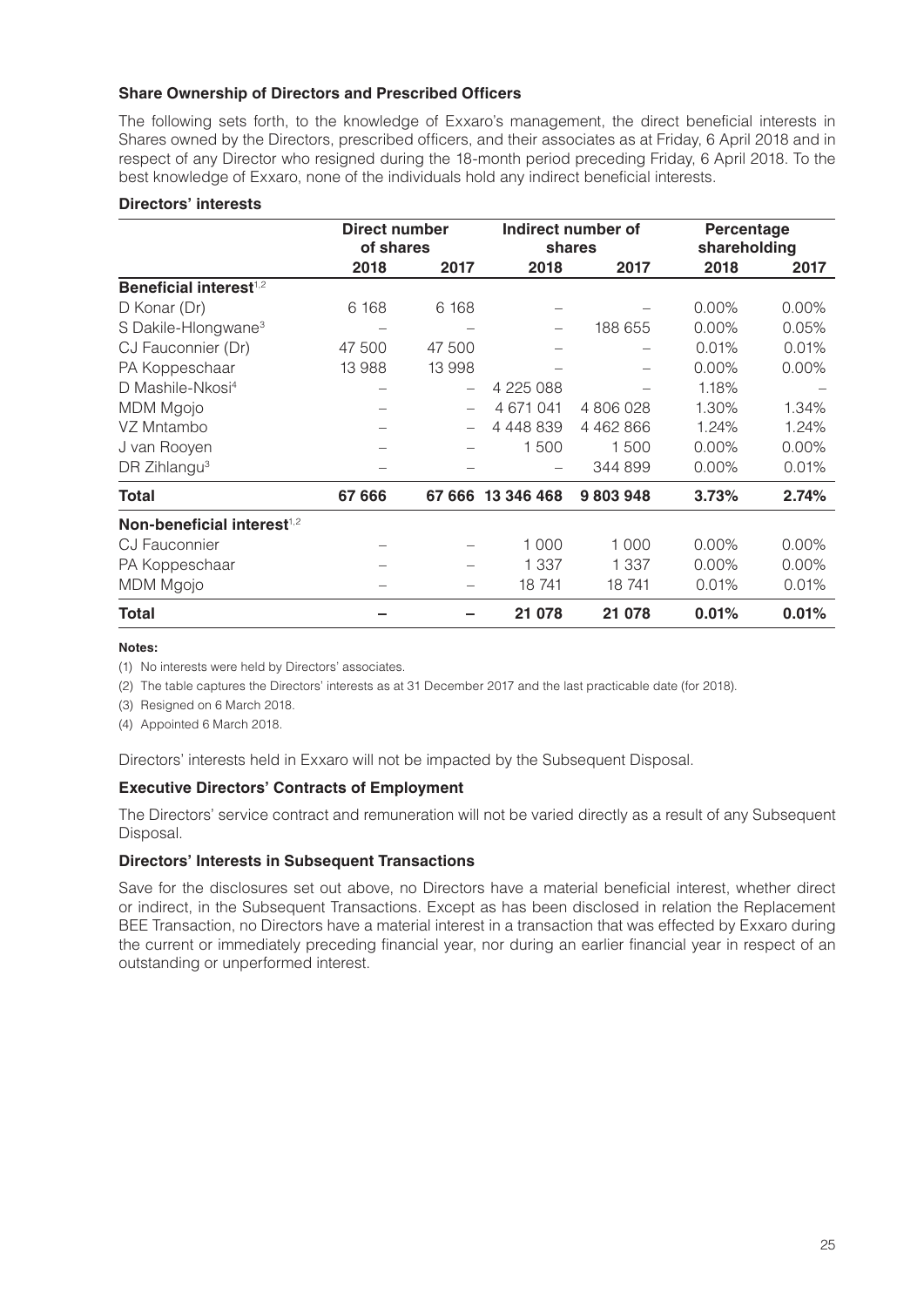#### **10. MAJOR SHAREHOLDERS**

Insofar as it is known to the Board, the following Exxaro Shareholders, other than Directors of the Board, have a direct beneficial interest of 5% or more of the Shares and hold no indirect beneficial interests in the Shares, as at the Last Practicable Date:

|                                        |                         | % of Shares              |
|----------------------------------------|-------------------------|--------------------------|
|                                        |                         | after implementation     |
|                                        | <b>Number of Shares</b> | of the Replacement BEE   |
| <b>Exxaro Shareholder</b>              | held                    | Transaction <sup>1</sup> |
| <b>NewBEECo</b>                        | 107 612 026(2)          | $30.0\%$ <sup>(3)</sup>  |
| <b>PIC</b>                             | 32 020 893              | 8.9%                     |
| Coronation                             | 27 656 339              | 7.7%                     |
| <b>Exxaro Shareholders with &gt;5%</b> | 167 289 258             | 46.6%                    |
| Exxaro Independent Shareholders        | 191 417 496             | 53.4%                    |
| <b>Total Exxaro Shareholders</b>       | 358 706 754(1)          | 100.0%                   |

#### **Notes:**

(1) Based on the total number of ordinary shares issued by Exxaro, including treasury shares of 158 218 held by Share Trust and 107 612 026 held by NewBEECo.

(2) Equates to 30% of Shares gross of treasury shares.

#### **11. LITIGATION STATEMENT**

The Directors are not aware of any legal or arbitration proceedings, including proceedings that are pending or threatened, that may have or have had, in the 12 months preceding the date of this Circular, a material effect on the financial position of Exxaro.

The Directors are aware of the lawsuit filed on 5 December 2017 by the U.S. Federal Trade Commission (FTC) seeking to block the Cristal Transaction. Exxaro will continue to monitor developments with this matter, which Tronox is obligated to disclose to the public by the NYSE listing rules, and communicate with shareholders accordingly.

#### **12. OPINION AND RECOMMENDATIONS**

The Directors are of the opinion that:

- the Company and the Group will be able to pay their debts in the ordinary course of business for a period of 12 months after the date of approval of the Subsequent Disposals;
- the assets of the Company and the Group will exceed the liabilities of the Company and the Group for a period of at least 12 months after the date of approval of the Subsequent Disposals. For this purpose, the assets and liabilities are recognised and measured in accordance with the accounting policies used in the Group's latest audited group annual financial statements;
- the share capital and reserves of the Company and the Group will be adequate for ordinary business purposes for a period of at least 12 months after the date of approval of the Subsequent Disposals;

The Directors unanimously recommend that Exxaro Shareholders vote in favour of the Ordinary Resolution at the General Meeting. Each of the Directors who holds shares intends to vote his or her Shares in favour of the Ordinary Resolution at the General Meeting.

#### **13. DIRECTORS' RESPONSIBILITY STATEMENT**

The Directors, whose names are set out in the "Corporate Information and Advisors" section of this Circular, individually and collectively accept full responsibility for the accuracy of the information given in relation to Exxaro, and certify that, to the best of their knowledge and belief, no facts have been omitted that would make any statement in this Circular false or misleading, and that all reasonable enquiries to ascertain such facts have been made and that this Circular contains all information required by law and the Listings Requirements. The Directors are not in possession of, nor did they use any financial information in relation to Tronox in creating this Circular, other than is publicly available. Consequently, the Directors take no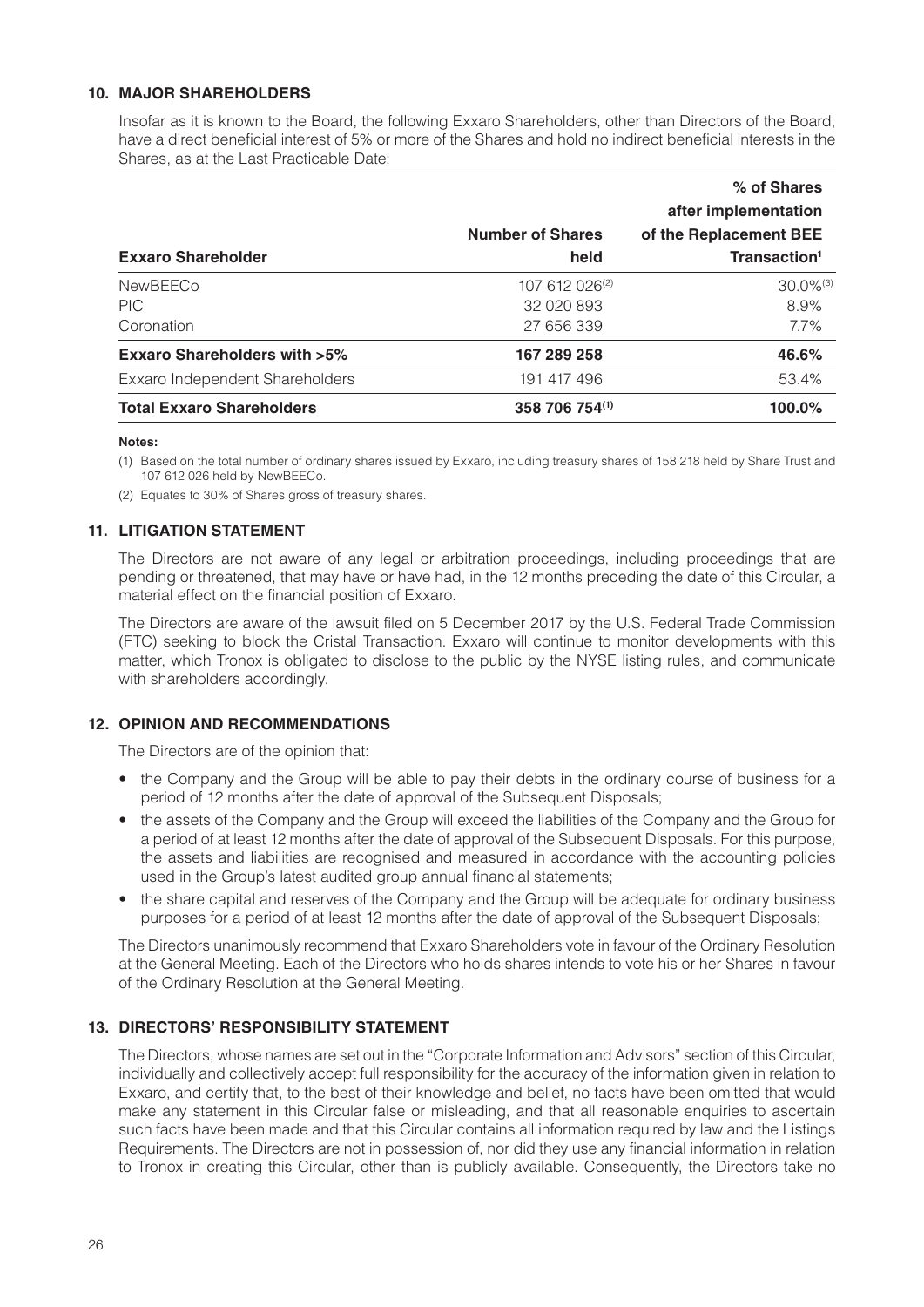responsibility in relation to the accuracy or completeness of any financial information regarding Tronox, and only accept responsibility for the accuracy of the reproduction of such information.

#### **14. CONSENTS**

The various advisors, whose names appear in the "Corporate Information and Advisors" section of this Circular have given and have not, prior to the Last Practicable Date, withdrawn their written consent to the inclusion of their names in the form and context in which they appear in this Circular.

#### **15. CONFLICTS**

JPMorgan Chase & Co. together with its affiliates and subsidiaries (collectively "J.P. Morgan") is a full services securities firm and a commercial bank engaged in securities trading and brokerage activities as well as providing investment banking, asset management, financing and financial advisory services and other commercial and investment banking products and services to a wide range of corporations and individuals on a global basis.

J.P. Morgan Equities South Africa Proprietary Limited fulfils the functions of the transaction sponsor to the Company. In addition, the J.P. Morgan Group is one of many funders to the Company (less than 10% of the Company's borrowings). The J.P. Morgan Group is a full services securities firm and commercial bank and may potentially provide underwriting and/or other investment banking services to the Company in the future. It is J.P. Morgan's opinion that the performance of these functions does not represent a conflict of interest for J.P. Morgan, nor do they impair J.P. Morgan's independence from the Company or its objectivity in its professional dealings with the Company or in relation to the matters contemplated in this Circular.

J.P. Morgan recognizes its responsibility for compliance with applicable securities laws and regulations in relation to such activities and has internal policies and control procedures in place to ensure that any potential conflicts of interest between the various roles fulfilled by J.P. Morgan are carefully managed.

#### **16. NOTICE OF GENERAL MEETING**

The General Meeting will be held at the registered office of Exxaro, the Exxaro Corporate Centre, Roger Dyason Road, Pretoria West at 10:00 on Thursday, 24 May 2018 in order for Exxaro Shareholders to consider and, if deemed fit, pass the Ordinary Resolution.

#### **17. ACTION TO BE TAKEN BY EXXARO SHAREHOLDERS**

A Form of Proxy is attached for the convenience of Certificated and own-name Dematerialised Exxaro Shareholders who are unable to attend the General Meeting, but who wish to be represented thereat. It is requested that the Form of Proxy be lodged with or posted to the Transfer Secretaries to be received by no later than **10:00 (South African time) on Tuesday, 22 May 2018**. If the Form of Proxy is not lodged or posted to reach the Transfer Secretaries by the relevant time, Exxaro Shareholders will nevertheless be entitled to have the Form of Proxy lodged with the chairman of the General Meeting immediately prior to any matter to which the proxy relates being considered at the General Meeting.

The CSDP or broker, as the case may be, of Dematerialised Exxaro Shareholders other than those with own-name registration, should contact such Dematerialised Exxaro Shareholders to ascertain how they wish their votes to be cast at the General Meeting and thereafter cast their votes in accordance with their instructions. If such Dematerialised Exxaro Shareholders have not been contacted, it is recommended that they contact their CSDP or broker, as the case may be, to advise them as to how they wish their vote to be cast.

Dematerialised Exxaro Shareholders, other than those with own-name registration, who wish to attend the General Meeting and vote at it, must request a letter of representation from their CSDP or broker, as the case may be.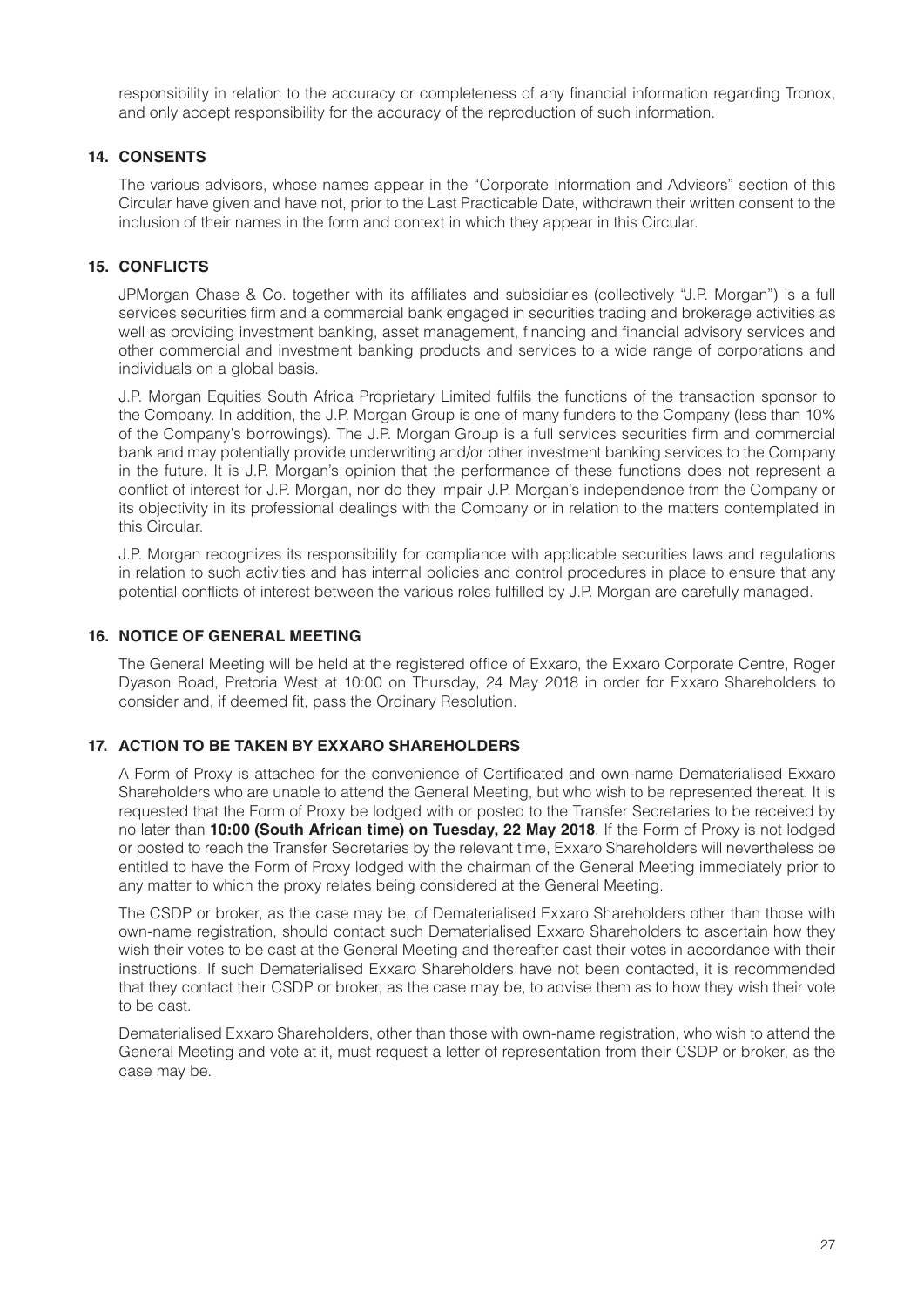## **18. FEES**

It is estimated that the total expenses which have been incurred by Exxaro or that are expected to be incurred by Exxaro relating to the Subsequent Disposals will amount to between approximately R1.0 and R1.5 million (excluding VAT). Payment will be made to the following parties according to the amounts indicated.

| <b>Name</b>           | <b>Description</b>                                | <b>R'000</b> |
|-----------------------|---------------------------------------------------|--------------|
| J.P. Morgan           | <b>Transaction Sponsor fees</b>                   | 100          |
| Norton Rose Fulbright | Legal advisor fees                                | 225          |
| Ince                  | Printing, publishing and distribution expenses    | 400          |
| <b>JSE</b>            | Documentation, inspection and ruling request fees | 90           |
| PwC                   | Independent Reporting Accountants fees            | 650          |
| <b>Total</b>          |                                                   | 1465         |

Except as disclosed above, there have been no preliminary expenses incurred within the preceding three years.

## **19. DOCUMENTS AVAILABLE FOR INSPECTION**

The following documents, or copies thereof, will be available for inspection at the office of the Exxaro Company Secretary during normal business hours at the registered office of Exxaro, at the Exxaro Corporate Centre, Roger Dyason Road, Pretoria West, South Africa from the date of this Circular up to and including Wednesday, 23 May 2018:

- the Independent Reporting Accountant's report on the *pro forma* financial information as set out in "Annexure 3 — Independent Reporting Accountants' Report On the Compilation Of *Pro Forma* Financial Information";
- a copy of Exxaro's annual results for the years ended 2016 and 2015 and the published, Annual Results for the year ended 31 December 2017;
- a copy of Exxaro's BEE circular dated 23 October 2017;
- a copy of Tronox's annual results for the years ended 2017, 2016, and 2015;
- a signed copy of this Circular (available in English only);
- MOI of Exxaro and its major subsidiaries;
- a copy of the Directors' service contracts; and
- the letters of consent referred to in paragraph 14 above.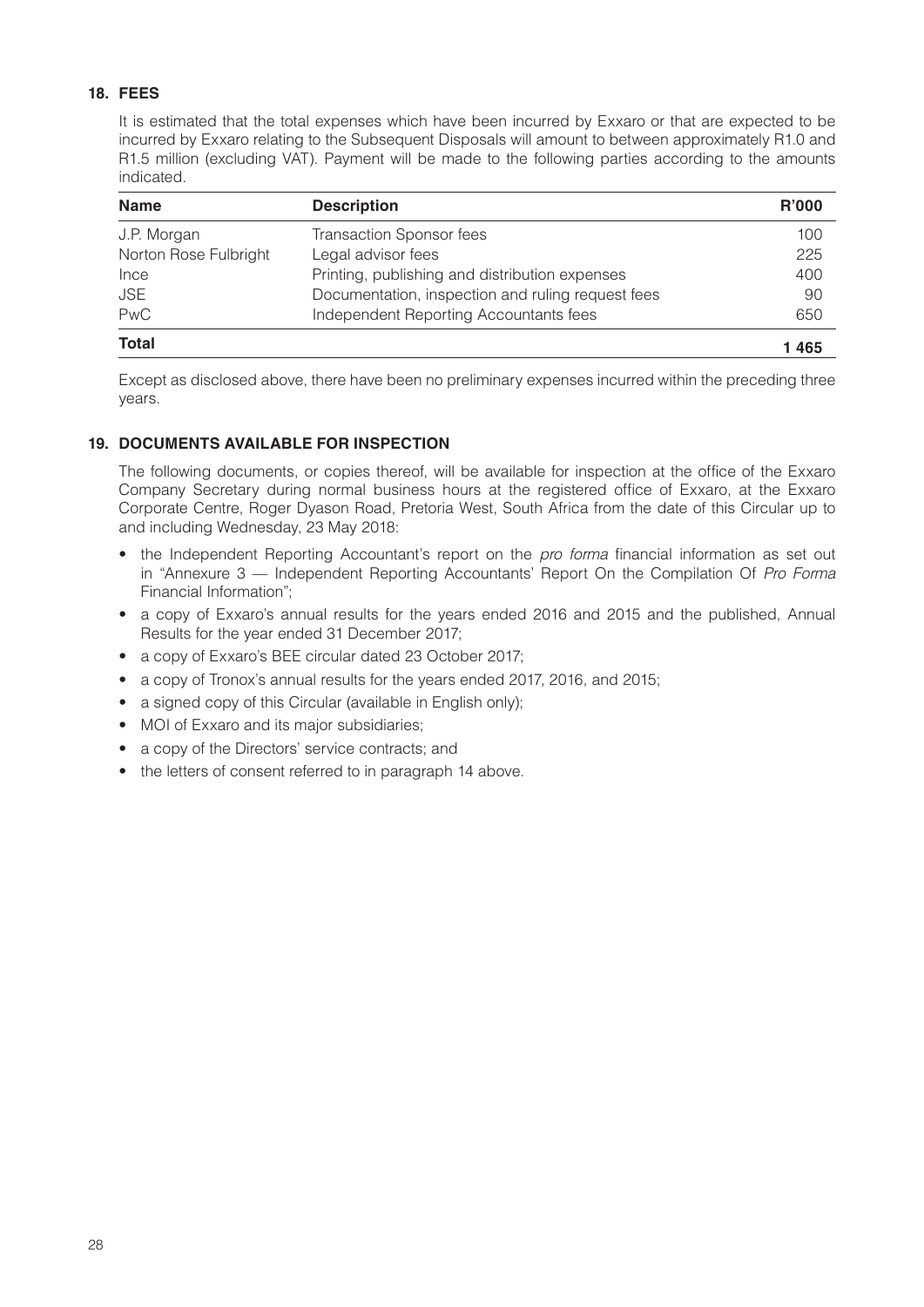## **20. DOCUMENTS INCORPORATED BY REFERENCE**

The following information has been incorporated by reference and is available for viewing on the Company's website at http://www.exxaro.com/ or where applicable on Tronox's website at http://www.tronox.com/. Such information will be available for inspection, at no charge, at the office of the Company Secretary during normal business hours at the registered office of Exxaro, at the Exxaro Corporate Centre, Roger Dyason Road, Pretoria West, South Africa from the date of this Circular up to and including Wednesday, 23 May 2018:

| Information incorporated by reference                                                                                  | <b>Specific location on website</b>                                                             |
|------------------------------------------------------------------------------------------------------------------------|-------------------------------------------------------------------------------------------------|
| Exxaro's Annual Results for the year ended                                                                             | http://www.exxaro.com/wp-content/uploads/2017/08/                                               |
| 31 December 2017;                                                                                                      | Exxaro-Hi-Res-16.59.pdf                                                                         |
| Exxaro's annual results for the year ended                                                                             | http://www.exxaro-reports.co.za/reports/ar-2016/exxaro-                                         |
| 2016;                                                                                                                  | ir-2016/index.php                                                                               |
| Exxaro's annual results for the year ended                                                                             | http://www.exxaro.com/ar/2015/Exxaro_2015_Group_                                                |
| 2015;                                                                                                                  | Annual_Financial_Statements.pdf                                                                 |
| Exxaro's Replacement BEE Transaction                                                                                   | http://www.exxaro.com/wp-content/uploads/2012/11/                                               |
| circular dated 23 October 2017;                                                                                        | Exxaro-Circular_Combined.pdf                                                                    |
| Exxaro's MOI;                                                                                                          | http://www.exxaro.com/index.php/investors/listing-<br>information/                              |
| Exxaro SENS announcement of 8 March<br>2017, for the intention to begin a path to<br>monetise its stake in Tronox; and | http://www.profiledata.co.za/JSE_SENS_PDF/<br>history/2017/03/08/SENS_20170308_S382391.pdf      |
| Disposal of a portion of Exxaro's investment                                                                           | http://www.profiledata.co.za/JSE_SENS_PDF/                                                      |
| in Tronox                                                                                                              | history/2017/10/11/SENS_20171011_S390431.pdf                                                    |
| Tronox's annual results for the year ended                                                                             | https://www.sec.gov/Archives/edgar/                                                             |
| 31 December 2017, on Form 10-K.                                                                                        | data/1530804/000114036118011324/s002093x1_10k.htm                                               |
| Tronox's annual results for the year ended                                                                             | https://www.sec.gov/Archives/edgar/                                                             |
| 31 December 2016, on Form 10-K.                                                                                        | data/1530804/000114036117008936/form10k.htm                                                     |
| Tronox's annual results for the year ended                                                                             | https://www.sec.gov/Archives/edgar/                                                             |
| 31 December 2015, on Form 10-K.                                                                                        | data/1530804/000114036116054747/form10k.htm                                                     |
| Tronox's Prospectus filed pursuant to Rule                                                                             | https://www.sec.gov/Archives/edgar/                                                             |
| 424(b)(3) on 6 October 2017, on Form                                                                                   | data/1530804/000156761917002153/s001903x5_424b3.                                                |
| 424B3                                                                                                                  | htm                                                                                             |
| Tronox Cristal Transaction announcement                                                                                | https://www.sec.gov/Archives/edgar/<br>data/1530804/000156761917000239/s001545x6<br>defa14a.htm |
| Tronox extension of termination date                                                                                   | https://www.sec.gov/Archives/edgar/<br>data/1530804/000114036118011049/form8k.htm               |
| Cristal purchase agreement, on Form 8-K                                                                                | https://www.sec.gov/Archives/edgar/<br>data/1530804/000156761917000222/s001545x3 8k.htm         |
| Tronox enters into purchase agreement to                                                                               | https://www.sec.gov/Archives/edgar/                                                             |
| sell Electrolytic operations                                                                                           | data/1530804/000114036118014485/s002146x1_8k.htm                                                |

By order of the Board

## **EXXARO RESOURCES LIMITED**

#### **SE van Loggerenberg** *Company Secretary* Pretoria West 18 April 2018 **REGISTERED OFFICES OF EXXARO**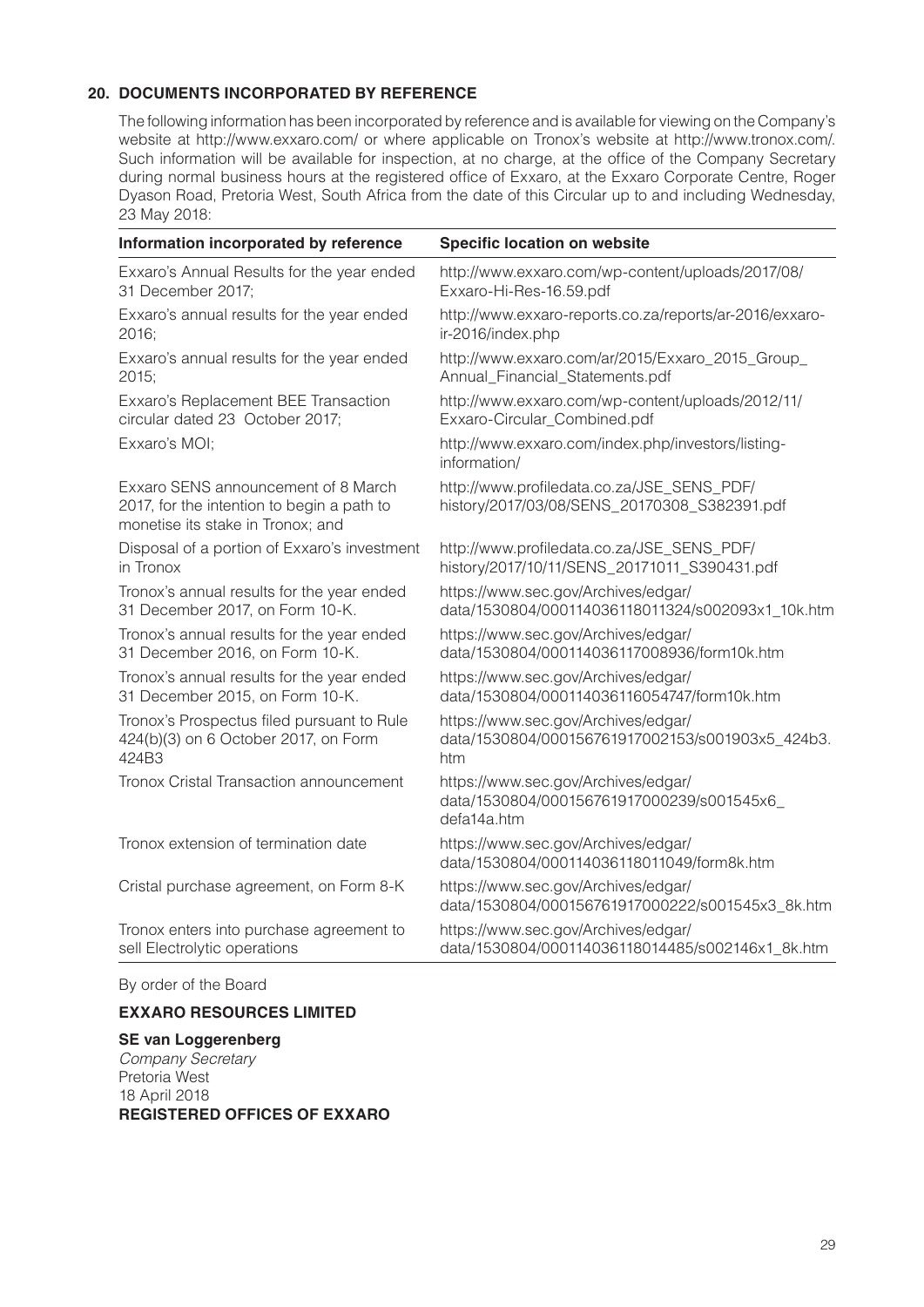## **HISTORICAL FINANCIAL INFORMATION OF TRONOX**

The following tables sets forth Tronox's summary consolidated data as of and for the years ended 31 December 2017, 2016 and 2015. This information was derived from Tronox's consolidated historical financial statements and related notes appearing in Tronox's Annual Reports on Form 10-K for the years ended 31 December 2017 and 2016, which are incorporated by reference into this circular. Tronox prepares financial statements in accordance with US GAAP. All information pertaining to Tronox has been derived from publicly available sources. The Directors accept responsibility for the accuracy of reproduction of such information, but not in relation to the factual accuracy of the information itself. The Directors are not in possession of any information in relation to Tronox that is not publicly available.

#### **CONSOLIDATED BALANCE SHEETS at 31 December**

| 2017<br>2016<br><b>Audited</b><br><b>Audited</b><br><b>US\$m</b><br><b>US\$m</b> | 2015<br><b>Audited</b><br><b>US\$m</b> |
|----------------------------------------------------------------------------------|----------------------------------------|
| <b>ASSETS</b>                                                                    |                                        |
| <b>Current assets</b>                                                            |                                        |
| 1 1 1 6<br>Cash and cash equivalents<br>248                                      | 229                                    |
| 653<br>3<br>Restricted cash                                                      | 5                                      |
| 336<br>278<br>Accounts receivable, net of allowance for doubtful accounts        | 391                                    |
| 473<br>499<br>Inventories, net                                                   | 630                                    |
| Prepaid and other assets<br>53<br>28                                             | 46                                     |
| 11<br>Income taxes receivable<br>8                                               |                                        |
| 1 671<br>Total assets of discontinued operations                                 |                                        |
| 2639<br>2738<br><b>Total current assets</b>                                      | 1 301                                  |
| <b>Non-current assets</b>                                                        |                                        |
| Property, plant and equipment, net<br>1 1 1 5<br>1092                            | 1843                                   |
| 885<br>877<br>Mineral leaseholds, net<br>223<br>198                              | 1 604<br>244                           |
| Intangible assets, net<br>3<br>Inventories, net<br>14                            | 12                                     |
| 20<br>Other long-term assets<br>24                                               | 23                                     |
|                                                                                  |                                        |
| <b>Total assets</b><br>4864<br>4964                                              | 5027                                   |
| <b>LIABILITIES AND EQUITY</b>                                                    |                                        |
| <b>Current liabilities</b>                                                       |                                        |
| 165<br>136<br>Accounts payable                                                   | 159                                    |
| 150<br><b>Accrued liabilities</b><br>163                                         | 180                                    |
| 150<br>Short-term debt                                                           | 150                                    |
| 16<br>Long-term debt due within one year<br>17                                   | 16                                     |
| 1<br>3<br>Income taxes payable                                                   | 43                                     |
| 111<br>Total liabilities of discontinued operations                              |                                        |
| <b>Total current liabilities</b><br>348<br>564                                   | 548                                    |
| <b>Non-current liabilities</b><br>3 1 3 0<br>2888<br>Long-term debt              | 2910                                   |
| Pension and post-retirement healthcare benefits<br>103<br>115                    | 141                                    |
| 79<br>73<br>Asset retirement obligations                                         | 77                                     |
| Long-term deferred tax liabilities<br>171<br>151                                 | 143                                    |
| 20<br>Other long-term liabilities<br>18                                          | 98                                     |
|                                                                                  |                                        |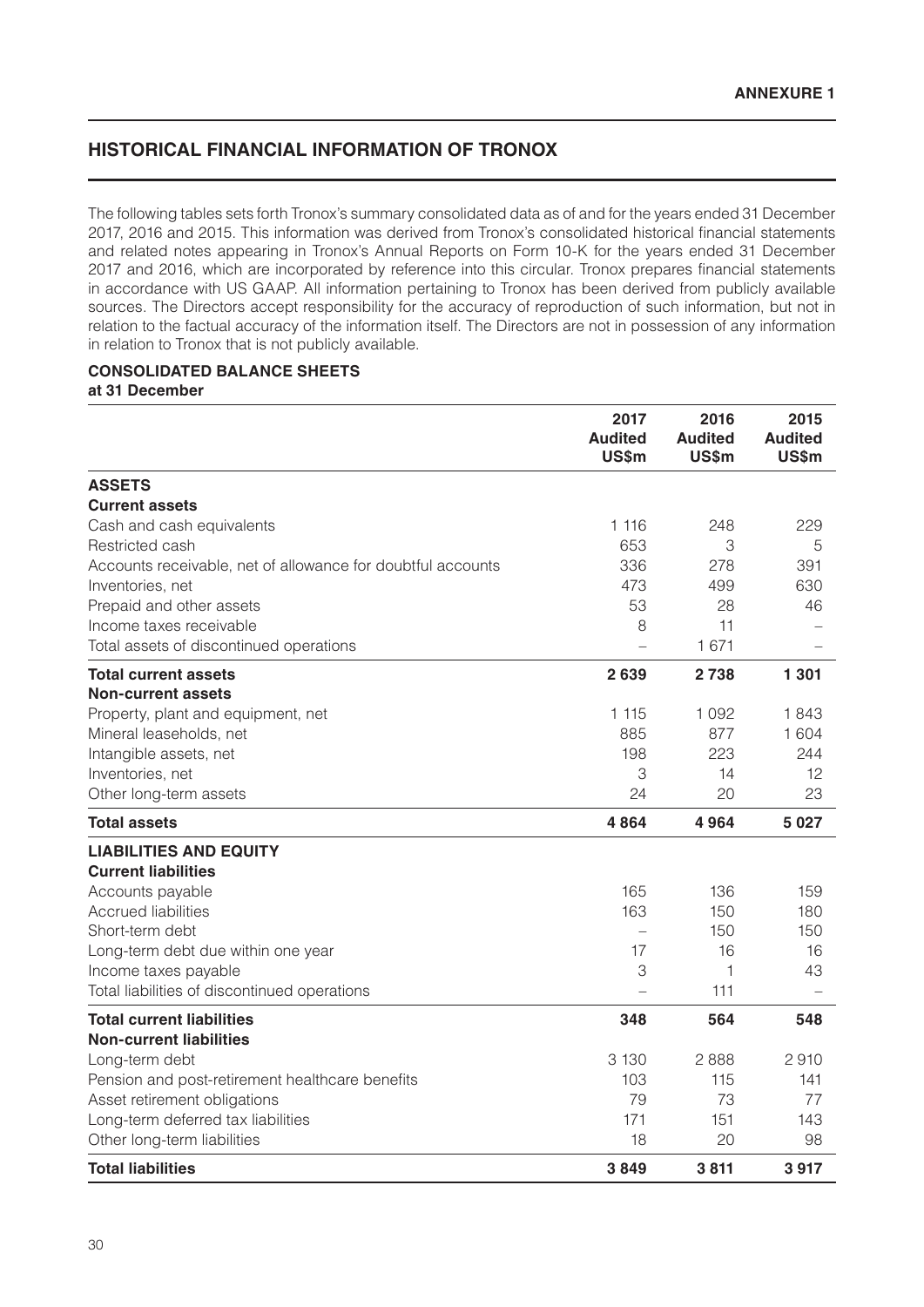|                                           | 2017<br><b>Audited</b><br><b>US\$m</b> | 2016<br><b>Audited</b><br><b>US\$m</b> | 2015<br><b>Audited</b><br>US\$m |
|-------------------------------------------|----------------------------------------|----------------------------------------|---------------------------------|
| <b>Shareholders' Equity</b>               |                                        |                                        |                                 |
| Tronox Limited Class A ordinary shares    |                                        |                                        |                                 |
| Tronox Limited Class B ordinary shares    |                                        |                                        |                                 |
| Capital in excess of par value            | 1558                                   | 1 5 2 4                                | 1500                            |
| (Accumulated deficit)/retained earnings   | (327)                                  | (19)                                   | 93                              |
| Accumulated other comprehensive loss      | (403)                                  | (497)                                  | (596)                           |
| Total Tronox Limited shareholders' equity | 829                                    | 1 0 0 9                                | 998                             |
| Non-controlling interest                  | 186                                    | 144                                    | 112                             |
| Total equity                              | 1 0 1 5                                | 1 1 5 3                                | 1 110                           |
| Total liabilities and equity              | 4864                                   | 4964                                   | 5027                            |

## **CONSOLIDATED STATEMENTS OF OPERATIONS for the year ended 31 December**

|                                                                                                                                         | 2017<br><b>Audited</b><br><b>US\$m</b> | 2016<br><b>Audited</b><br>US\$m | 2015<br><b>Audited</b><br><b>US\$m</b> |
|-----------------------------------------------------------------------------------------------------------------------------------------|----------------------------------------|---------------------------------|----------------------------------------|
| <b>Net sales</b><br>Cost of goods sold                                                                                                  | 1698<br>(1310)                         | 1 3 0 9<br>(1175)               | 1510<br>(1491)                         |
| <b>Gross profit</b><br>Selling, general and administrative expenses<br>Restructuring income/(expense)                                   | 388<br>(251)                           | 134<br>(189)<br>(1)             | 19<br>(199)<br>(21)                    |
| Income/(loss) from operations<br>Interest and debt expense, net<br>(Loss)/gain on extinguishment of debt<br>Other (expense)/income, net | 138<br>(188)<br>(28)<br>(9)            | (56)<br>(185)<br>4<br>(27)      | (201)<br>(176)<br>28                   |
| Loss before income taxes<br>Income tax (provision)/benefit                                                                              | (87)<br>(6)                            | (264)<br>125                    | (349)<br>(23)                          |
| Net loss from continuing operations<br>(Loss)/profit from discontinued operations, net of tax                                           | (93)<br>(179)                          | (139)<br>79                     | (372)<br>55                            |
| <b>Net loss</b><br>Net income attributable to non-controlling interest                                                                  | (272)<br>13                            | (60)<br>1                       | (317)<br>12                            |
| <b>Net loss attributable to Tronox Limited</b>                                                                                          | (285)                                  | (61)                            | (329)                                  |
| (Loss)/earnings per share, basic and diluted:<br>Continuing operations<br>Discontinued operations                                       | (0.89)<br>(1.50)                       | (1.20)<br>0.68                  | (3.31)<br>0.47                         |
| Loss per share, basic and diluted                                                                                                       | (2.39)                                 | (0.52)                          | (2.84)                                 |
| Weighted average shares outstanding, basic and diluted<br>(in thousands)                                                                | 119 502                                | 116 161                         | 115 566                                |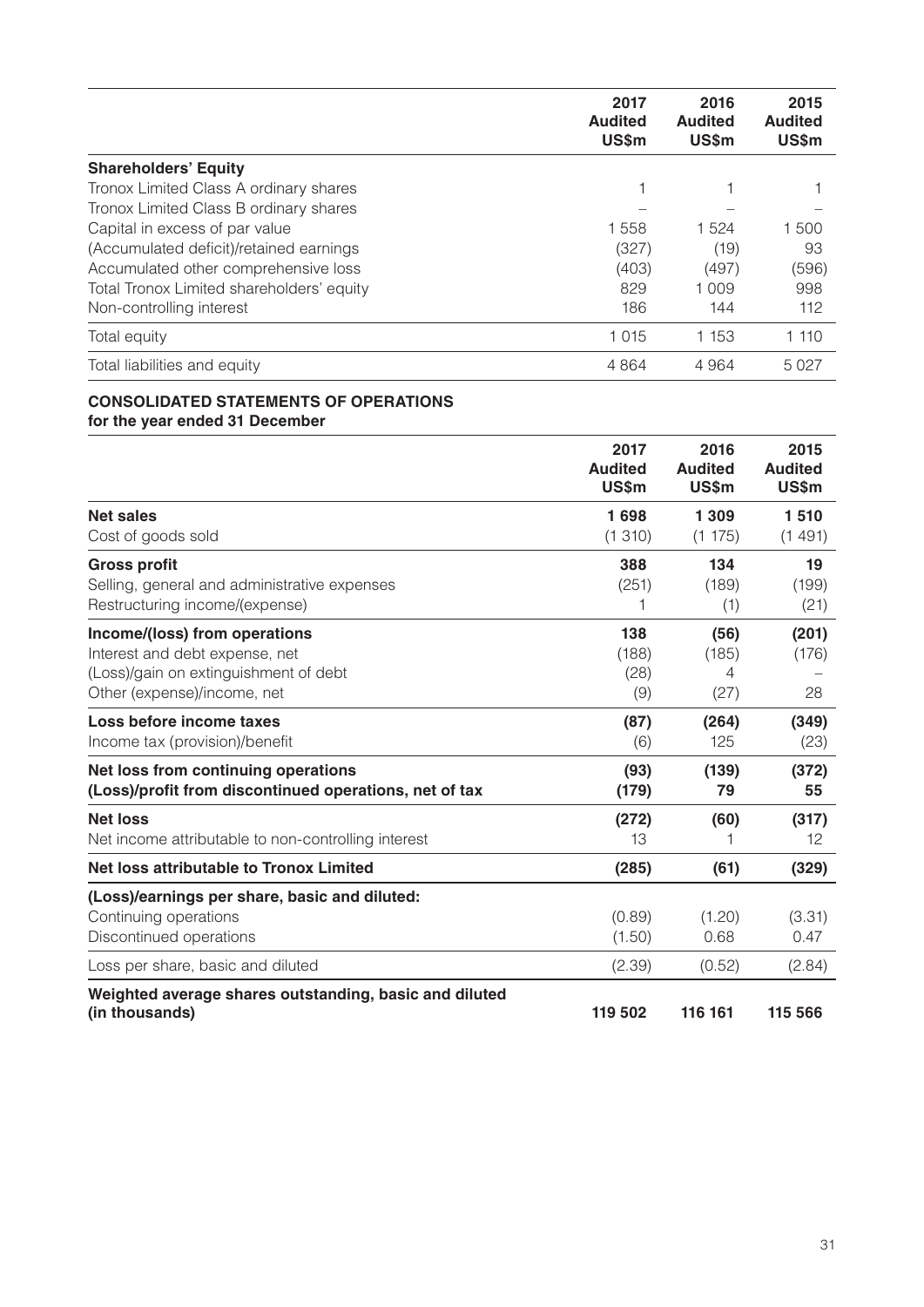## **CONSOLIDATED STATEMENTS OF COMPREHENSIVE INCOME/(LOSS) for the year ended 31 December**

|                                                                          | 2017<br><b>Audited</b><br>US\$m | 2016<br><b>Audited</b><br>US\$m | 2015<br><b>Audited</b><br>US\$m |
|--------------------------------------------------------------------------|---------------------------------|---------------------------------|---------------------------------|
| <b>Net loss</b>                                                          | (272)                           | (60)                            | (317)                           |
| Other comprehensive income/(loss):                                       |                                 |                                 |                                 |
| Foreign currency translation adjustments                                 | 125                             | 119                             | (292)                           |
| Pension and postretirement plans:                                        |                                 |                                 |                                 |
| - Actuarial (losses)/gains, net of taxes                                 | (6)                             | (18)                            | $12 \overline{ }$               |
| - Amortisation of unrecognised actuarial losses, net of taxes            | 3                               | 2                               | 3                               |
| - Prior service credit (no tax impact)                                   |                                 | (4)                             |                                 |
| - Pension and post-retirement benefit curtailments loss                  |                                 |                                 |                                 |
| (no tax impact)                                                          |                                 | (1)                             |                                 |
| - Settlement gain on the Netherlands Pension Plan, (no tax impact)       |                                 | 31                              |                                 |
| - Impact of transfer of Alkali pension obligation upon sale              |                                 |                                 |                                 |
| (no tax impact)                                                          | 5                               |                                 |                                 |
| Unrealised (losses)/gains on derivative financial instruments,           |                                 |                                 |                                 |
| (no tax impact)                                                          | (4)                             | 3                               |                                 |
| Other comprehensive income/(loss)                                        | 123                             | 132                             | (277)                           |
| <b>Total comprehensive (loss)/income</b>                                 | (149)                           | 72                              | (594)                           |
| Comprehensive income/(loss) attributable to non-controlling<br>interest: |                                 |                                 |                                 |
| Net income                                                               | 13                              | 1                               | 12                              |
| Foreign currency translation adjustments                                 | 29                              | 31                              | (77)                            |
| Comprehensive income/(loss) attributable to non-controlling interest     | 42                              | 32                              | (65)                            |
| <b>Comprehensive (loss)/income attributable to Tronox Limited</b>        | (191)                           | 40                              | (529)                           |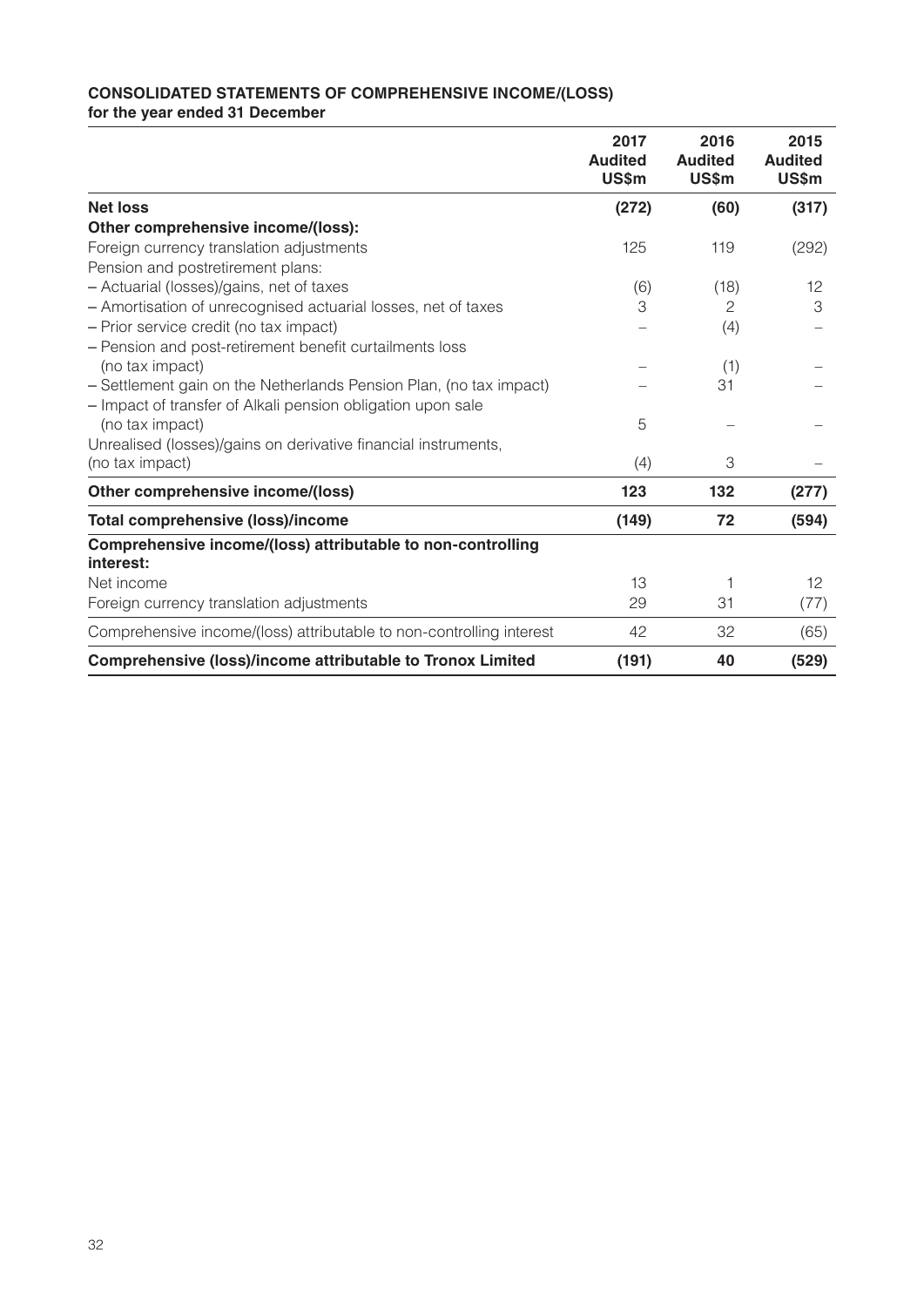#### **CONSOLIDATED STATEMENTS OF CASH FLOWS for the year ended 31 December**

|                                                                                                                           | 2017<br><b>Audited</b><br>US\$m | 2016<br><b>Audited</b><br>US\$m | 2015<br><b>Audited</b><br>US\$m |
|---------------------------------------------------------------------------------------------------------------------------|---------------------------------|---------------------------------|---------------------------------|
| <b>Cash Flows from Operating Activities:</b>                                                                              |                                 |                                 |                                 |
| Net loss<br>Loss from discontinued operations, net of tax                                                                 | (272)<br>179                    | (60)<br>(79)                    | (317)<br>(55)                   |
| Net loss from continuing operations<br>Adjustments to reconcile net loss to net cash provided by operating<br>activities: | (93)                            | (139)                           | (372)                           |
| - Depreciation, depletion and amortisation<br>- Corporate reorganisation                                                  | 182                             | 177<br>(107)                    | 253                             |
| - Deferred income taxes                                                                                                   | $\overline{c}$                  | (9)                             | (1)                             |
| - Share-based compensation expense                                                                                        | 31                              | 24                              | 22                              |
| - Amortisation of deferred debt issuance costs and discount on debt                                                       | 15                              | 11                              | 11                              |
| - Pension and post-retirement healthcare benefit expense                                                                  | 3                               | $\mathbf{2}$                    | 1                               |
| - Loss/(gain) on extinguishment of debt                                                                                   | 28                              | (4)                             |                                 |
| Other, net                                                                                                                | 37                              | 50                              | (3)                             |
| Contributions to employee pension and post-retirement plans<br>Changes in assets and liabilities:                         | (23)                            | (19)                            | (15)                            |
| (Increase)/decrease in accounts receivable                                                                                | (50)                            | (21)                            | 10                              |
| Decrease in inventories                                                                                                   | 60                              | 107                             | 154                             |
| (Increase)/decrease in prepaid and other assets<br>Increase in accounts payable and accrued liabilities                   | (28)<br>1                       | (5)<br>17                       | 3                               |
| Increase in taxes payable                                                                                                 | 1                               | $\overline{c}$                  | 4                               |
| Cash provided by operating activities                                                                                     | 166                             | 86                              | 67                              |
| <b>Cash Flows from Investing Activities:</b>                                                                              |                                 |                                 |                                 |
| Capital expenditures                                                                                                      | (91)                            | (86)                            | (165)                           |
| Debt proceeds restricted for Cristal acquisition                                                                          | (651)                           |                                 |                                 |
| Proceeds from the sale of business                                                                                        | 1 3 2 5                         |                                 |                                 |
| Proceeds from the sale of assets                                                                                          |                                 | $\mathbf{2}$                    | 1                               |
| Acquisition of business                                                                                                   |                                 | $\overline{\phantom{0}}$        | (1650)                          |
| Cash provided by/(used in) investing activities                                                                           | 583                             | (84)                            | (1814)                          |
| <b>Cash Flows from Financing Activities:</b>                                                                              |                                 |                                 |                                 |
| Repayments of long-term debt                                                                                              | (2342)                          | (31)                            | (18)                            |
| Repayments of short-term debt                                                                                             | (150)                           |                                 |                                 |
| Proceeds from long-term debt                                                                                              | 2589                            |                                 | 750                             |
| Debt issuance costs                                                                                                       | (37)                            |                                 | (15)                            |
| Call premium paid                                                                                                         | (14)                            |                                 |                                 |
| Dividends paid                                                                                                            | (23)                            | (46)                            | (117)                           |
| Restricted stock and performance-based shares settled in cash<br>for taxes                                                | (12)                            | (1)                             | (1)                             |
| Proceeds from the exercise of warrants and options                                                                        | 13                              | $\overline{\phantom{0}}$        | 3                               |
| Cash provided by/(used in) financing activities                                                                           | 24                              | (78)                            | 602                             |
| <b>Discontinued operations:</b>                                                                                           |                                 |                                 |                                 |
| Cash provided by operating activities                                                                                     | 107                             | 126                             | 150                             |
| Cash used in investing activities                                                                                         | (25)                            | (33)                            | (26)                            |
| Net cash flows provided by discontinued operations                                                                        | 82                              | 93                              | 124                             |
| Effects of exchange rate changes on cash and cash equivalents                                                             | 13                              | $\mathbf{2}$                    | (26)                            |
| Net increase/(decrease) in cash and cash equivalents<br>Cash and cash equivalents at beginning of period                  | 868<br>248                      | 19<br>229                       | (1047)<br>1 276                 |
| Cash and cash equivalents at end of period                                                                                | 1 1 1 6                         | 248                             | 229                             |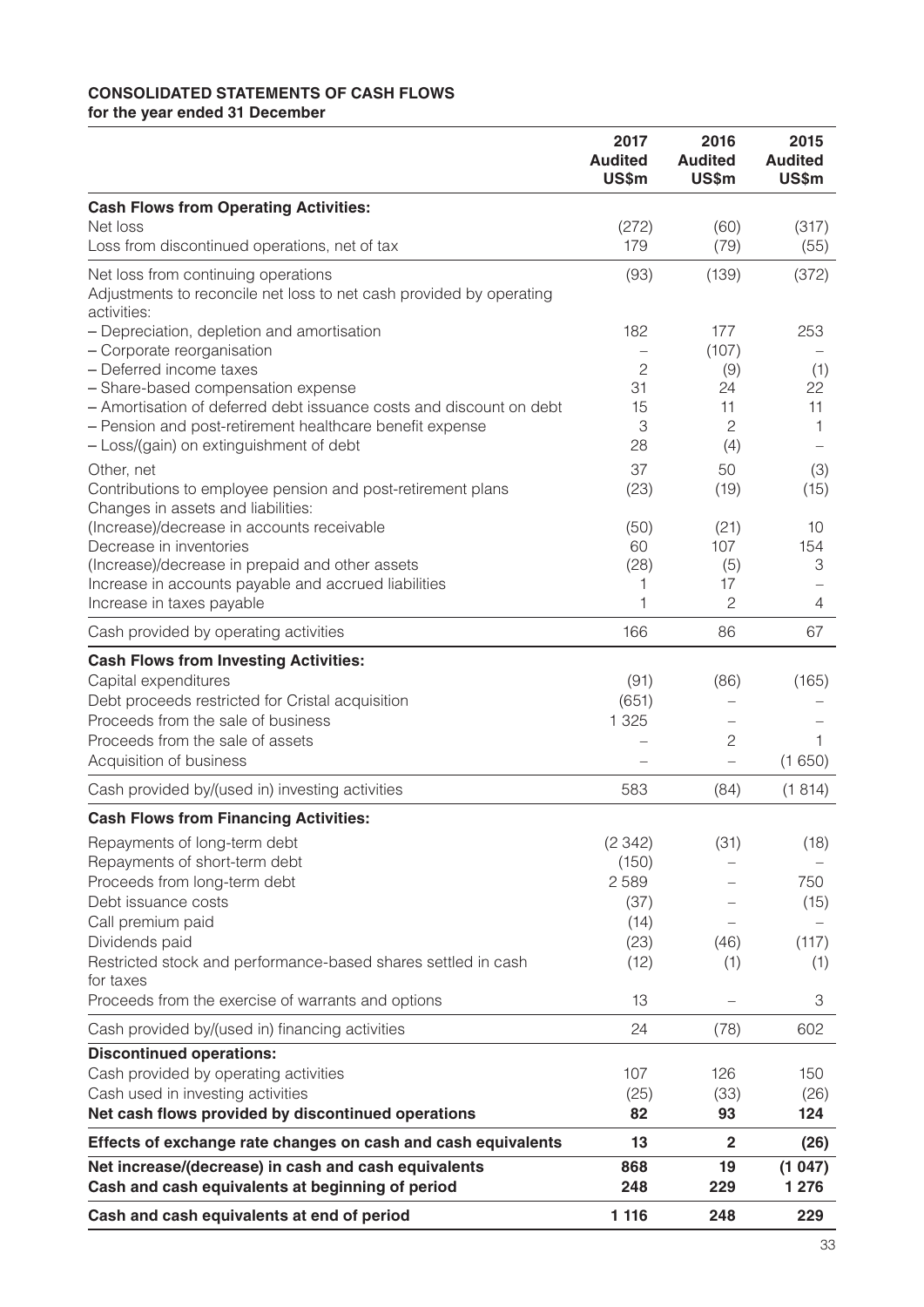|                                | Limited<br>Tronox             | Limited<br>Tronox             | ≘<br>Capital             | (Accumulated                                        | Accumulated<br>Other | Tronox<br>Total                      |                                      |                                         |
|--------------------------------|-------------------------------|-------------------------------|--------------------------|-----------------------------------------------------|----------------------|--------------------------------------|--------------------------------------|-----------------------------------------|
|                                | Class A<br>Ordinary           | Class B<br>Ordinary           | Excess<br>of par         | <b>Deficit)</b><br>Retained                         | hensive<br>Compre-   | Limited<br>Shareholders'             | Non-<br>controlling                  | <b>Total</b>                            |
|                                | <b>Shares</b><br><b>US\$m</b> | <b>Shares</b><br><b>US\$m</b> | Value<br>US\$m           | Earnings<br><b>US\$m</b>                            | Loss<br>US\$m        | Equity<br>US\$m                      | <b>Interest</b><br>US\$m             | US\$m<br>Equity                         |
| Balance at 1 January 2015      |                               |                               | 1476                     | 536                                                 | (398)                |                                      |                                      | 1792                                    |
| Net (loss)/income              |                               |                               |                          | (329)                                               |                      | $1615$<br>(329)<br>(200)             | $\frac{1}{2}$                        |                                         |
| Other comprehensive loss       |                               |                               |                          |                                                     | (200)                |                                      |                                      |                                         |
| Shares-based compensation      |                               |                               | $\overline{\mathcal{L}}$ | I,                                                  |                      | $\overline{\mathcal{C}}$             |                                      |                                         |
| Class A and Class B share      |                               |                               |                          | (118)                                               |                      | (118)                                | $\overline{\phantom{a}}$             | $(317) \n(277) \n(218) \n(118) \n(118)$ |
| dividends                      |                               |                               |                          |                                                     |                      |                                      |                                      |                                         |
| Warrants and options exercised |                               |                               | ო                        | $\begin{array}{c} \hline \end{array}$               |                      | S                                    | $\begin{array}{c} \end{array}$       | $\infty$                                |
| Balance at 31 December 2015    |                               |                               | 500                      | 89                                                  | (598)                | 992                                  | 112                                  | 104                                     |
| Net (loss)/income              |                               |                               |                          | (61)                                                |                      |                                      |                                      |                                         |
| Other comprehensive income     |                               |                               |                          |                                                     | $\overline{101}$     |                                      | $\overline{\widetilde{\mathcal{C}}}$ | (60)                                    |
| Shares-based compensation      |                               |                               | 25                       |                                                     |                      | $(61)$<br>$(61)$<br>$(67)$<br>$(47)$ |                                      | 25                                      |
| Class A and Class B share      |                               |                               |                          | (47)                                                |                      |                                      |                                      | (47)                                    |
| dividends                      |                               |                               |                          |                                                     |                      |                                      |                                      |                                         |
| Shares cancelled               |                               |                               | $\widehat{\tau}$         | $\overline{\phantom{a}}$                            |                      | $\widehat{\Xi}$                      | $\overline{\phantom{a}}$             | $\widehat{\tau}$                        |
| Balance at 31 December 2016    |                               |                               | 1524                     | $\left( \begin{matrix} 0 \\ 1 \end{matrix} \right)$ | (497)                | 1009                                 | 144                                  | 153                                     |
| Net (loss)/income              |                               |                               |                          | (285)                                               |                      | (285)                                | $\frac{1}{2}$                        |                                         |
| Other comprehensive income     |                               |                               |                          |                                                     | 94                   | $\overline{6}$                       | 29                                   | $(272)$<br>123<br>33                    |
| Shares-based compensation      |                               |                               | 33                       |                                                     |                      | 33                                   |                                      |                                         |
| Class A and Class B share      |                               |                               |                          | (23)                                                |                      | (23)                                 |                                      | (23)                                    |
| dividends                      |                               |                               |                          |                                                     |                      |                                      |                                      |                                         |
| Warrants and options exercised |                               |                               | ίä                       |                                                     |                      | ίä                                   |                                      | က်<br>(                                 |
| Shares cancelled               |                               |                               | (12)                     | $\overline{\phantom{a}}$                            |                      | (12)                                 |                                      | (12)                                    |
| Balance at 31 December 2017    |                               |                               | 1558                     | (327)                                               | (403)                | 829                                  | 186                                  | 1015                                    |

CONSOLIDATED STATEMENTS OF CHANGES IN SHAREHOLDERS' EQUITY  $34$   $34$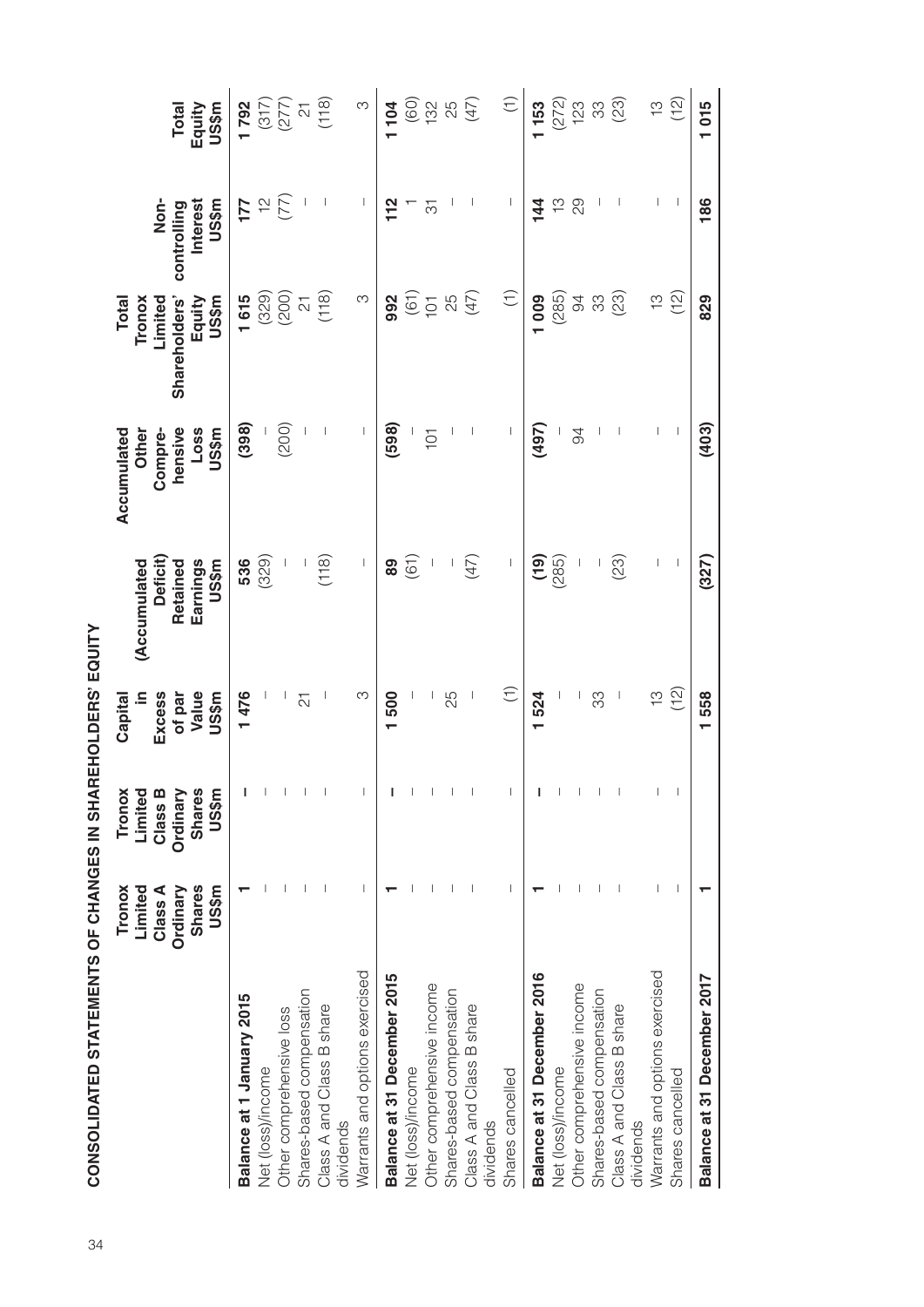A reconciliation from US GAAP to IFRS for the years ended 31 December 2016 and 2015 has not been provided as Exxaro publishes Summarised Statements of Comprehensive Income and Summarised Statements of Financial Position as part of the note disclosures within the Group Annual Financial Statements.

A reconciliation from US GAAP to IFRS for the year ended 31 December 2017 has been included as part of the *Pro Forma* Financial Information presented in Annexure 2 to this circular.

Below is an extract of the Summarised Statements of Comprehensive Income and Summarised Statements of Financial Position for the years ended 31 December 2016 and 2015, prepared in accordance with IFRS and adjusted to reflect adjustments made by Exxaro when applying the equity method, from Exxaro's Group Annual Financial Statements for the years ended 31 December 2016 and 2015.

|                                           | 2016<br><b>Audited</b><br>R'm | 2015<br><b>Audited</b><br>R'm |
|-------------------------------------------|-------------------------------|-------------------------------|
| <b>Statements of Comprehensive Income</b> |                               |                               |
| Revenue                                   | 40 268                        | 27 071                        |
| Operating expenses                        | (39726)                       | (29007)                       |
| Net operating profit/(loss)               | 542                           | (1936)                        |
| Finance income                            | 51                            | 90                            |
| Finance costs                             | (3633)                        | (2317)                        |
| Income from investments                   |                               |                               |
| Loss before tax                           | (3039)                        | (4163)                        |
| Income tax benefit                        | 2 1 5 4                       | 551                           |
| Loss for the year                         | (885)                         | (3612)                        |
| Other comprehensive income                | 194                           | 1 754                         |
| Total comprehensive loss for the year     | (691)                         | (1858)                        |

|                                             | 2016<br><b>Audited</b><br>R'm | 2015<br><b>Audited</b><br>R'm |
|---------------------------------------------|-------------------------------|-------------------------------|
| <b>Statements of Financial Position</b>     |                               |                               |
| Non-current assets                          | 55 999                        | 63 877                        |
| Current assets                              | 14 857                        | 17 207                        |
| <b>Total assets</b>                         | 70 856                        | 81 084                        |
| <b>Equity and liabilities</b>               |                               |                               |
| Total equity                                | 16 639                        | 18 268                        |
| Equity attributable to owners of the parent | 14 687                        | 16519                         |
| Non-controlling interests                   | 1952                          | 1749                          |
| Non-current liabilities                     | 46 863                        | 54 255                        |
| Current liabilities                         | 7 3 5 4                       | 8 5 6 1                       |
| <b>Total equity and liabilities</b>         | 70856                         | 81 0 84                       |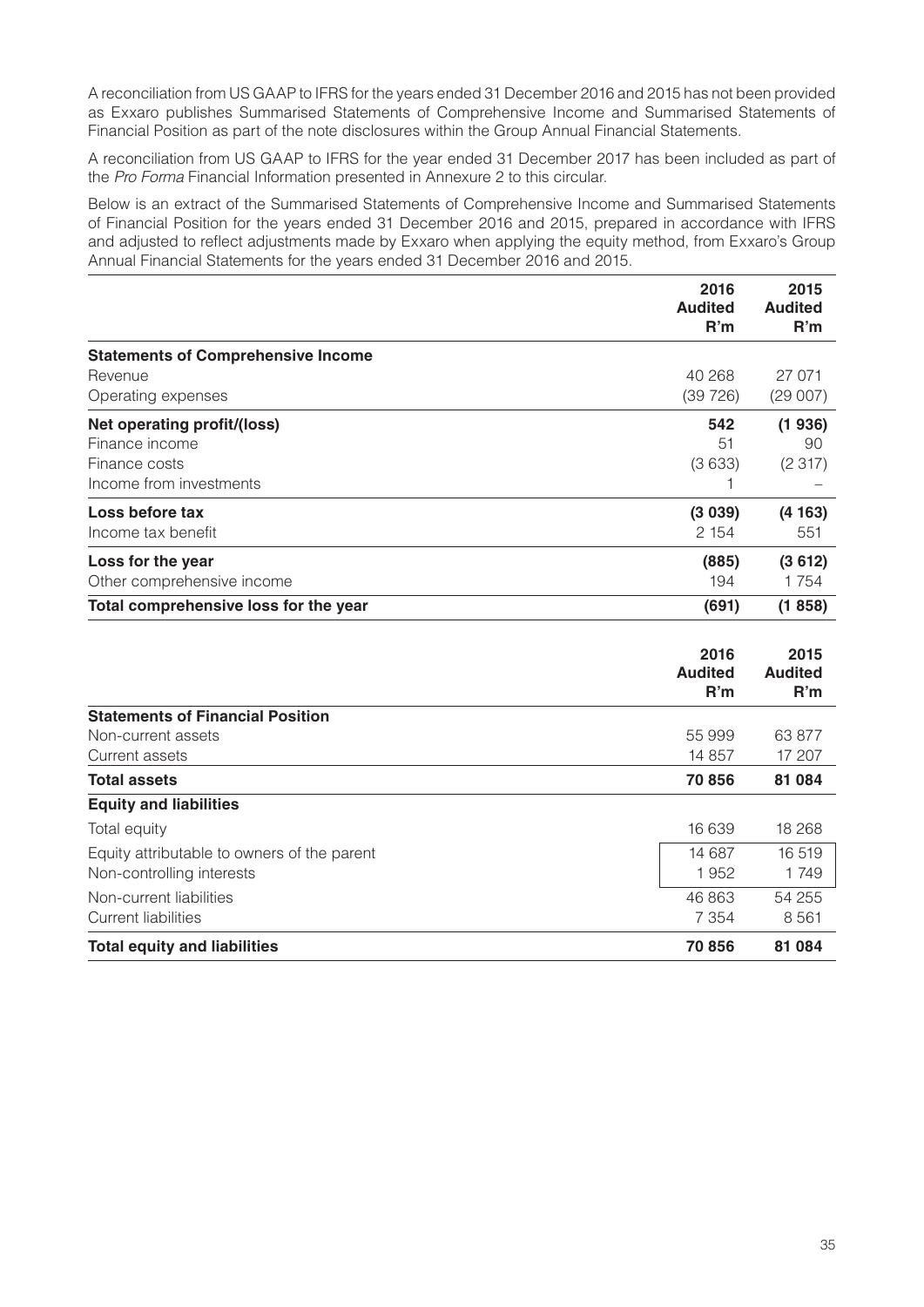## *PRO FORMA* **FINANCIAL INFORMATION**

The *pro forma* financial information of Exxaro included below, comprising the *pro forma* Condensed Consolidated Statement of Comprehensive Income, the *pro forma* Condensed Consolidated Statement of Financial Position and *pro forma* Reconciliation of Group Headline Earnings, is based on the Reviewed Condensed Consolidated Annual Financial Statements of Exxaro for the year ended 31 December 2017 after adjusting for the Special Dividend (the "*Pro Forma* Financial Information").

The *Pro Forma* Financial Information has been prepared to illustrate the impact of the Subsequent Disposal of Tronox on the Reviewed Condensed Consolidated Annual Financial Statements of Exxaro for the year ended 31 December 2017 after adjusting for the Special Dividend, had the Subsequent Disposals occurred on 1 January 2017 for purposes of the Condensed Consolidated Statement of Comprehensive Income as well as the Reconciliation of Group Headline Earnings and on 31 December 2017 for purposes of the Condensed Consolidated Statement of Financial Position.

The *Pro Forma* Financial Information is the responsibility of the Directors and was prepared for illustrative purposes only and may not, because of its nature, fairly present Exxaro's financial position, changes in equity and results of operations or cash flows after the Subsequent Disposals. It does not purport to be indicative of what the Reviewed Condensed Consolidated Financial results would have been, had the *Pro Forma* Financial Adjustments been implemented on a different date.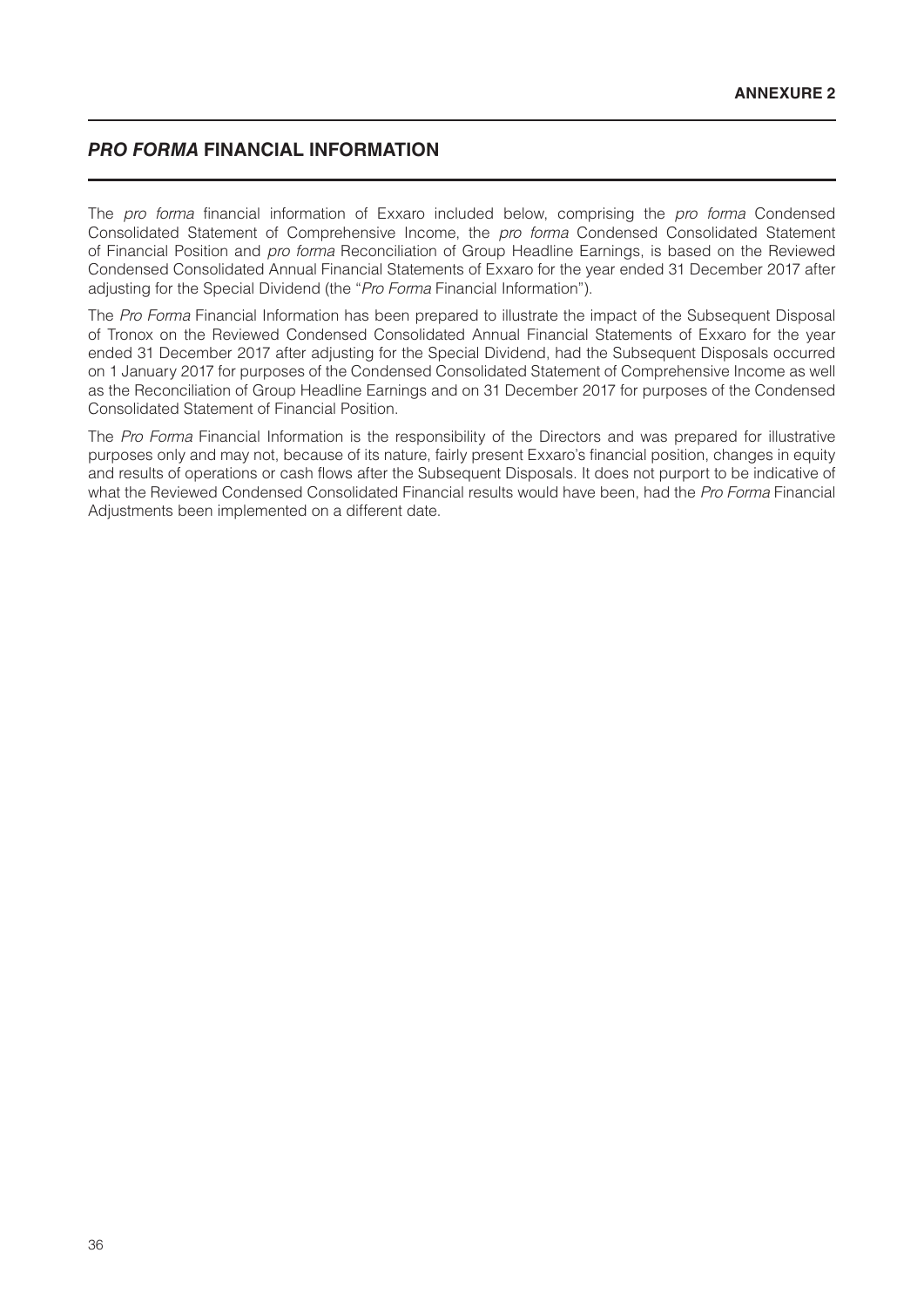|                                                                          | Before <sup>(1)</sup><br>31 December<br>2017<br>Rm | Special<br>Dividend<br><b>Rm</b> | Dividend<br>m<br>Rm<br>Pro Forma<br>After Special | Reversal of<br>accounting<br><b>Rm</b><br>equity | Subsequent<br><b>Disposals</b><br><b>Rm</b> | Rm<br>Transaction<br>costs | <b>After</b><br>31 December<br>Rm<br>2017<br>Pro Forma |
|--------------------------------------------------------------------------|----------------------------------------------------|----------------------------------|---------------------------------------------------|--------------------------------------------------|---------------------------------------------|----------------------------|--------------------------------------------------------|
| Revenue                                                                  | 22813                                              |                                  | 22813                                             | L                                                | ı                                           |                            | 22813                                                  |
| Operating expenses                                                       | (17593)                                            |                                  | (17593)                                           |                                                  | ı                                           | $(1)^{\binom{12}{}}$       | (17594)                                                |
| Operating profit/(loss)                                                  | 5 2 2 0                                            |                                  | 5 220                                             |                                                  |                                             | $\widehat{\tau}$           | 5219                                                   |
| <b>BEE</b> credentials                                                   | (4245)                                             |                                  | (4245)                                            |                                                  |                                             |                            | (4245)                                                 |
| Net operating profit/(loss)                                              |                                                    |                                  | 975                                               |                                                  |                                             | $\widehat{\tau}$           | 974                                                    |
| Finance income                                                           | $rac{217}{56}$                                     | $(107)^{(2)}$                    | $\frac{1}{10}$                                    |                                                  | 434(8)                                      |                            | 544                                                    |
| Finance costs                                                            | (828)                                              | $6^{(3)}$                        | (822)                                             |                                                  |                                             |                            | (822)                                                  |
| Income from financial assets                                             | $\sim$                                             |                                  |                                                   |                                                  |                                             |                            | $\mathbf{\Omega}$                                      |
| Share of income of equity-accounted investments                          | 3952                                               |                                  | 3952                                              |                                                  |                                             |                            | 3952                                                   |
| Profit/(loss) before tax                                                 | 4318                                               | (101)                            | 4217                                              | I                                                | 434                                         | $\widehat{E}$              | 4650                                                   |
| Income tax (expense)/benefit                                             | (1, 542)                                           | 30 <sup>(4)</sup>                | (1512)                                            |                                                  | $(121)$ <sup>(9)</sup>                      |                            | (1633)                                                 |
| Profit/(loss) for the year from continuing<br>operations                 | 9<br>277                                           | (71)                             | 2705                                              | J.                                               | 313                                         | $\widehat{\tau}$           | 3017                                                   |
| Profit for the year from discontinued operations                         | 3256                                               |                                  | 3256                                              | $1027^{(5)}$                                     | 4 038(10)                                   |                            | 8321                                                   |
| Profit/(loss) for the year                                               | 6032                                               | (71)                             | 5961                                              | 1027                                             | 4351                                        | $\widehat{\tau}$           | 11338                                                  |
| Other comprehensive loss, net of tax                                     | (1352)                                             |                                  | 352)<br>Ξ                                         | (89)                                             | (1707)                                      | L                          | (3148)                                                 |
| Items that will not be reclassified to profit or loss:                   | $\widetilde{\Xi}$                                  |                                  | $\tilde{\omega}$                                  | (134)                                            |                                             |                            | (121)                                                  |
| Remeasurement of post-employment benefit<br>obligation                   | (29)                                               |                                  | (29)                                              |                                                  |                                             |                            | (29)                                                   |
| Share of comprehensive income/(loss) of equity-<br>accounted investments | $\frac{1}{4}$                                      |                                  | 42                                                | $(134)^{(6)}$                                    |                                             |                            | (92)                                                   |
| Items that may be subsequently reclassified to profit<br>or loss:        | (92)                                               |                                  | (92)                                              | 45                                               | $\mathbf{I}$                                | $\mathbf{I}$               | (47)                                                   |
| - Unrealised losses on translation of foreign<br>operations              | 62)                                                |                                  | (62)                                              |                                                  |                                             |                            | (62)                                                   |
| Revaluation of financial assets available-for-sale                       | (14)                                               |                                  | (14)                                              |                                                  |                                             |                            | (14)                                                   |
| Share of comprehensive (loss)/income of equity-<br>accounted investments | $\widetilde{16}$                                   | Т                                | (16)                                              | $45^{(7)}$                                       | T                                           | т                          | 29                                                     |
| Items that have subsequently been reclassified to<br>profit or loss:     | (1273)                                             |                                  | 273)<br>t                                         |                                                  | (1707)                                      | Т                          | (2980)                                                 |
| - Losses on translation of foreign operations                            | $\frac{8}{5}$                                      |                                  | 58                                                |                                                  |                                             |                            | 58                                                     |
| Share of comprehensive loss of equity-accounted<br>investments           | $\widehat{31}$<br>$\frac{3}{5}$                    |                                  | (1331)                                            |                                                  | $(1707)^{(11)}$                             |                            | (3038)                                                 |
|                                                                          |                                                    |                                  |                                                   |                                                  |                                             |                            |                                                        |
| Total comprehensive income/(loss) for the year                           | 4680                                               | $\widetilde{[7]}$                | 4609                                              | 938                                              | 2644                                        | Ξ                          | 8 190                                                  |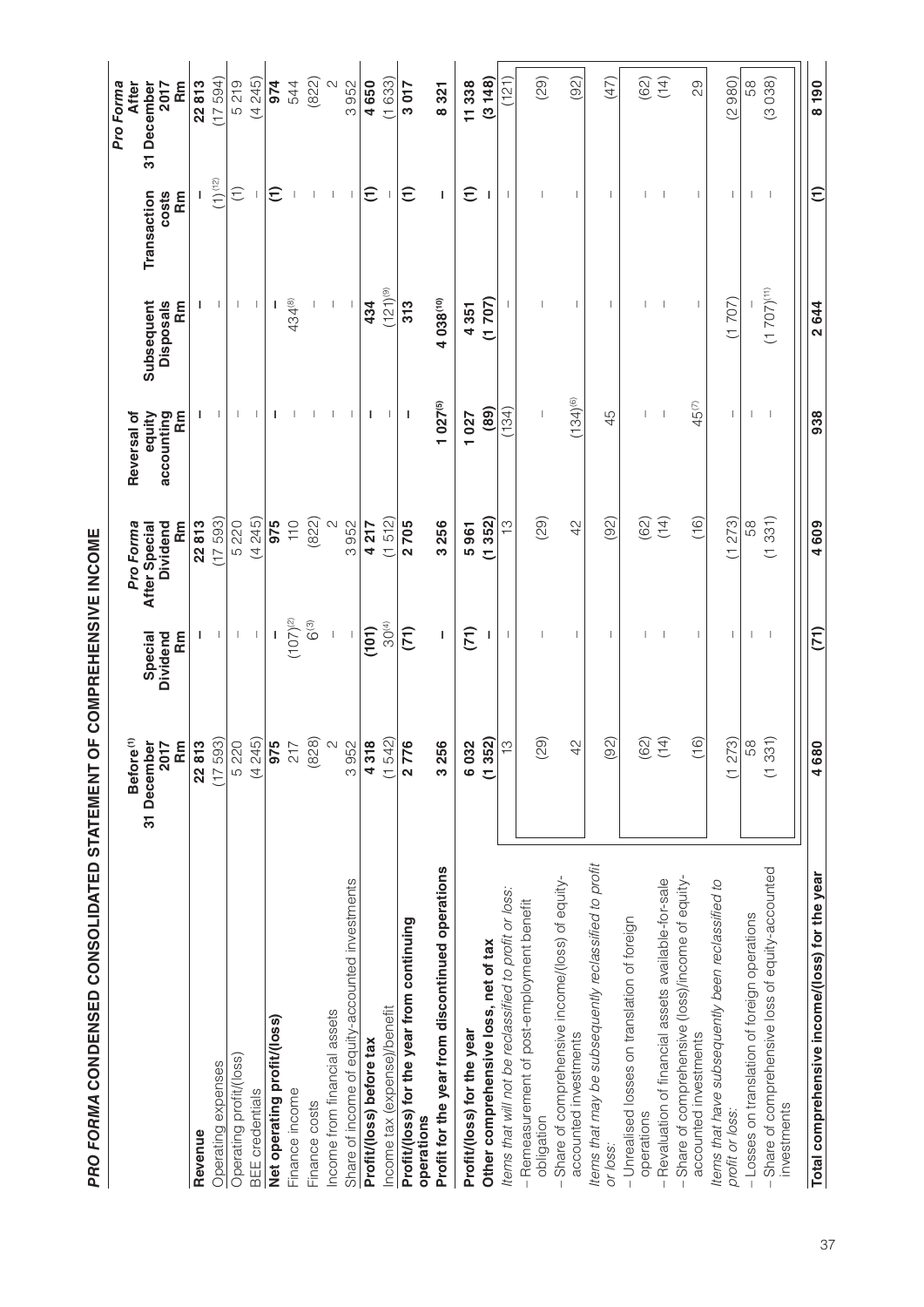|                                                        | Before <sup>(1)</sup><br>31 December<br>2017<br>Rm | Special<br>Dividend<br>m<br>Rm | Pro Forma<br>Dividend<br><b>Rm</b><br>After Special | accounting<br>Reversal of<br>equity<br>m<br>Rm | Subsequent<br><b>Disposals</b><br>m<br>Rm | Transaction<br>costs<br>Rm | <b>After</b><br>Rm<br>Pro Forma<br>31 December<br>2017 |
|--------------------------------------------------------|----------------------------------------------------|--------------------------------|-----------------------------------------------------|------------------------------------------------|-------------------------------------------|----------------------------|--------------------------------------------------------|
| Profit/(loss) attributable to:<br>Owners of the parent | 5982                                               | (71)                           | $\overline{5}$<br>Ю                                 | 1027                                           | 4351                                      | $\widehat{\tau}$           | 11288                                                  |
| - Continuing operations                                | 2726                                               | (71)                           | 655<br>$\overline{\mathcal{C}}$                     |                                                | 313                                       | $\widehat{\tau}$           | 2967                                                   |
| - Discontinued operations                              | 3256                                               |                                | 256<br>$\infty$                                     | 1027                                           | 4038                                      |                            | 8321                                                   |
| Non-controlling interests                              | 50                                                 | $\overline{\phantom{a}}$       | 50                                                  | $\mathbf{I}$                                   | $\overline{\phantom{a}}$                  | $\mathbf{I}$               | 50                                                     |
| - Continuing operations                                | 50                                                 | $\mathbf{I}$                   | 50                                                  | $\overline{\phantom{a}}$                       | $\mathbf{I}$                              | $\mathbf{I}$               | 50                                                     |
| Profit/(loss) for the year                             | 6032                                               | (71)                           | 961<br><u> ဟ</u>                                    | 1027                                           | 4351                                      | $\widehat{E}$              | 11338                                                  |
| Total comprehensive income/(loss)<br>attributable to:  |                                                    |                                |                                                     |                                                |                                           |                            |                                                        |
| Owners of the parent                                   | 4630                                               | (71)                           | 4559                                                | 938                                            | 2644                                      | $\widehat{\tau}$           | 8 140                                                  |
| - Continuing operations                                | 2545                                               | (71)                           | 2474                                                |                                                | 313                                       | $\widehat{\tau}$           | 2786                                                   |
| - Discontinued operations                              | 2085                                               |                                | 2085                                                | 938                                            | 331<br>$\sim$                             |                            | 354<br>Б                                               |
| Non-controlling interests                              | 50                                                 | T                              | 50                                                  | L                                              | L                                         | T                          | 50                                                     |
| - Continuing operations                                | 50                                                 | I                              | 50                                                  | п                                              | I                                         | -1                         | 50                                                     |
| Total comprehensive income/(loss) for the year         | 4680                                               | (71)                           | 4609                                                | 938                                            | 2644                                      | $\widehat{\tau}$           | 8 190                                                  |
| Attributable earnings per share (cents)                |                                                    |                                |                                                     |                                                |                                           |                            |                                                        |
| Aggregate                                              |                                                    |                                |                                                     |                                                |                                           |                            |                                                        |
| $-$ Basic                                              | 1923                                               |                                | 1901                                                |                                                |                                           |                            | 3630                                                   |
| $-Diluted$                                             | 1724                                               |                                | 703                                                 |                                                | 1                                         | П                          | 253<br>$\infty$                                        |
| Continuing operations                                  |                                                    |                                |                                                     |                                                |                                           |                            |                                                        |
| $-$ Basic                                              | 876                                                |                                | 854                                                 |                                                |                                           |                            | 954                                                    |
| $-Diluted$                                             | 786                                                |                                | 765                                                 |                                                | <sup>1</sup>                              | $\overline{\phantom{a}}$   | 855                                                    |
| Discontinued operations                                |                                                    |                                |                                                     |                                                |                                           |                            |                                                        |
| Basic                                                  | 1047                                               |                                | 1047                                                | $\overline{1}$                                 | $\overline{1}$                            | $\overline{\phantom{a}}$   | 2676                                                   |
| - Diluted                                              | 938                                                |                                | 938                                                 |                                                |                                           |                            | 398<br>$\sim$                                          |
| Ordinary shares (million)                              |                                                    |                                |                                                     |                                                |                                           |                            |                                                        |
| Weighted average number of shares                      | $347$<br>347                                       |                                | 311                                                 | 1                                              | 1                                         | 1                          | $\frac{1}{3}$                                          |
| Diluted weighted average number of shares              |                                                    |                                | 347                                                 |                                                |                                           | I                          | 347                                                    |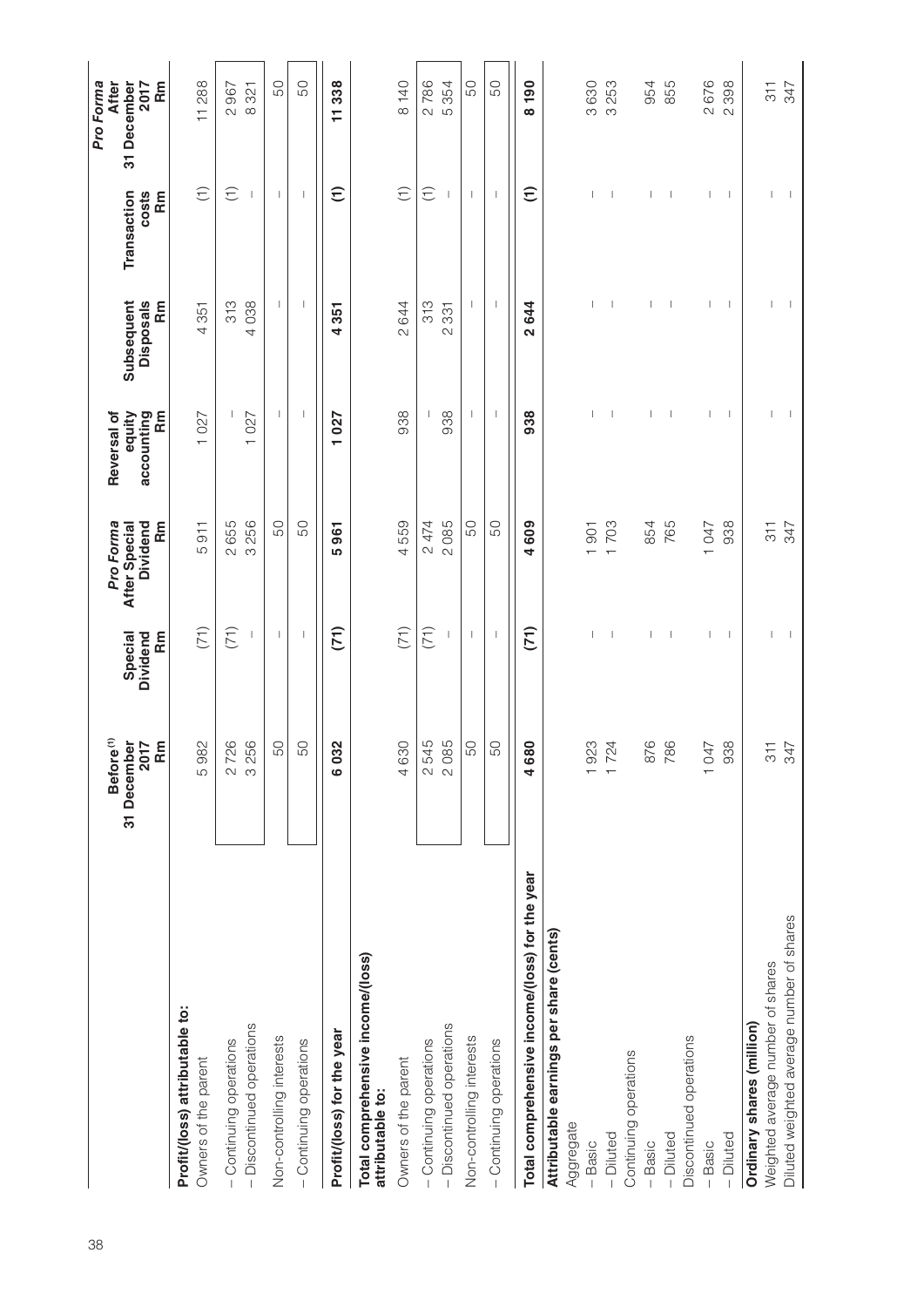#### **Notes and assumptions**

1. Extracted from Exxaro's Reviewed Condensed Consolidated Annual Financial Statements for the year ended 31 December 2017.

#### **Special Dividend**

- 2. Exxaro declared a Special Dividend amounting to R12.55 per share, totalling R4 500 million, from the proceeds received on the First Disposal. This amount excludes the special dividend paid in relation to the treasury shares held by Share Trust amounting to R2 million. The *Pro Forma* adjustment reflects interest income assumed to be forgone on the proceeds received from the First Disposal which was utilised to pay the Special Dividend. The interest income forgone has been calculated from 10 October 2017, being the date the proceeds from the First Disposal were received, to 31 December 2017 at an average deposit interest rate of 7.29%. The interest income will have a continuing effect on the Consolidated Statement of Comprehensive Income.
- 3. Adjustment for interest expense/finance cost assumed not to have been incurred on the preference share liability which was settled by means of the Special Dividend received by NewBEECo. The interest expense/ finance cost was based on the settlement amount of R1 351 million for a period from 11 December 2017, being the date on which the preference share liability was recognised, to 31 December 2017 (20 days) at an interest rate of 8.6%. The interest expense will have a continuing effect on the Consolidated Statement of Comprehensive Income.
- 4. The tax charge represents income tax on the finance income adjustment referred to in note 2 above. This will not have a continuing effect on the Consolidated Statement of Comprehensive Income.

#### **Reversal of equity accounting (in relation to the Subsequent Disposal)**

- 5. Reversal of Exxaro's share of the equity-accounted loss, amounting to R1 027 million, recognised for the year ended 31 December 2017 in relation to the remaining Tronox Investment which was presented as part of the profit for the year from discontinued operations.
- 6. Reversal of Exxaro's share of Tronox's remeasurements of post-employment benefit obligations, amounting to R22 million, and share-based payment reserve movements, amounting to R112 million, included in other comprehensive income of Exxaro for the year ended 31 December 2017.
- 7. Reversal of Exxaro's share of Tronox's unrealised losses on translation of foreign operations and financial instrument revaluations, amounting to R34 million and R11 million respectively, included in other comprehensive income of Exxaro for the year ended 31 December 2017.

#### **Subsequent Disposal**

- 8. The proceeds on the Subsequent Disposal was calculated based on the disposal of 28 729 280 Tronox Shares at an assumed Tronox Share price of US\$16.57 per share, being a 5% discount to the Tronox Share price at the Last Practicable Date, net of assumed transaction costs estimated at 4% translated at an exchange rate of R12.03. It is assumed that the proceeds on the Subsequent Disposal of R5 727 million will be placed on call, realising net interest at Exxaro's twelve-month average deposit interest rate of 7.57%. From the date a decision is reached on the alternate application of the funds, Exxaro may no longer earn interest on these funds.
- 9. The tax charge represents income tax on the finance income adjustment referred to in note 8 above.
- 10. Adjustment to profit for the year from discontinued operations comprises the following: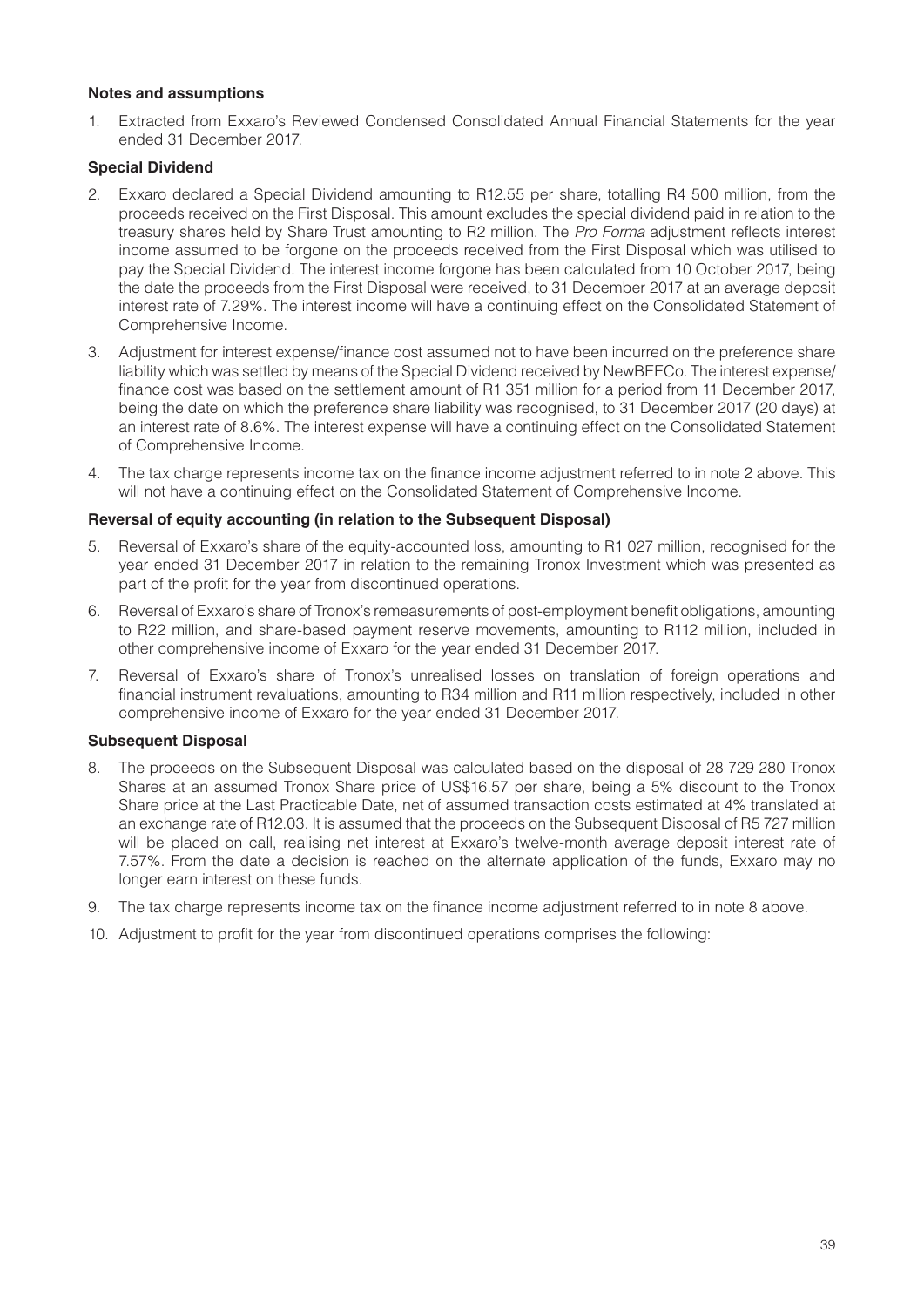|                                                                                                                             | <b>Before</b><br>31 December<br>2017<br><b>Rm</b> | <b>Reversal</b><br>of equity<br>accounting<br>Rm | Subsequent 31 December<br><b>Disposal</b><br>Rm | <b>Pro Forma</b><br>After<br>2017<br><b>Rm</b> |
|-----------------------------------------------------------------------------------------------------------------------------|---------------------------------------------------|--------------------------------------------------|-------------------------------------------------|------------------------------------------------|
| Losses on financial instruments<br>revaluations recycled to profit or loss                                                  | (1)                                               |                                                  | $(1)^{(1)}$                                     | (2)                                            |
| Gains on translation differences<br>recycled to profit or loss on partial<br>disposal of investment in foreign<br>associate | 1 3 3 2                                           |                                                  | $1708^{(2)}$                                    | 3040                                           |
| Other operating expenses                                                                                                    | (106)                                             |                                                  |                                                 | (106)                                          |
| <b>Operating income</b><br>Gain on partial disposal of associate                                                            | 1 2 2 5<br>3860                                   |                                                  | 1707<br>$2331^{(3)}$                            | 2932<br>6 191                                  |
| <b>Net operating profit</b><br>Share of loss of equity-accounted<br>investment                                              | 5085<br>(1829)                                    | 1 0 2 7                                          | 4038                                            | 9 1 2 3<br>(802)                               |
| <b>Profit before tax</b><br>Income tax expense                                                                              | 3 2 5 6                                           | 1 0 2 7                                          | 4 0 38<br>(4)                                   | 8 3 2 1                                        |
| Profit for the year from discontinued<br>operations                                                                         | 3 2 5 6                                           | 1 0 2 7                                          | 4038                                            | 8 3 2 1                                        |

(1) The adjustment of R1 million is based on Exxaro's share of Tronox's financial instrument revaluation reserve as at 30 September 2017, date the application of the equity method ceased. The release of the loss from the financial instruments revaluation reserve to profit or loss will not have a continuing effect on the Consolidated Statement of Comprehensive Income.

(2) The adjustment of R1 708 million is based on Exxaro's share of Tronox's foreign currency translation reserve as at 30 September 2017, date the application of the equity method ceased. The gain on translation differences released to profit or loss will not have a continuing effect on the Consolidated Statement of Comprehensive Income.

- (3) The gain on disposal is the net of R5 727 million proceeds on disposal and R3 396 million carrying value. The proceeds on disposal was calculated based on the disposal of 28 729 280 Tronox Shares at an assumed Tronox Share price of US\$16.57 per share, being a 5% discount to the Tronox Share price at the Last Practicable Date, net of assumed transaction costs estimated at 4% translated at an exchange rate of R12.03. The carrying value on disposal is based on the carrying value of the remaining Tronox investment as at 31 December 2017. The gain on Subsequent Disposal will not have a continuing effect on the Consolidated Statement of Comprehensive Income.
- (4) The tax charge amounts to nil as the Subsequent Disposal results in a capital loss for Exxaro company.
- 11. The adjustment of R1 707 million comprises the recycling to profit or loss of Exxaro's share of Tronox's foreign currency translation reserve, amounting to a gain of R1 708 million, and Exxaro's share of Tronox's financial instrument revaluation reserve, amounting to a loss of R1 million, which previously formed part of other comprehensive income.

#### **Transaction costs**

- 12. Transaction costs of R1 million incurred by Exxaro are charged to income as incurred and have no continuing effect on the Condensed Statement of Comprehensive Income. These costs are not deductible for tax purposes.
- 13. All *pro forma* effects have a continuing impact unless where otherwise stated above.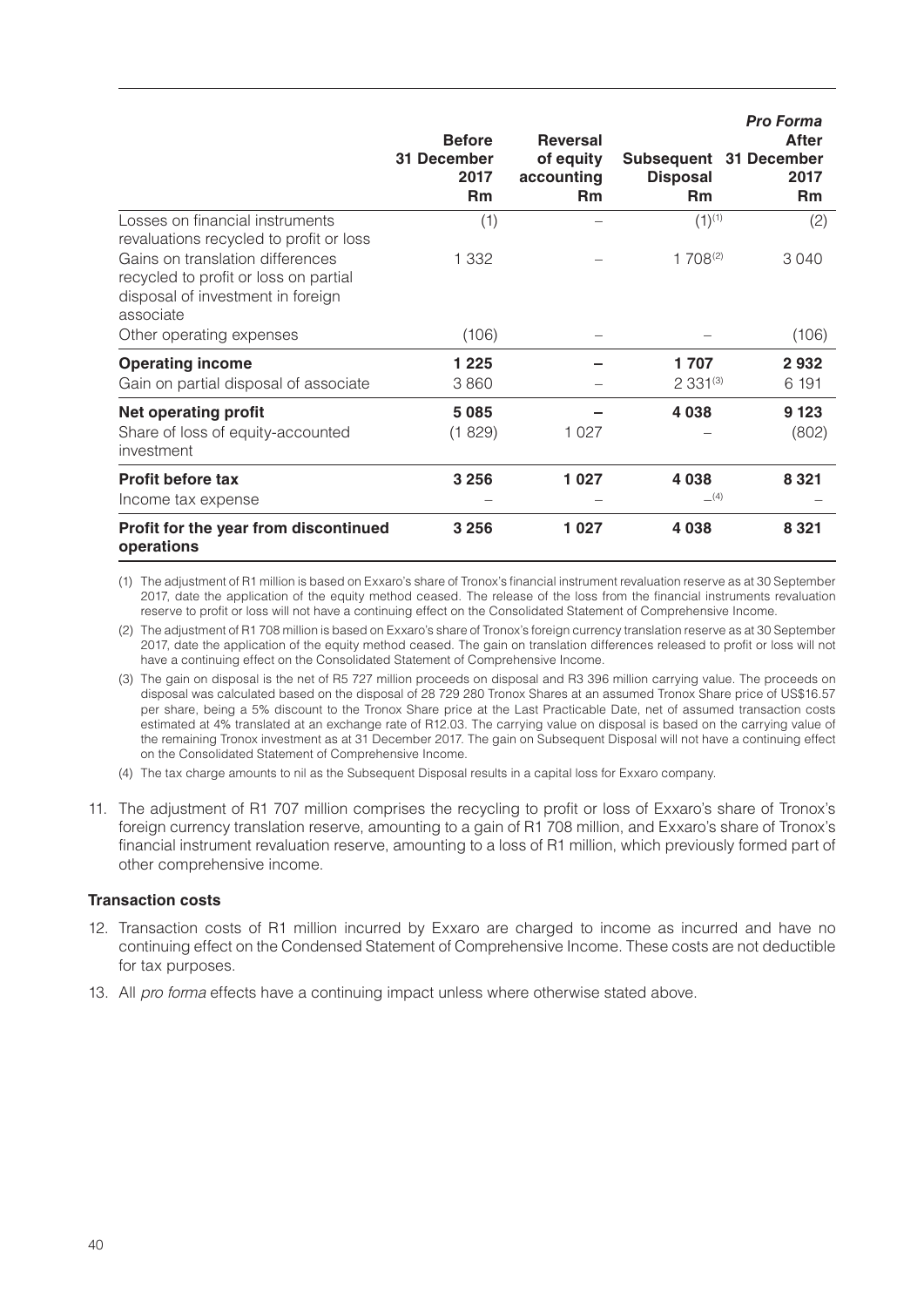| i<br>i<br>i<br>i<br>i                                                                                                                                         |
|---------------------------------------------------------------------------------------------------------------------------------------------------------------|
|                                                                                                                                                               |
| $\frac{1}{2}$ , $\frac{1}{2}$ , $\frac{1}{2}$ , $\frac{1}{2}$ , $\frac{1}{2}$ , $\frac{1}{2}$ , $\frac{1}{2}$ , $\frac{1}{2}$ , $\frac{1}{2}$ , $\frac{1}{2}$ |
| i                                                                                                                                                             |
| י<br>ון                                                                                                                                                       |
|                                                                                                                                                               |
| <b>-- CI-100 CLCIPTICS -- CONFIDENTIAL</b><br>I                                                                                                               |
|                                                                                                                                                               |
|                                                                                                                                                               |

|                                        | Before <sup>(1)</sup><br>31 December<br>2017 | dividend<br>Special | Dividend<br><b>After</b><br>Pro Forma<br>Special | Disposal<br>Subsequent   | costs <sup>(9)</sup><br>Transaction | December<br>2017<br>Pro Forma<br><b>After</b><br>51 |
|----------------------------------------|----------------------------------------------|---------------------|--------------------------------------------------|--------------------------|-------------------------------------|-----------------------------------------------------|
|                                        | Rm                                           | $\tilde{R}$         | $F_{\rm min}$                                    | m<br>R                   | Rm                                  | $\tilde{R}$                                         |
| ASSETS                                 |                                              |                     |                                                  |                          |                                     |                                                     |
| Non-current assets                     | 47706                                        |                     | 47706                                            | ı                        | ı                                   | 47706                                               |
| Property, plant and equipment          | 24 362                                       |                     | 24362                                            |                          |                                     | 24 362                                              |
| Biological assets                      | 34                                           |                     | 34                                               |                          |                                     | 34                                                  |
| Intangible assets                      | $\overline{1}$                               |                     | $\overline{\overline{1}}$                        |                          |                                     | $\overline{\overline{z}}$                           |
| Investments in associates              | 15810                                        |                     | 15810                                            |                          |                                     | 15810                                               |
| Investments in joint ventures          | 1479                                         |                     | 1479                                             |                          |                                     | 1479                                                |
| Financial assets                       | 5433                                         |                     | 5433                                             |                          |                                     | 5433                                                |
| Deferred tax                           | 571                                          |                     | 571                                              | $\overline{\phantom{a}}$ |                                     | 571                                                 |
| Current assets                         | $\overline{6}$<br><b>1093</b>                | (4500)              | 6436                                             | 5727                     | $\widehat{\tau}$                    | 12162                                               |
| nventories                             | 1055                                         |                     | 1055                                             |                          |                                     | 1055                                                |
| Financial assets                       | $\frac{8}{3}$                                |                     | 48                                               |                          |                                     | 48                                                  |
| Trade and other receivables            | 3 199                                        |                     | 199<br>က                                         |                          |                                     | 3 199                                               |
| Current tax receivable                 | 28                                           |                     | $^{28}$                                          |                          |                                     | 28                                                  |
| Cash and cash equivalents              | 6606                                         | $(4500)^{(2)}$      | 106<br>$\overline{\mathcal{C}}$                  | 5 727(5)                 | E                                   | 832<br>$\sim$                                       |
| Non-current assets held-for-sale       | $\circ$<br>5<br>91                           |                     | 3910                                             | $(3396)^{(6)}$           |                                     | 514                                                 |
| <b>Total assets</b>                    | 62552                                        | (4500)              | 58052                                            | 2 3 3 1                  | $\widehat{\tau}$                    | 60382                                               |
| EQUITY AND LIABILITIES                 |                                              |                     |                                                  |                          |                                     |                                                     |
| Capital and other components of equity |                                              |                     |                                                  |                          |                                     |                                                     |
| Share capital                          | 1021                                         |                     | 1021                                             |                          |                                     | 1021                                                |
| Other components of equity             | 8 120                                        |                     | 8 120                                            | $(1955)^{(7)}$           |                                     | 6 165                                               |
| Retained earnings                      | 30962                                        | $(3149)^{(3)}$      | 27813                                            | 4 286(8)                 | $\widehat{\tau}$                    | 32098                                               |
| Equity attributable to owners of the   | ო<br>4010                                    | (3149)              | 36954                                            | 2331                     | $\widehat{\tau}$                    | 39 284                                              |
| Non-controlling interests<br>parent    | (738)                                        | I                   | (738)                                            | ı                        |                                     | (738)                                               |
| <b>Total equity</b>                    | 39365                                        | (3149)              | 36216                                            | 2331                     | $\widehat{E}$                       | 38546                                               |
|                                        |                                              |                     |                                                  |                          |                                     |                                                     |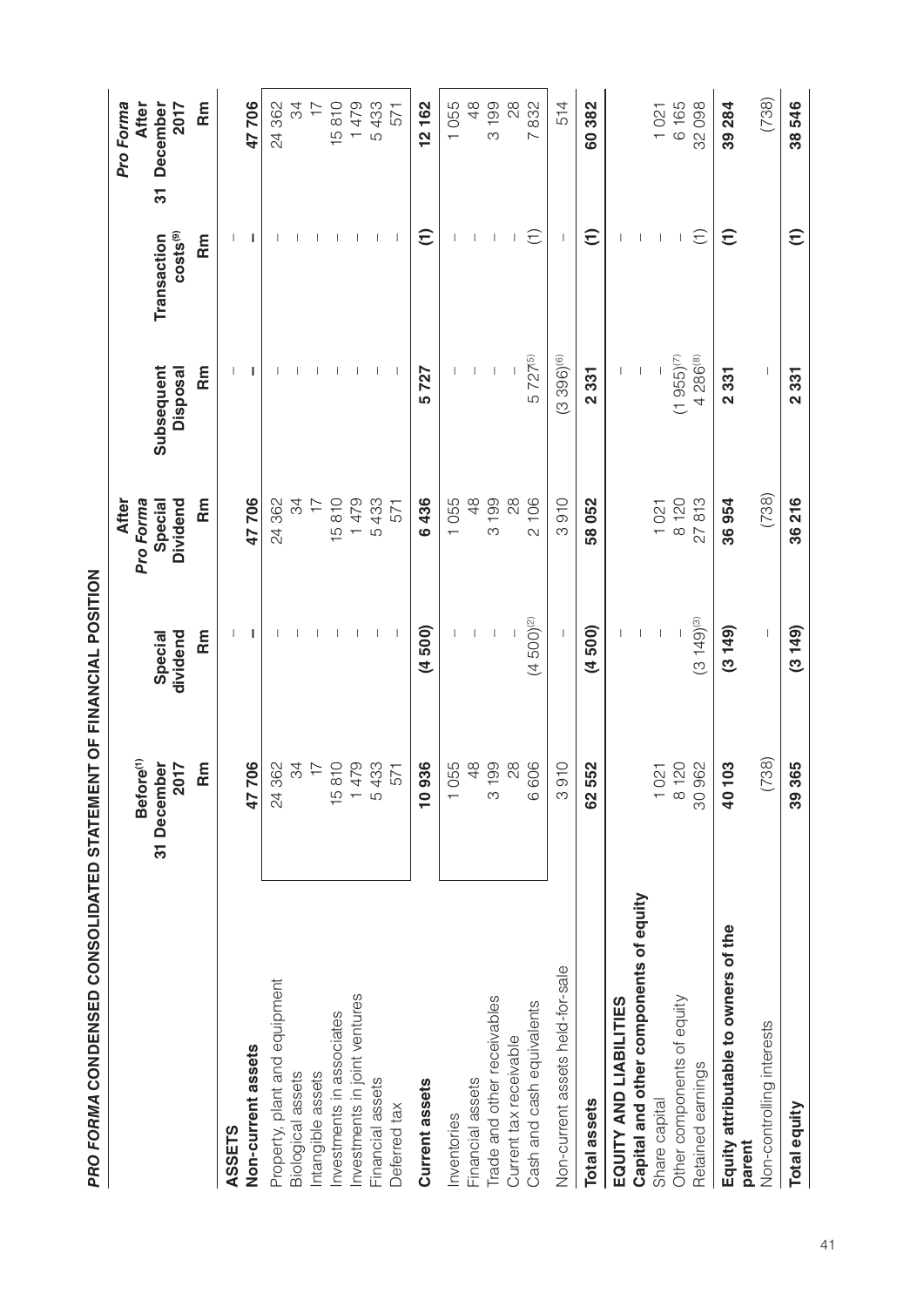|                                                                 | Before <sup>(1)</sup><br>31 December<br>2017 | dividend<br>Special      | Dividend<br>Pro Forma<br>After<br>Special | Subsequent<br>Disposal         | costs <sup>(9)</sup><br>Transaction   | Pro Forma<br>After<br>December<br>2017<br>31 |
|-----------------------------------------------------------------|----------------------------------------------|--------------------------|-------------------------------------------|--------------------------------|---------------------------------------|----------------------------------------------|
|                                                                 | Rm                                           | Rm                       | Rm                                        | Rm                             | Rm                                    | Rm                                           |
| Non-current liabilities                                         | 409<br>$\overline{1}$                        | (1351)                   | 16058                                     |                                |                                       | 16058                                        |
| Interest-bearing borrowings                                     | 480<br>$\circ$                               | $(1351)^{(4)}$           |                                           |                                |                                       | 129<br>5                                     |
| Provisions                                                      | 3864                                         |                          | 5129<br>3864                              |                                |                                       | 3864                                         |
| Post-retirement employee obligations                            | 227                                          |                          | 227                                       |                                |                                       | 227                                          |
| Financial liabilities                                           | 850                                          | L                        | 850                                       | T                              |                                       | 850                                          |
| Deferred tax                                                    | 988<br>5                                     | $\overline{\phantom{a}}$ | 988<br>5                                  | $\mathbf{I}$                   | J.                                    | 988<br>5                                     |
| <b>Current liabilities</b>                                      | 127<br>4                                     | L                        | 4127                                      | L                              | L                                     | 4127                                         |
| Trade and other payables                                        | 237<br>$\infty$                              |                          | 3 2 3 7                                   |                                |                                       | 3 2 3 7                                      |
| Interest-bearing borrowings                                     | $\mathbb{Q}$                                 |                          | $\mathcal{L}$                             |                                |                                       | $\mathbb{N}$                                 |
| Current tax payable                                             | 368                                          |                          | 368                                       |                                |                                       | 368                                          |
| Financial liabilities                                           | 371                                          |                          | 371                                       |                                |                                       | 371                                          |
| Provisions                                                      | 95                                           |                          | 95<br>54                                  |                                |                                       | 95                                           |
| Overdraft                                                       | 54                                           |                          |                                           |                                |                                       | 54                                           |
| Non-current liabilities held-for-sale                           | 651                                          | ı                        | 1651                                      | ı                              | ı                                     | 1651                                         |
| <b>Total liabilities</b>                                        | 187<br>23                                    | (1351)                   | 21836                                     | ı                              | ı                                     | 21836                                        |
| Total equity and liabilities                                    | 62552                                        | (4500)                   | 58052                                     | 331<br>$\overline{\mathbf{C}}$ | Ξ                                     | 60382                                        |
| Number of shares in issue, net of treasury<br>shares (millions) | 251                                          |                          |                                           |                                |                                       |                                              |
| Net asset value per share (Rand) (10)                           | 091                                          | $\, \vert \,$            | 251<br>147<br>145                         | $\mid$                         | $\begin{array}{c} \hline \end{array}$ | 251<br>157<br>154                            |
| Tangible net asset value per share (Rand) <sup>(11)</sup>       | 157                                          | - 1                      |                                           | $\overline{\phantom{a}}$       | $\overline{\phantom{a}}$              |                                              |
|                                                                 |                                              |                          |                                           |                                |                                       |                                              |
|                                                                 |                                              |                          |                                           |                                |                                       |                                              |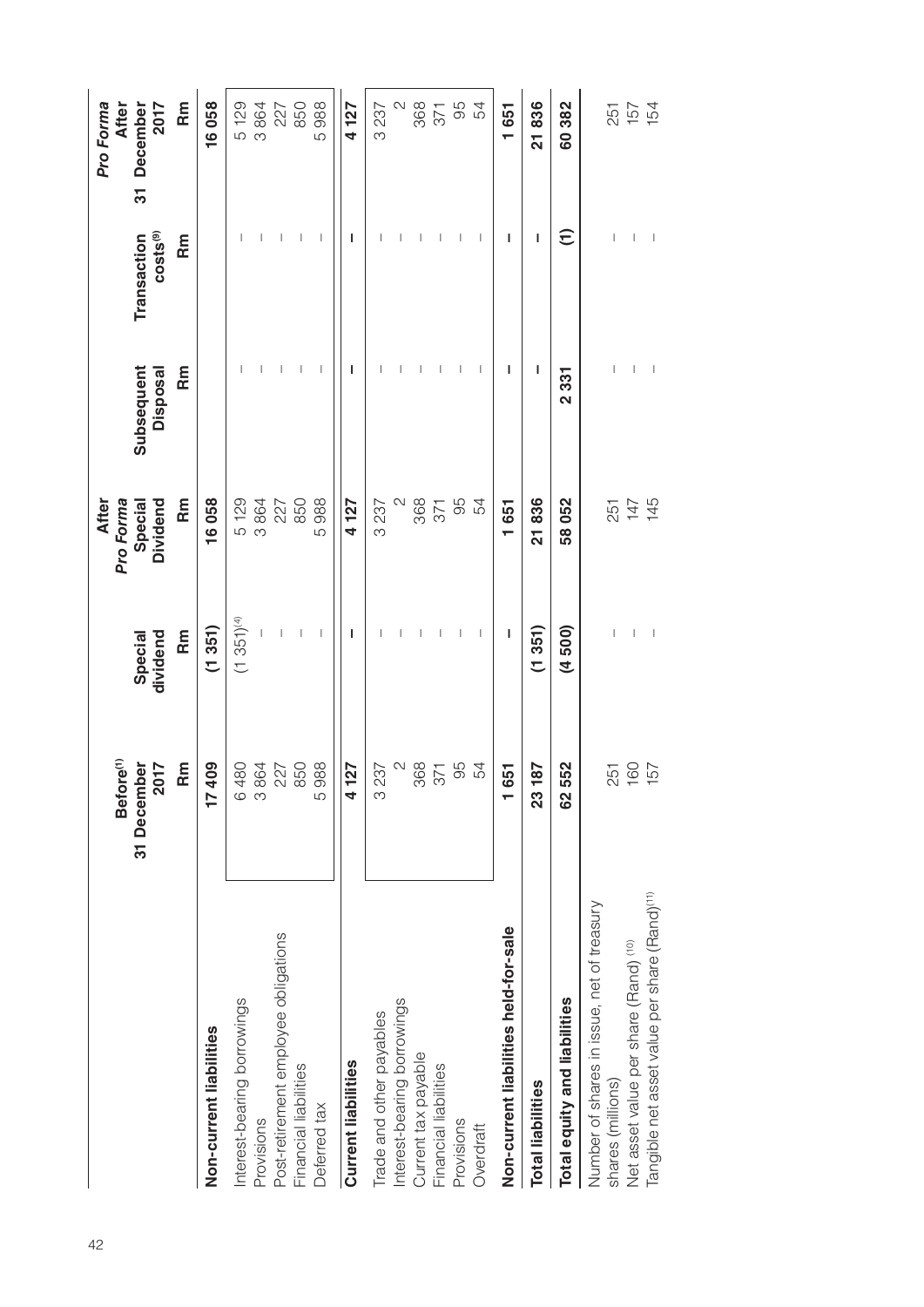#### **Notes and assumptions**

1. Extracted from Exxaro's Reviewed Condensed Consolidated Annual Financial Statements for the year ended 31 December 2017.

#### **Special Dividend**

- 2. Represents the Special Dividend paid to shareholders of R12.55 per share, totalling R4 500 million, from the proceeds received on the First Disposal. This amount excludes the special dividend paid in relation to the treasury shares held by Share Trust amounting to R2 million. The Special Dividend paid was calculated based on a Special Dividend declared of R12.55 per share for a total number of issued ordinary shares net of treasury shares, amounting to 250 936 510 issued ordinary shares and R12.55 per share for the treasury shares, amounting to 107 612 026 issued ordinary shares, received by NewBEECo.
- 3. Adjustment to retained earnings comprises the Special Dividend paid which was calculated based on a Special Dividend declared of R12.55 per share for a total number of issued ordinary shares net of treasury shares, amounting to 250 936 510 issued ordinary shares.
- 4. Adjustment to interest-bearing borrowings comprises the portion of the preference share liability being settled which was calculated based on the Special Dividend declared of R12.55 per share for the treasury shares, amounting to 107 612 026 issued ordinary shares, received by NewBEECo which will be utilised to settle the preference share liability.

#### **Subsequent Disposal**

- 5. Represents cash received from the Subsequent Disposal amounting to R5 727 million. The proceeds on disposal was calculated based on the disposal of 28 729 280 Tronox Shares at an assumed Tronox Share price of US\$16.57 per share, being a 5% discount to the Tronox Share price at the latest practical date, net of assumed transaction costs estimated at 4% translated at an exchange rate of R12.03.
- 6. An amount of R3 396 million was derecognised from non-current asset held-for-sale for the carrying value relating to the Subsequent Disposal of Tronox Shares. The amount is based on the portion of the carrying value of the remaining Tronox investment as at 31 December 2017 which is being disposed of under the Subsequent Disposal.
- 7. Adjustments to other components of equity comprise:
	- a gain on Exxaro's share of Tronox's translation differences being released to profit or loss amounting to R1 708 million;
	- the release of a loss from Exxaro's share of Tronox's financial instruments revaluation reserve to profit or loss amounting to R1 million; and
	- Exxaro's share of Tronox's net reclassification within equity from retirement benefit obligation reserve amounting to R118 million (debit) and equity-settled reserve amounting to R366 million (credit) to retained earnings as a result of the divestment from Tronox.
- 8. The adjustment to retained earnings comprises the release of the adjustments from other components of equity discussed above and the gain on disposal. The gain on disposal is the net of R5 727 million proceeds on disposal, net of assumed transaction costs and R3 396 million carrying value. The carrying value on disposal is based on the carrying value of the Remaining Tronox Investment as at 31 December 2017.

#### **Transaction costs**

9. Transaction costs of R1 million represents costs incurred by Exxaro in relation to the transaction and has no continuing effect on the Condensed Statement of Financial Position.

#### **Financial measures**

- 10. Net asset value per share is computed by dividing total equity attributable to owners of the parent of the Group by the total number of Shares in issue, net of treasury shares.
- 11. Tangible net asset value per share is equal to the total equity attributable to owners of the parent of the Group less the sum of intangible assets, goodwill and deferred tax asset divided by the total number of Shares in issue, net of treasury shares.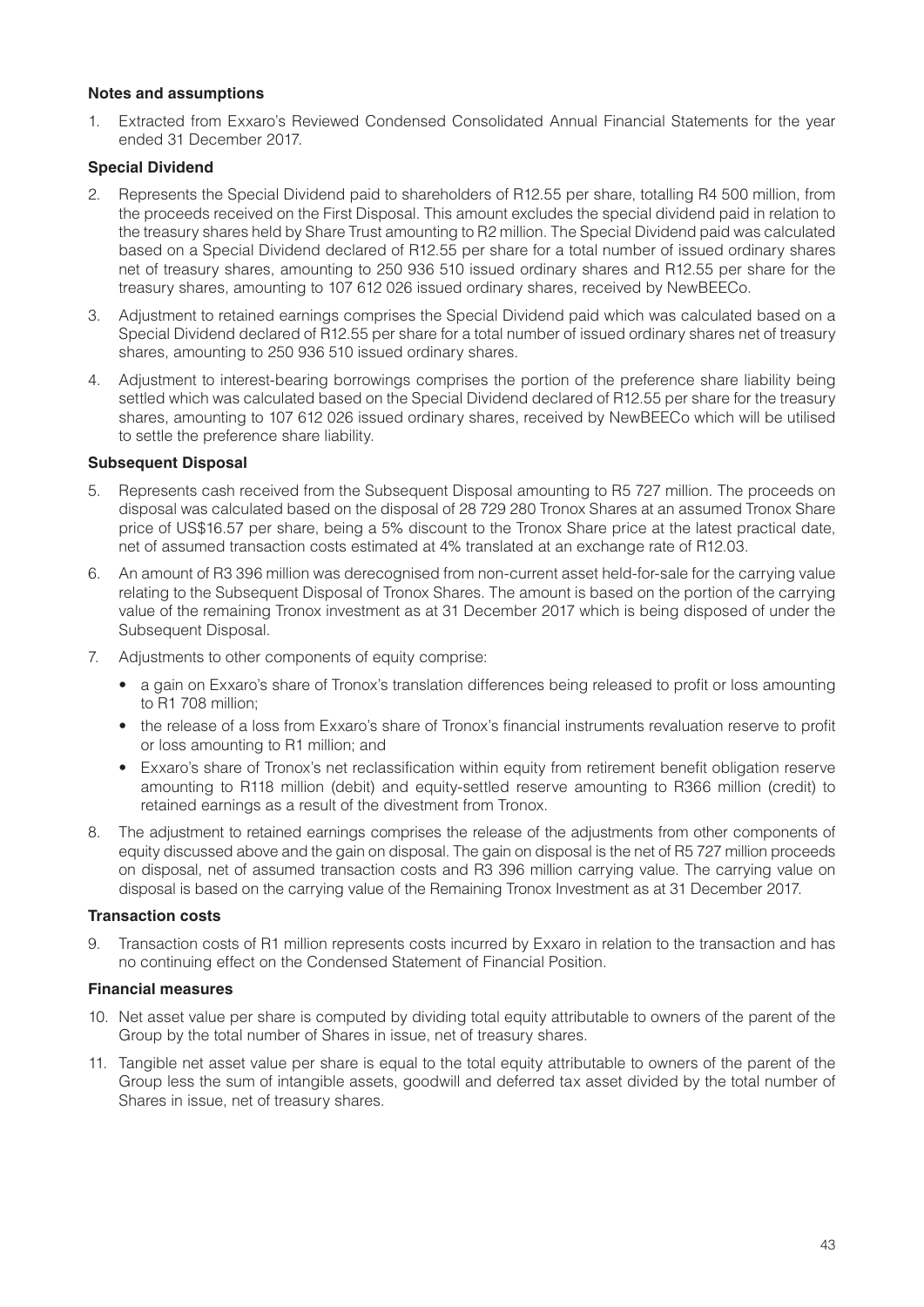|                                                                                                                                                                                 | Adjustments <sup>(1)</sup><br>December<br>2017<br><b>Before</b><br>Rm<br>Pro Forma<br>Financial<br>ᢛ | Dividend<br>Rm<br>Special      | Dividend<br>Rm<br>After Pro<br>Forma<br>Special | accounting<br>Rm<br>Reversal   | of equity Subsequent Transaction<br>Rm<br><b>Disposal</b> | costs<br>Rm      | Adjustments <sup>(2)</sup><br><b>After</b><br>31 December<br>Rm<br>Pro Forma<br>2017<br>Financia |
|---------------------------------------------------------------------------------------------------------------------------------------------------------------------------------|------------------------------------------------------------------------------------------------------|--------------------------------|-------------------------------------------------|--------------------------------|-----------------------------------------------------------|------------------|--------------------------------------------------------------------------------------------------|
| Profit attributable to owners of the parent<br>Adjusted for:                                                                                                                    | (4422)<br>5982                                                                                       | (71)                           | $(4\,422)$<br>5911                              | (714)<br>1027                  | (4039)<br>4351                                            | $\widehat{\tau}$ | (9175)<br>11 288                                                                                 |
| property, plant and equipment impaired, abandoned or<br>- IAS 16 Compensation from third parties for items of<br>lost                                                           | $\widehat{\infty}$                                                                                   | 1                              | $\odot$                                         | I                              | $\overline{\phantom{a}}$                                  | 1                | $\odot$                                                                                          |
| IAS 16 Net losses on disposal of property, plant and<br>equipment                                                                                                               | 43                                                                                                   | $\overline{\phantom{a}}$       | 43                                              | $\overline{\phantom{a}}$       | $\begin{array}{c} \hline \end{array}$                     |                  | 43                                                                                               |
| IAS 21 Net gains on translation differences recycled to<br>and partial disposal of investment in foreign associate<br>profit or loss on the liquidation of a foreign subsidiary | (1 274)                                                                                              | $\begin{array}{c} \end{array}$ | (1 274)                                         | I                              | (1708)                                                    |                  | (2982)                                                                                           |
| IAS 28 Loss on dilution of investment in associate                                                                                                                              | 106                                                                                                  |                                | 106                                             | I                              |                                                           |                  | 106                                                                                              |
| impairment reversal of property, plant and equipment<br>- IAS 28 Share of equity-accounted investments'                                                                         | (716)                                                                                                |                                | (716)                                           | I                              | I                                                         |                  | (716)                                                                                            |
| IAS 28 Share of equity-accounted investment's loss on<br>disposal of a subsidiary                                                                                               | 1271                                                                                                 |                                | 1271                                            | (714)                          |                                                           |                  | 557                                                                                              |
| IAS 28 Share of equity-accounted investments'<br>separate identifiable remeasurements                                                                                           | $\frac{1}{1}$                                                                                        | I                              | $\frac{1}{2}$                                   | I                              | $\begin{array}{c} \end{array}$                            |                  | $\supseteq$                                                                                      |
| - IAS 28 Gain on partial disposal of investment in<br>associate                                                                                                                 | (3860)                                                                                               | I                              | (3860)                                          | $\begin{array}{c} \end{array}$ | (2331)                                                    | I                | (6191)                                                                                           |

**PRO FORMA RECONCILIATION OF GROUP HEADLINE EARNINGS AND HEADLINE EARNINGS PER SHARE** 44*PRO FORMA* **RECONCILIATION OF GROUP HEADLINE EARNINGS AND HEADLINE EARNINGS PER SHARE**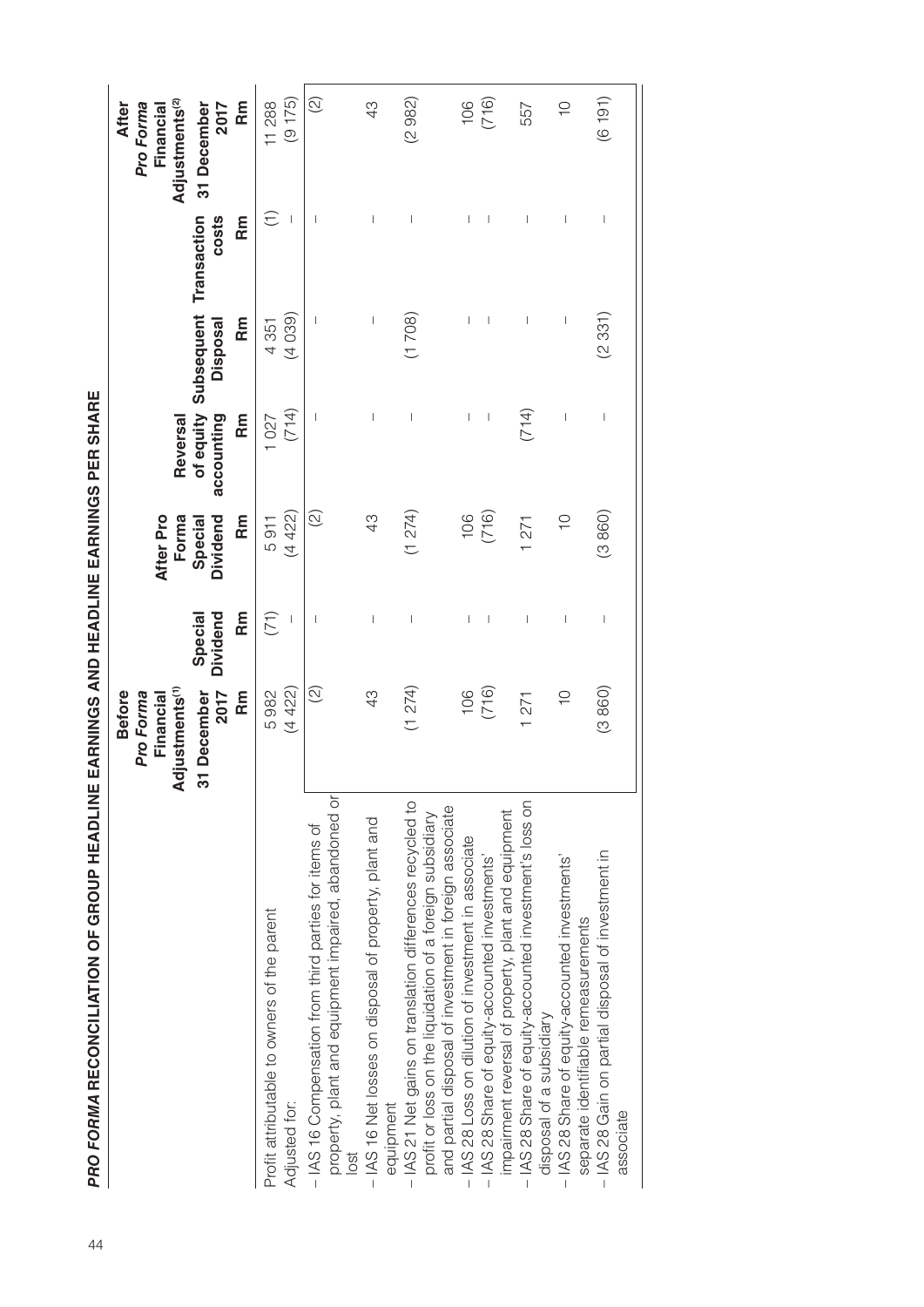|                                                         | Adjustments <sup>(1)</sup><br>December<br>2017<br><b>Before</b><br>Financial<br>Pro Forma<br>స్ | <b>Dividend</b><br>Special                                                                                                                                                                                                                                                                                                                                                       | <b>Dividend</b><br>Forma<br>Special<br>After Pro | accounting<br>Reversal                                                                                                                                                                                                                                                                                                                                                                                             | of equity Subsequent Transaction<br><b>Disposal</b> | costs                                            | Adjustments <sup>(2)</sup><br><b>After</b><br>Pro Forma<br>Financial<br>31 December<br>2017 |
|---------------------------------------------------------|-------------------------------------------------------------------------------------------------|----------------------------------------------------------------------------------------------------------------------------------------------------------------------------------------------------------------------------------------------------------------------------------------------------------------------------------------------------------------------------------|--------------------------------------------------|--------------------------------------------------------------------------------------------------------------------------------------------------------------------------------------------------------------------------------------------------------------------------------------------------------------------------------------------------------------------------------------------------------------------|-----------------------------------------------------|--------------------------------------------------|---------------------------------------------------------------------------------------------|
| Headline earnings/(loss)                                | Rm<br>1560                                                                                      | (71)<br>Rm                                                                                                                                                                                                                                                                                                                                                                       | 1489<br>Rm                                       | 313<br>Rm                                                                                                                                                                                                                                                                                                                                                                                                          | Rm<br>312                                           | Ξ<br>Rm                                          | Rm<br>2113                                                                                  |
| - Discontinued operations<br>- Continuing operations    | (560)<br>2120                                                                                   | (71)<br>$\mid$                                                                                                                                                                                                                                                                                                                                                                   | (560)<br>2049                                    | 313<br>I                                                                                                                                                                                                                                                                                                                                                                                                           | $\widehat{\Xi}$<br>313                              | E<br>$\overline{\phantom{a}}$                    | (248)<br>2 3 61                                                                             |
| Headline earnings/(loss) per share (cents)<br>Aggregate |                                                                                                 |                                                                                                                                                                                                                                                                                                                                                                                  |                                                  |                                                                                                                                                                                                                                                                                                                                                                                                                    |                                                     |                                                  |                                                                                             |
| - Diluted<br>$-$ Basic                                  | 502<br>450                                                                                      | I<br>$\mid$                                                                                                                                                                                                                                                                                                                                                                      | 479<br>429                                       | $\begin{array}{c} \end{array}$<br>$\begin{array}{c} \rule{0pt}{2.5ex} \rule{0pt}{2.5ex} \rule{0pt}{2.5ex} \rule{0pt}{2.5ex} \rule{0pt}{2.5ex} \rule{0pt}{2.5ex} \rule{0pt}{2.5ex} \rule{0pt}{2.5ex} \rule{0pt}{2.5ex} \rule{0pt}{2.5ex} \rule{0pt}{2.5ex} \rule{0pt}{2.5ex} \rule{0pt}{2.5ex} \rule{0pt}{2.5ex} \rule{0pt}{2.5ex} \rule{0pt}{2.5ex} \rule{0pt}{2.5ex} \rule{0pt}{2.5ex} \rule{0pt}{2.5ex} \rule{0$ | $\overline{1}$<br>$\begin{array}{c} \end{array}$    | $\overline{1}$<br>T                              | 679<br>609                                                                                  |
| Continuing operations<br>$-$ Basic                      | 682                                                                                             | $\begin{array}{c} \rule{0pt}{2.5ex} \rule{0pt}{2.5ex} \rule{0pt}{2.5ex} \rule{0pt}{2.5ex} \rule{0pt}{2.5ex} \rule{0pt}{2.5ex} \rule{0pt}{2.5ex} \rule{0pt}{2.5ex} \rule{0pt}{2.5ex} \rule{0pt}{2.5ex} \rule{0pt}{2.5ex} \rule{0pt}{2.5ex} \rule{0pt}{2.5ex} \rule{0pt}{2.5ex} \rule{0pt}{2.5ex} \rule{0pt}{2.5ex} \rule{0pt}{2.5ex} \rule{0pt}{2.5ex} \rule{0pt}{2.5ex} \rule{0$ | 659                                              | I                                                                                                                                                                                                                                                                                                                                                                                                                  | I                                                   | $\overline{1}$                                   | 759                                                                                         |
| - Diluted                                               | 611                                                                                             | $\begin{array}{c} \end{array}$                                                                                                                                                                                                                                                                                                                                                   | 590                                              | $\begin{array}{c} \end{array}$                                                                                                                                                                                                                                                                                                                                                                                     | I                                                   | $\overline{\phantom{a}}$                         | 680                                                                                         |
| Discontinued operations<br>$-Diluted$<br>- Basic        | (180)<br>(161)                                                                                  | $\begin{array}{c} \end{array}$<br>I                                                                                                                                                                                                                                                                                                                                              | (180)<br>(161)                                   | $\begin{array}{c} \end{array}$<br>$\begin{array}{c} \end{array}$                                                                                                                                                                                                                                                                                                                                                   | $\begin{array}{c} \end{array}$<br>I                 | $\begin{array}{c} \end{array}$<br>$\overline{1}$ | (30)                                                                                        |
| Notes and assumptions                                   |                                                                                                 |                                                                                                                                                                                                                                                                                                                                                                                  |                                                  |                                                                                                                                                                                                                                                                                                                                                                                                                    |                                                     |                                                  |                                                                                             |

# **Notes and assumptions**  $\overline{\phantom{a}}$

- Extracted from Exxaro's reviewed condensed consolidated annual financial statements for the year ended 31 December 2017. 1. Extracted from Exxaro's reviewed condensed consolidated annual financial statements for the year ended 31 December 2017.  $\frac{1}{\sqrt{2}}$
- Assumed that the Pro Forma Financial Adjustments occurred on 1 January 2017 for purposes of the Reconciliation of Group Headline Earnings and Headline 2. Assumed that the Pro Forma Financial Adjustments occurred on 1 January 2017 for purposes of the Reconciliation of Group Headline Earnings and Headline earnings per share. earnings per share. $\alpha$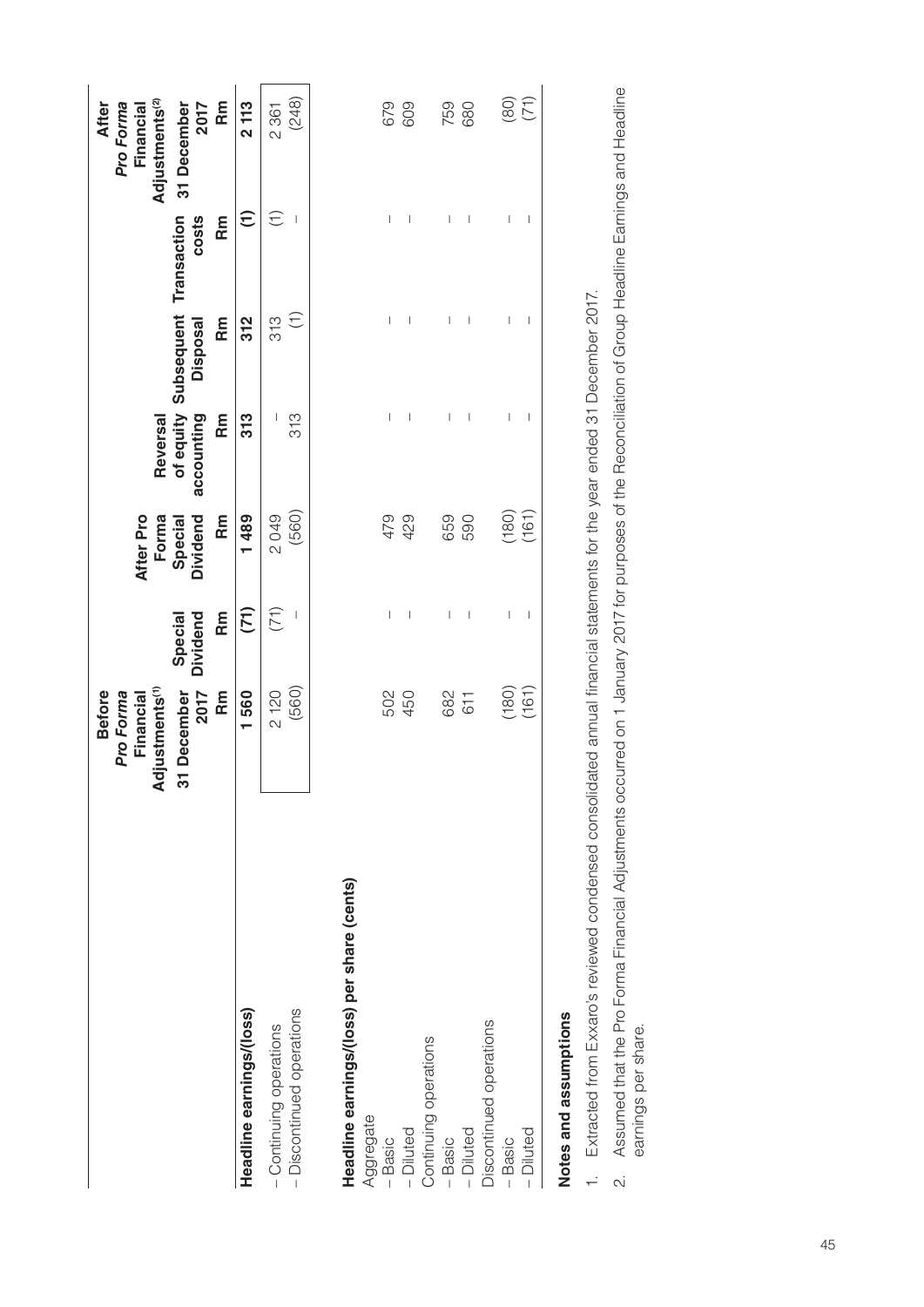## **RECONCILIATION FROM US GAAP TO IFRS**

A reconciliation from US GAAP to IFRS of the Statement of Financial Position as at 31 December 2017 and the Statement of Operations for the year ended 31 December 2017 for Tronox has been provided as Exxaro will not publish a Summarised Statement of Comprehensive Income and Summarised Statement of Financial Position for the year ended 31 December 2017. Exxaro is exempt from this disclosure requirement in terms of *IFRS 12 Disclosures of Interests in Other Entities* as the Tronox investment was classified as a non-current asset held-for-sale on 30 September 2017.

Refer below for the reconciliation from US GAAP to IFRS of the Tronox Statement of Financial Position as at 31 December 2017:

|                                            |                | <b>IFRS</b>              |              |             |
|--------------------------------------------|----------------|--------------------------|--------------|-------------|
|                                            | <b>US GAAP</b> | adjustments              | <b>IFRS</b>  | <b>IFRS</b> |
|                                            | <b>US\$m</b>   | <b>US\$m</b>             | <b>US\$m</b> | <b>Rm</b>   |
| <b>Current assets</b>                      |                |                          |              |             |
| Cash and cash equivalents                  | 1 1 1 6        |                          | 1 1 1 6      | 13813       |
| Restricted cash                            | 653            |                          | 653          | 8 0 8 2     |
| Trade and other receivables, net           | 395            | $4^{(1)}$                | 399          | 4932        |
| Inventories, net                           | 473            | $13^{(2)}$               | 486          | 6012        |
| Other current assets                       | 2              | $\overline{\phantom{0}}$ | 2            | 20          |
| <b>Total current assets</b>                | 2639           | 17                       | 2656         | 32 859      |
| <b>Non-current assets</b>                  |                |                          |              |             |
| Property, plant and equipment, net         | 1 1 1 5        | $15^{(3)}$               | 1 1 3 0      | 13 978      |
| Mineral leaseholds, net                    | 885            | 439(4)                   | 1 3 2 4      | 16 378      |
| Intangible assets, net                     | 198            | $(178)^{(5)}$            | 20           | 253         |
| Inventories, net                           | 3              | -                        | 3            | 37          |
| Financial assets                           | 13             | $\overline{\phantom{0}}$ | 13           | 167         |
| Other non-current assets                   | 11             | $(2)^{(6)}$              | 9            | 112         |
| <b>Total non-current assets</b>            | 2 2 2 5        | 274                      | 2 4 9 9      | 30 925      |
| <b>Total assets</b>                        | 4864           | 291                      | 5 1 5 5      | 63784       |
| <b>Current liabilities</b>                 |                |                          |              |             |
| Trade and other payables                   | 283            | $\overline{\phantom{0}}$ | 283          | 3513        |
| Derivative financial instruments           | 1              | $7^{(7)}$                | 8            | 100         |
| Current tax liabilities                    | 3              |                          | 3            | 42          |
| Non-current borrowings due within one year | 17             |                          | 17           | 208         |
| Current provisions                         | 43             |                          | 43           | 533         |
| <b>Total current liabilities</b>           | 347            | $\overline{7}$           | 354          | 4 3 9 6     |
| <b>Non-current liabilities</b>             |                |                          |              |             |
| Borrowings, net                            | 3 1 3 0        |                          | 3 1 3 0      | 38 7 24     |
| Deferred tax liabilities                   | 171            | $5^{(8)}$                | 176          | 2 171       |
| Retirement benefit obligations             | 103            | $(1)^{(9)}$              | 102          | 1 2 6 5     |
| Decommissioning liabilities                | 79             | $51^{(10)}$              | 130          | 1606        |
| Non-current provisions                     | 12             | $\overline{\phantom{0}}$ | 12           | 146         |
| Other non-current liabilities              | 6              | $\overline{\phantom{0}}$ | 6            | 80          |
| <b>Total non-current liabilities</b>       | 3501           | 55                       | 3556         | 43 992      |
| <b>Total liabilities</b>                   | 3848           | 62                       | 3910         | 48 388      |
| <b>Net assets</b>                          | 1 0 1 6        | 229                      | 1 2 4 5      | 15 3 96     |
| <b>Equity</b>                              |                |                          |              |             |
| Share capital                              | 1560           | 1036(11)                 | 2596         | 22 801      |
| Reserves                                   | (403)          | $94^{(12)}$              | (309)        | (5532)      |
| <b>Accumulated losses</b>                  | (327)          | (900)                    | (1 227)      | 15 2 34     |
| <b>Total shareholders' equity</b>          | 830            | 230                      | 1 0 6 0      | 13 099      |
| Non-controlling interest                   | 186            | (1)                      | 185          | 2 2 9 7     |
| <b>Total equity</b>                        | 1 0 1 6        | 229                      | 1 2 4 5      | 15 3 96     |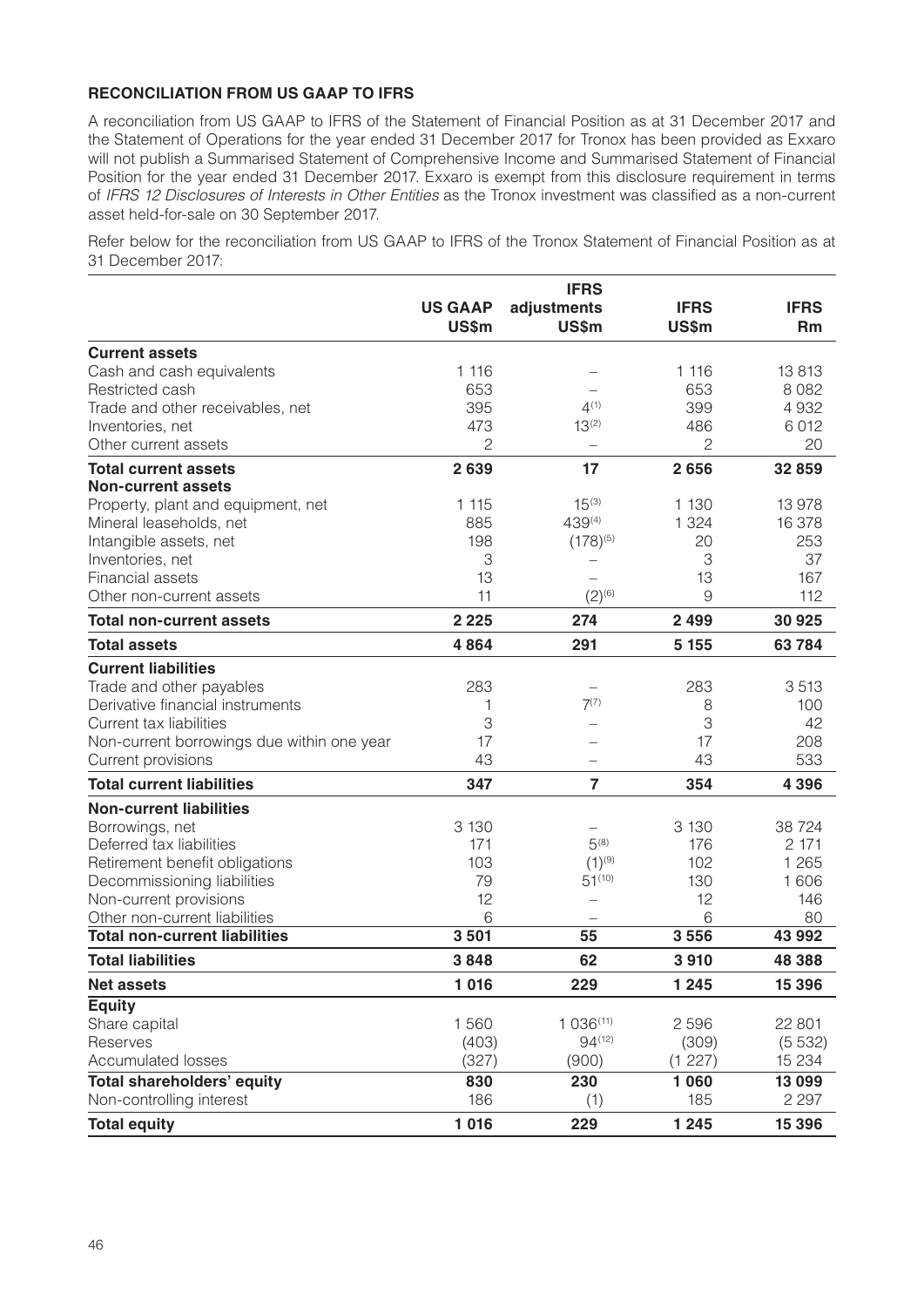#### **Notes**

Assets and liabilities were translated at a closing spot rate of R12.37 as at 31 December 2017 and equity reserves were translated at the effective historical exchange rates.

- 1. In terms of IFRS, overburden costs which qualify as an asset are deferred and amortised to profit or loss as the underlying ore is mined. The overburden asset is classified as a prepayment as the ore is mined in less than one year after the incurrence of the costs. In terms of US GAAP, overburden costs are recognised immediately in profit or loss as part of production costs.
- 2. In terms of IFRS, inventory was adjusted for a portion of the additional depreciation recognised on the Tiwest joint venture (Tiwest JV) which relates to inventory not yet sold as well as net realisable value (NRV) adjustments arising on the variance between the IFRS inventory values and estimated selling prices less costs. Refer note 4 below.
- 3. The adjustment includes the capitalisation of overburden costs which are expensed under US GAAP and an impairment charge recognised under IFRS for the 2017 financial year.
- 4. In terms of US GAAP, the step-up of the assets was limited to the 50% of the Tiwest JV acquired from Exxaro as part of the transaction which closed in June 2012. The 50% of Tronox's originally owned Tiwest JV was not stepped-up. However, in terms of IFRS, both pieces were stepped-up in accordance with *IFRS 3 Business Combinations*.
- 5. In terms of US GAAP, a fresh start intangible asset was recorded by Tronox upon emergence from bankruptcy. In terms of IFRS, the intangible asset did not meet the recognition criteria of *IAS 38 Intangible Assets* and as a result were not recognised.
- 6. This relates to differences in presentation of debt issuance costs related to credit facilities. Under IFRS, when the revolver is drawn on, a pro rata share of the related debt issuance costs are reclassified from other non-current asset to non-current borrowings resulting in a lower debt issuance costs in other noncurrent assets under IFRS. There is no adjustment to non-current borrowings as the extinguishment of debt which arose due to the refinancing resulted in the remaining unamortised debt issuance costs being written off to profit or loss.
- 7. In terms of US GAAP, the share warrants are accounted for as equity instruments and changes in fair value are not recognised. However, in terms of IFRS, the share warrants are classified as derivative liabilities and initially recognised at fair value and subsequently are remeasured to fair value at each reporting period with the changes recognised in profit or loss.
- 8. This reflects the tax effect of the differences between IFRS and US GAAP book income as well as the deferred tax accounting differences between IFRS and US GAAP, which is primarily related to the South African operations.
- 9. In terms of IFRS, the retirement benefit obligation is calculated based on the expected retirement age. However, in terms of US GAAP, the retirement benefit obligation is calculated based on the earliest permissible retirement age. As a result of the South African post-retirement medical plan permitting early retirement the US GAAP retirement benefit obligation is calculated on a shorter retirement age.
- 10. This reflects the IFRS adjustments for the rehabilitation liability assessment which arose because of the differences between US GAAP and IFRS in calculating the undiscounted cash flows as well as the applicable discount rate and producer price index rate.
- 11. During the adoption of IFRS, Tronox was emerging from Bankruptcy. There were differences which arose between US GAAP and IFRS as a result of the fresh start adjustments made for US GAAP. In addition, there were differences in the accounting for a reorganisation, share warrants and share-based payment reserves between US GAAP and IFRS.
- 12. Primarily relates to actuarial losses recognised on pension schemes which are reclassified at the end of each year in terms of IFRS.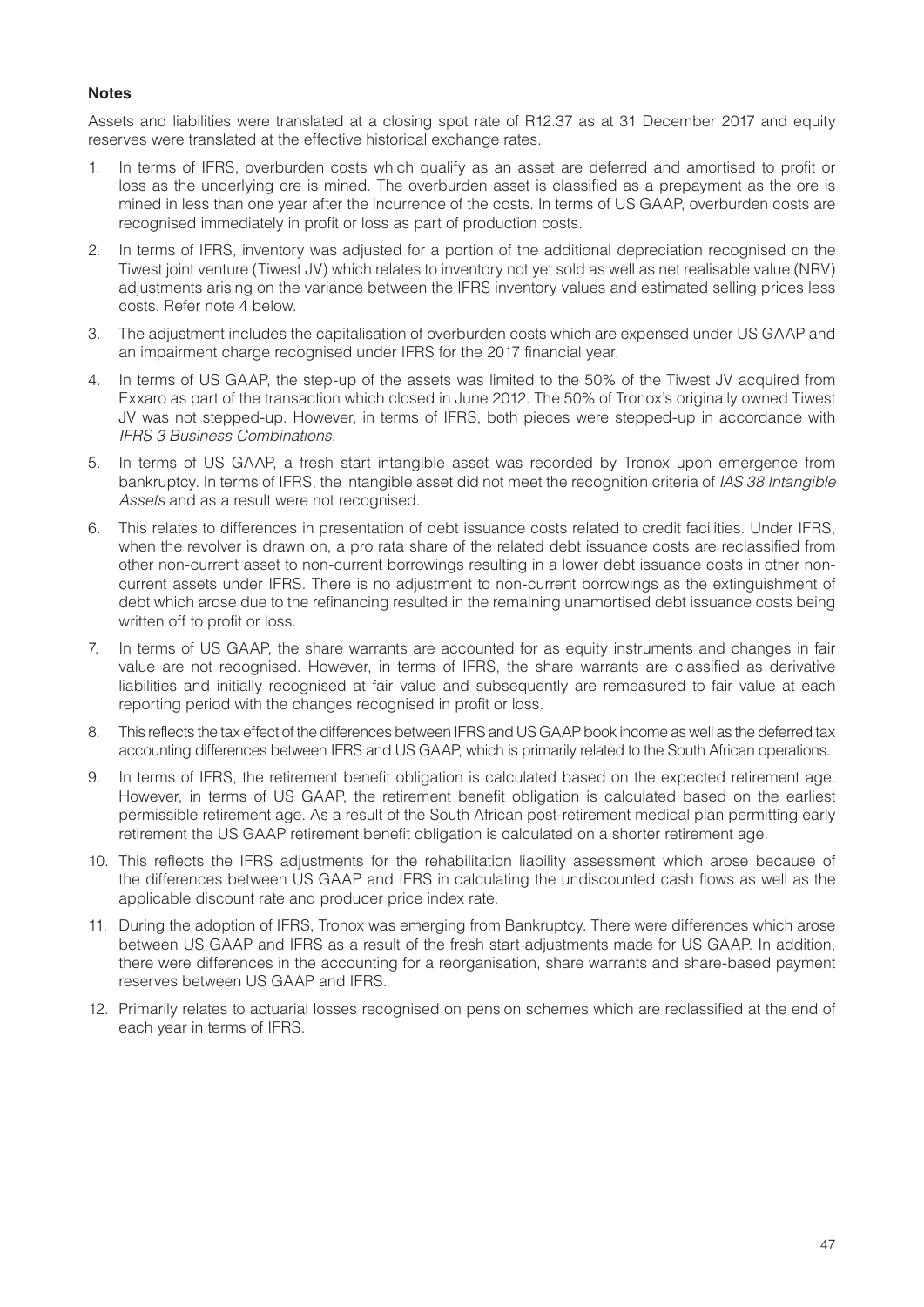Refer below for the reconciliation from US GAAP to IFRS of the Tronox Statement of Operations for the year ended 31 December 2017:

|                                              |                | <b>IFRS</b>  |              |             |
|----------------------------------------------|----------------|--------------|--------------|-------------|
|                                              | <b>US GAAP</b> | adjustments  | <b>IFRS</b>  | <b>IFRS</b> |
|                                              | US\$m          | <b>US\$m</b> | <b>US\$m</b> | <b>Rm</b>   |
| Net revenues                                 | 1698           |              | 1698         | 22 349      |
| Cost of goods sold                           | (1305)         | $(33)^{(1)}$ | (1338)       | (17608)     |
| <b>Gross profit</b>                          | 393            | (33)         | 360          | 4 741       |
| Selling, general and administrative expenses | (251)          | $15^{(2)}$   | (236)        | (3 107)     |
| Restructuring income                         |                |              |              | 14          |
| Impairment losses                            |                | $(19)^{(3)}$ | (19)         | (252)       |
| Other operating expense, net                 | (20)           | $(39)^{(4)}$ | (59)         | (780)       |
| Income from operations                       | 123            | (76)         | 47           | 616         |
| Interest and debt expense, net               | (193)          | $1^{(5)}$    | (192)        | (2529)      |
| Gain on extinguishment of debt               | (28)           | $(1)^{(6)}$  | (29)         | (392)       |
| Other non-operating income, net              | (11)           |              | (11)         | (150)       |
| Loss from continuing operations before       | (87)           | (76)         | (163)        | (2155)      |
| income taxes                                 |                |              |              |             |
| Income tax (expense) / benefit               | (6)            | $10^{(7)}$   | 4            | 63          |
| Net loss from continuing operations          | (93)           | (66)         | (159)        | (2092)      |
| Net loss from discontinued operations,       | (179)          | $7^{(8)}$    | (172)        | (2309)      |
| net of tax                                   |                |              |              |             |
| <b>Net loss</b>                              | (272)          | (59)         | (331)        | (4401)      |

#### **Notes**

Profit or loss items were translated at the average achieved exchange rate of R13.16.

- 1. Comprises IFRS adjustments for the following items:
	- IAS 2 *Inventories*: additional depreciation recognised on the Tiwest JV which was capitalised to inventory sold during the period as well as NRV adjustments arising on the variance between the IFRS inventory values and estimated selling prices less costs, increased losses amounting to US\$16 million;
	- IAS 16 *Property, Plant and Equipment*: additional depreciation recognised on the step-up value of the Tiwest JV assets, increased losses amounting to US\$19 million;
	- IFRS 2 *Share-Based Payment:* treatment of the vesting period over which the share-based payment expense is recognised varies, decreased losses amounting to US\$1 million; and
	- IFRIC 20 *Stripping Costs in the Production Phase of a Surface Mine:* capitalisation of overburden costs compared to overburden costs being expensed under US GAAP, decreased losses amounting to US\$1 million.
- 2. Comprises IFRS adjustments for the following items:
	- IAS 38 *Intangible Assets*: reversal of amortisation charges, reduced losses amounting to US\$22 million, recognised on the intangible assets which did not meet the recognition criteria in terms of IFRS; and
	- IAS 19 *Employee Benefits:* requirement to limit the return on plan assets which is not required under US GAAP, increased losses amounting to US\$7 million.
- 3. IAS 36 *Impairment of Assets*: this reflects the IFRS adjustment for the impairment charge of the Electrolytic business. Tronox concluded that an indication of impairment existed at 31 December 2017 for this cash generating unit. Tronox performed an impairment assessment under IFRS using a discounted cash flow method, specifically the value in use approach. Under US GAAP, the existence of an indication of impairment requires a recoverability test, which compares the undiscounted cash flows of the asset group to the carrying amounts of the asset group. When Tronox performed this test under US GAAP there was no impairment.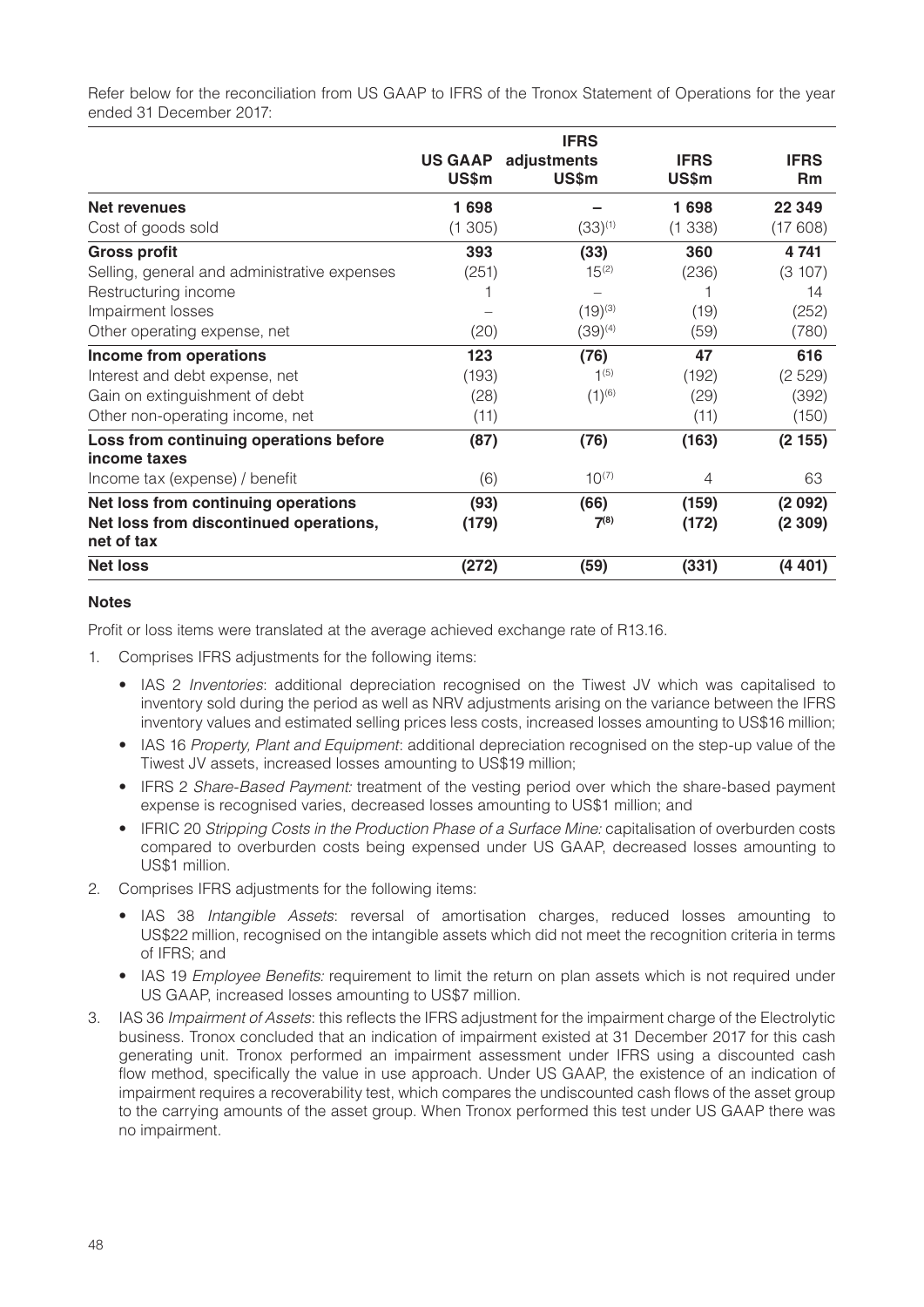- 4. Comprises IFRS adjustments for the following items:
	- IAS 21 *The Effects of Changes in Foreign Exchange Rates*: translation differences arising on the IFRS adjustments, increased losses amounting to US\$4 million; and
	- IAS 39 *Financial Instruments: Recognition and Measurement:* treatment of shares warrants as a financial liability compared to equity under US GAAP, increased losses amounting to US\$35 million.
- 5. IAS 37 *Provisions, Contingent Liabilities and Contingent Assets*: this reflects the IFRS adjustments for the rehabilitation liability because of the differences between US GAAP and IFRS requirements with respect to the discount rate used in calculating the fair value of the liability and the related accretion expense as well as the differences in the methodology used in subsequent measurement of the liability.
- 6. IAS 39 *Financial Instruments: Recognition and Measurement*: this relates to differences in presentation of debt issuance costs related to credit facilities. Under IFRS, when the revolver is drawn on, a pro rata share of the related debt issuance costs are reclassified from other non-current assets to non-current borrowings. When the related principal is extinguished, the remaining unamortised debt issuance costs in non-current borrowings are written off to debt extinguishment costs.
- 7. IAS 12 *Income Taxes*: tax adjustment is mainly related to benefits being driven from the depletion of the higher Tiwest JV asset basis under IFRS.
- 8. This difference primarily resulted from the accounting differences between US GAAP and IFRS with respect to accounting for prior service costs in pension accounting. Under IFRS, effects of plan amendments are recognised immediately in profit or loss. Under US GAAP, the impact of plan amendments is recognised in other comprehensive income and then amortised through profit or loss over the remaining estimated length of service of plan participants, for an active plan, or over the estimated remaining life expectancy of plan participants, for inactive plans. In 2016, Tronox Alkali had a plan amendment which resulted from a new collective bargaining agreement with the workers' union. This amendment increased the pension liability. Under IFRS, this amount was recognised immediately in profit or loss, thereby immediately impacting net asset value of Alkali. Under US GAAP, the amount was recognised in other comprehensive income, this treatment also impacted equity. The difference resulted at the time of disposal of Alkali. The remaining debit in other comprehensive income was written off against the liability balance resulting in a higher net asset value under US GAAP. Under IFRS, there was no balance to write off, so the impact remained in equity. Because the transaction price was the same for both US GAAP and IFRS, the higher net asset value for US GAAP resulted in a higher loss on sale under US GAAP than that realised under IFRS.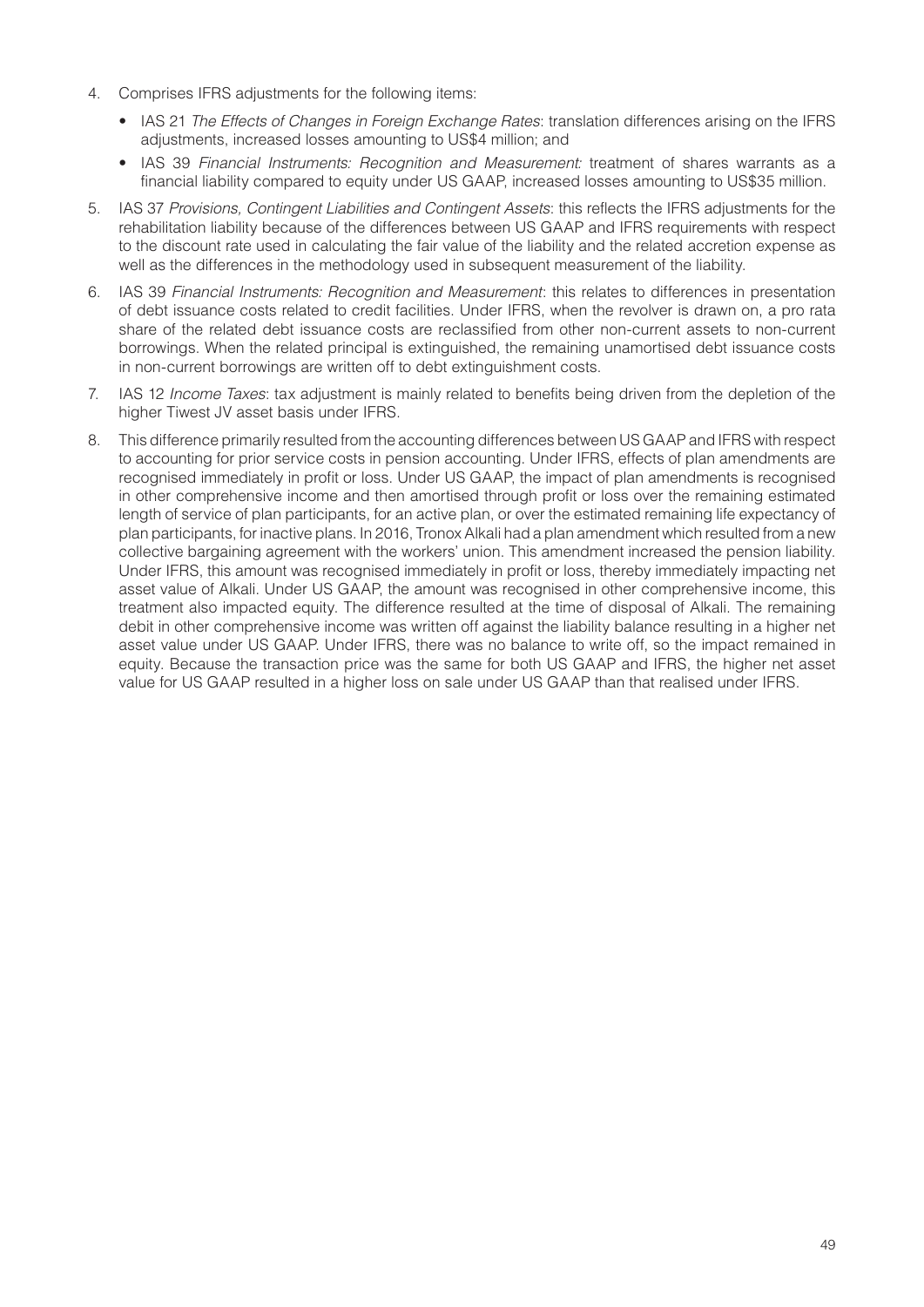## **INDEPENDENT REPORTING ACCOUNTANTS' REPORT ON THE COMPILATION OF**  *PRO FORMA* **FINANCIAL INFORMATION**

18 April 2018 The Board of Directors Exxaro Resources Limited 1 Roger Dyason Road Pretoria West, 2093 South Africa

Independent reporting accountant's assurance report on the compilation of *Pro Forma* Financial Information of Exxaro Resources Limited

#### **Introduction**

Exxaro Resources Limited ("Exxaro or "the Company") is issuing a circular to its shareholders ("the Circular") regarding the disposal of up to all of the Company's remaining shares in Tronox ("Tronox") ("the Subsequent Disposals")

At your request and for the purposes of the Circular to be dated on or about 25 April 2018, we present our assurance report on the compilation of the *pro forma* financial information of Company by the directors. The *pro forma* financial information, presented in Annexure 2 and paragraph 8 to the Circular consists of the *pro forma* Condensed Consolidated Statement of Comprehensive Income for the twelve months ended 31 December 2017, the *pro forma* Condensed Statement of Financial Position as at 31 December 2017, the reconciliation of the Tronox results from US GAAP to IFRS as at and for the year ended 31 December 2017 and the *pro forma* financial effects (the "*Pro Forma* Financial Information"). The *Pro Forma* Financial Information has been compiled on the basis of the applicable criteria specified in the JSE Limited (JSE) Listings Requirements and described in Annexure 2 to the Circular.

The *Pro Forma* Financial Information has been compiled by the directors to illustrate the impact of the Subsequent Disposals on the Company's reported financial position as at 31 December 2017 and the company's financial performance for the period then ended, as if the Subsequent Disposals had taken place at 31 December 2017 and 1 January 2017, respectively. As part of this process, information about the Company's financial position and financial performance has been extracted by the directors from the Company's Condensed Consolidated Annual Financial Statements for the year ended 31 December 2017 on which a review report has been published.

#### **Directors' responsibility**

The directors of the Company are responsible for the compilation, contents and presentation of the *Pro Forma* Financial Information on the basis of the applicable criteria specified in the JSE Listings Requirements and described in Annexure 2 to the Circular. The directors of the Company are also responsible for the financial information from which it has been prepared.

#### **Our independence and quality control**

We have complied with the independence and other ethical requirements of the Code of Professional Conduct for Registered Auditors issued by the Independent Regulatory Board for Auditors (IRBA Code), which is founded on fundamental principles of integrity, objectivity, professional competence and due care, confidentiality and professional behaviour. The IRBA Code is consistent with the International Ethics Standards Board for Accountants Code of Ethics for Professional Accountants (Part A and B).

The firm applies International Standard on Quality Control 1 and, accordingly, maintains a comprehensive system of quality control including documented policies and procedures regarding compliance with ethical requirements, professional standards and applicable legal and regulatory requirements.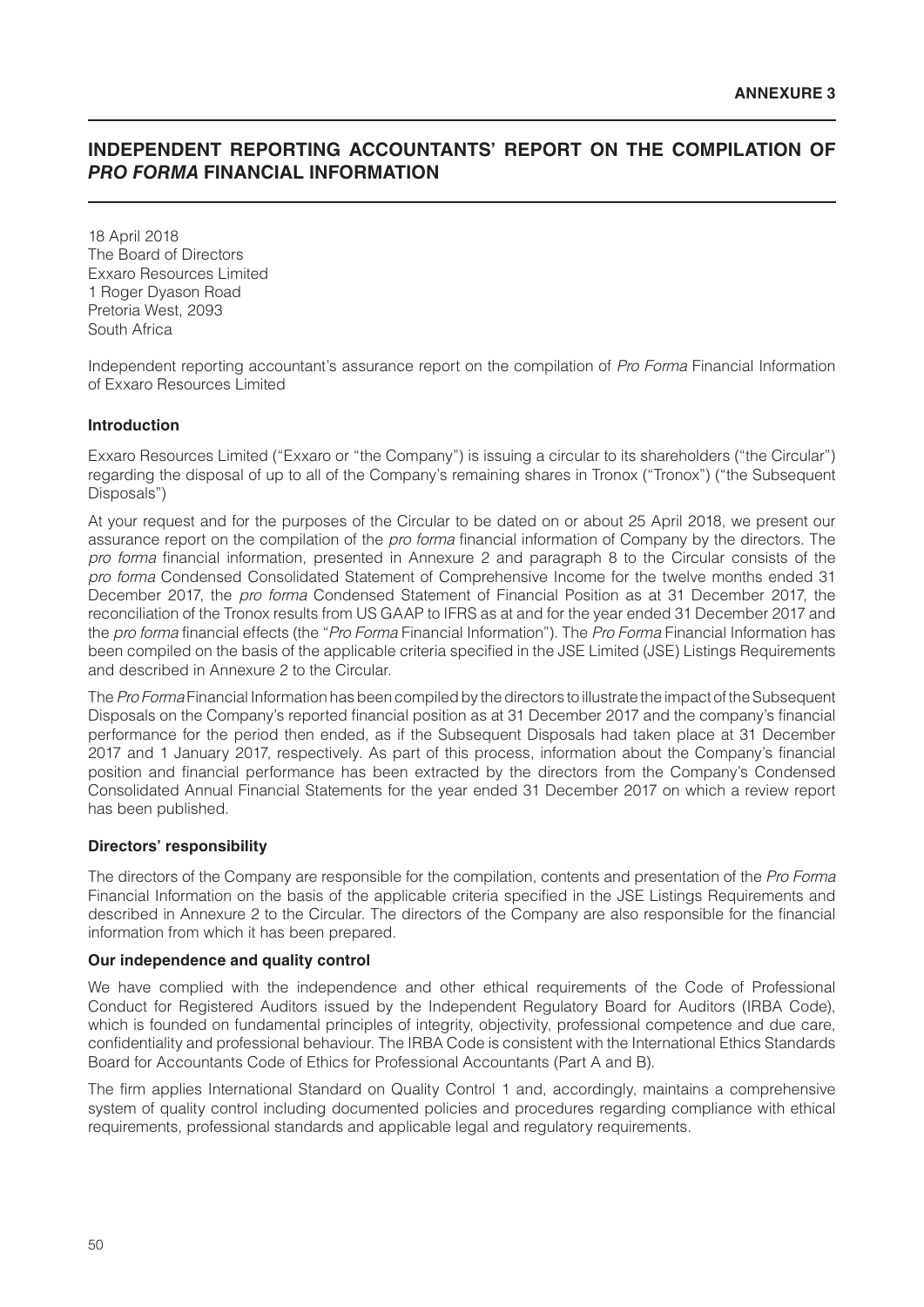#### **Reporting accountant's responsibility**

Our responsibility is to express an opinion about whether the *Pro Forma* Financial Information has been compiled, in all material respects, by the directors on the basis specified in the JSE Listings Requirements and described in Annexure 2 to the Circular based on our procedures performed. We conducted our engagement in accordance with the International Standard on Assurance Engagements (ISAE) 3420, Assurance Engagements to Report on the Compilation of *Pro Forma* Financial Information Included in a Prospectus. This standard requires that we plan and perform our procedures to obtain reasonable assurance about whether the *Pro Forma* Financial Information has been compiled, in all material respects, on the basis specified in the JSE Listings Requirements and described in Annexure 2 to the Circular.

For purposes of this engagement, we are not responsible for updating or reissuing any reports or opinions on any historical financial information used in compiling the *Pro Forma* Financial Information, nor have we, in the course of this engagement, performed an audit or review of the financial information used in compiling the *Pro Forma* Financial Information.

The purpose of *pro forma* financial information is solely to illustrate the impact of a significant event or transaction on unadjusted financial information of the Company as if the event had occurred or the transaction had been undertaken at an earlier date selected for purposes of the illustration. Accordingly, we do not provide any assurance that the actual outcome of the event or transaction would have been as presented.

A reasonable assurance engagement to report on whether the *Pro Forma* Financial Information has been compiled, in all material respects, on the basis of the applicable criteria involves performing procedures to assess whether the applicable criteria used by the directors in the compilation of the *Pro Forma* Financial Information provides a reasonable basis for presenting the significant effects directly attributable to the event or transaction, and to obtain sufficient appropriate evidence about whether:

- the related *pro forma* adjustments give appropriate effect to those criteria; and
- the *Pro Forma* Financial Information reflects the proper application of those adjustments to the unadjusted financial information.

The procedures selected depend on our judgment, having regard to our understanding of the nature of the Company, the event or transaction in respect of which the *Pro Forma* Financial Information has been compiled, and other relevant engagement circumstances.

Our engagement also involves evaluating the overall presentation of the *Pro Forma* Financial Information.

We believe that the evidence we have obtained is sufficient and appropriate to provide a basis for our opinion.

## **Opinion**

In our opinion, the *Pro Forma* Financial Information has been compiled, in all material respects, on the basis of the applicable criteria specified by the JSE Listings Requirements and described in Annexure 2 to the Circular.

#### **PricewaterhouseCoopers Inc.**

Director: Michal Kotze *Registered Auditor* **Waterfall** 18 April 2018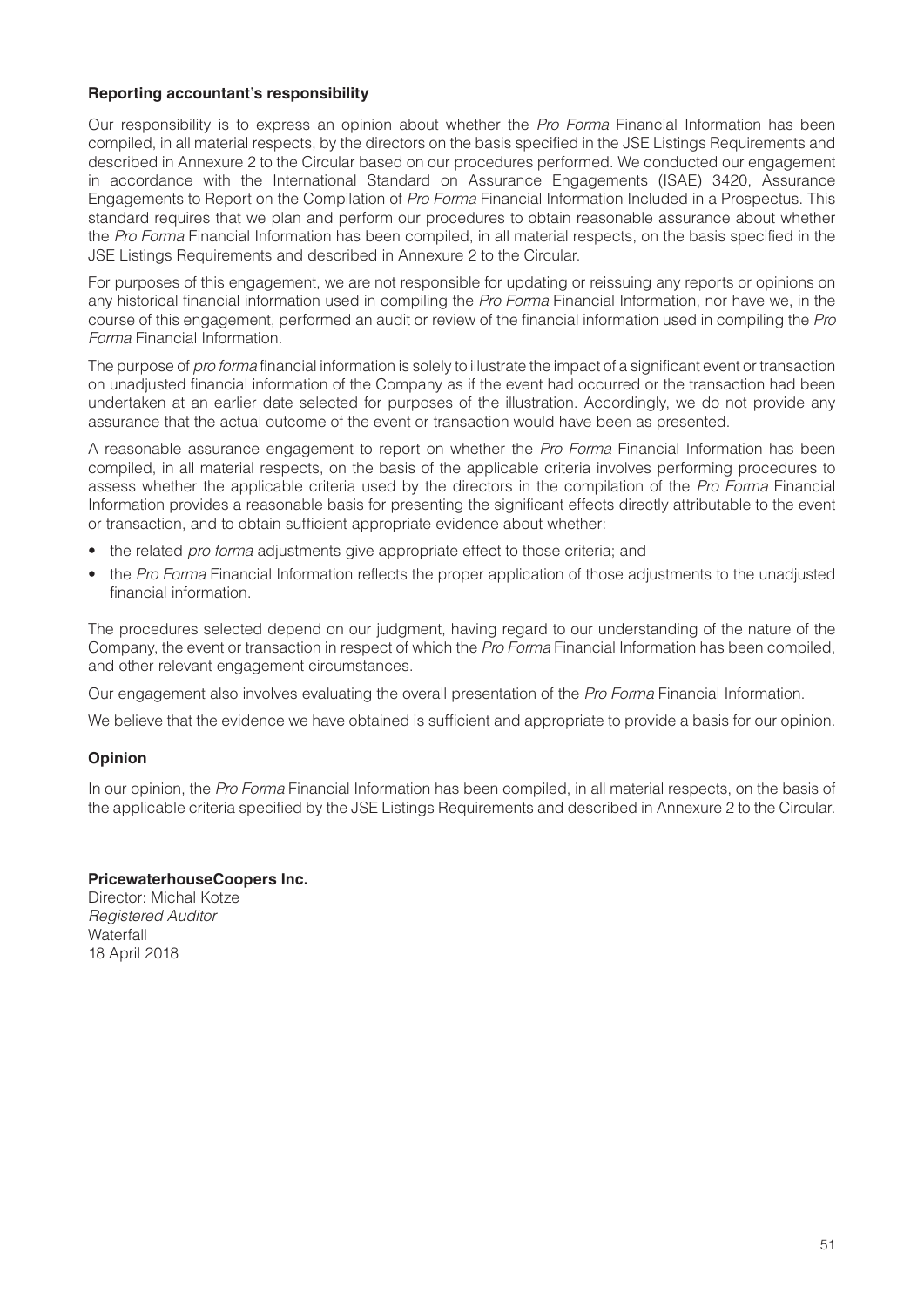## **MATERIAL LOANS**

#### **No Subsequent Disposal will result in any change to the material loans of either Exxaro or Tronox.**

The loans and borrowings of Exxaro are detailed below as per the annual results, also refer to note 18 of the annual results. There have been no new material loans and borrowings in the Exxaro Group since the last reporting period, being the year ended 31 December 2017, neither will any new loans or borrowings occur as a result of the Subsequent Disposals.

#### **Interest-bearing borrowings**

|                                                             | At 31 December  |                |
|-------------------------------------------------------------|-----------------|----------------|
|                                                             | 2017            | 2016           |
|                                                             | <b>Reviewed</b> | <b>Audited</b> |
|                                                             | <b>Rm</b>       | <b>Rm</b>      |
| Non-current <sup>1</sup>                                    | 6480            | 6 0 0 2        |
| Loan facility                                               | 3 4 7 4         | 5465           |
| Bond issue                                                  | 520             | 520            |
| Preference share liability                                  | 2 4 8 3         |                |
| Finance leases                                              | 3               | 17             |
| Current <sup>2</sup>                                        | $\overline{2}$  | 503            |
| Loan facility                                               | (9)             | (8)            |
| Bond issue                                                  |                 | 479            |
| Preference share liability                                  | (5)             |                |
| Finance leases                                              | 16              | 32             |
| <b>Total interest-bearing borrowings</b>                    | 6482            | 6 5 0 5        |
| Summary of loans and finance leases by period of redemption |                 |                |
| - Less than six months                                      |                 | 496            |
| - Six to 12 months                                          |                 | 7              |
| - Between one and two years                                 | 509             | 5              |
| - Between two and three years                               | (13)            | 514            |
| - Between three and four years                              | 3 2 3 9         | (9)            |
| - Between four and five years                               | 2620            | 5 2 4 4        |
| - Over five years                                           | 125             | 248            |
| <b>Total interest-bearing borrowings</b>                    | 6482            | 6 5 0 5        |

#### **Notes:**

- 1. The non-current portion includes R44 million (2016: R35 million) in respect of transaction costs that will be amortised using the effective interest rate method, over the term of the facilities.
- 2. The current portion represents capital repayments amounting to R16 million (2016: R512 million), reduced by capitalised transaction costs amounting to R14 million (2016: R9 million).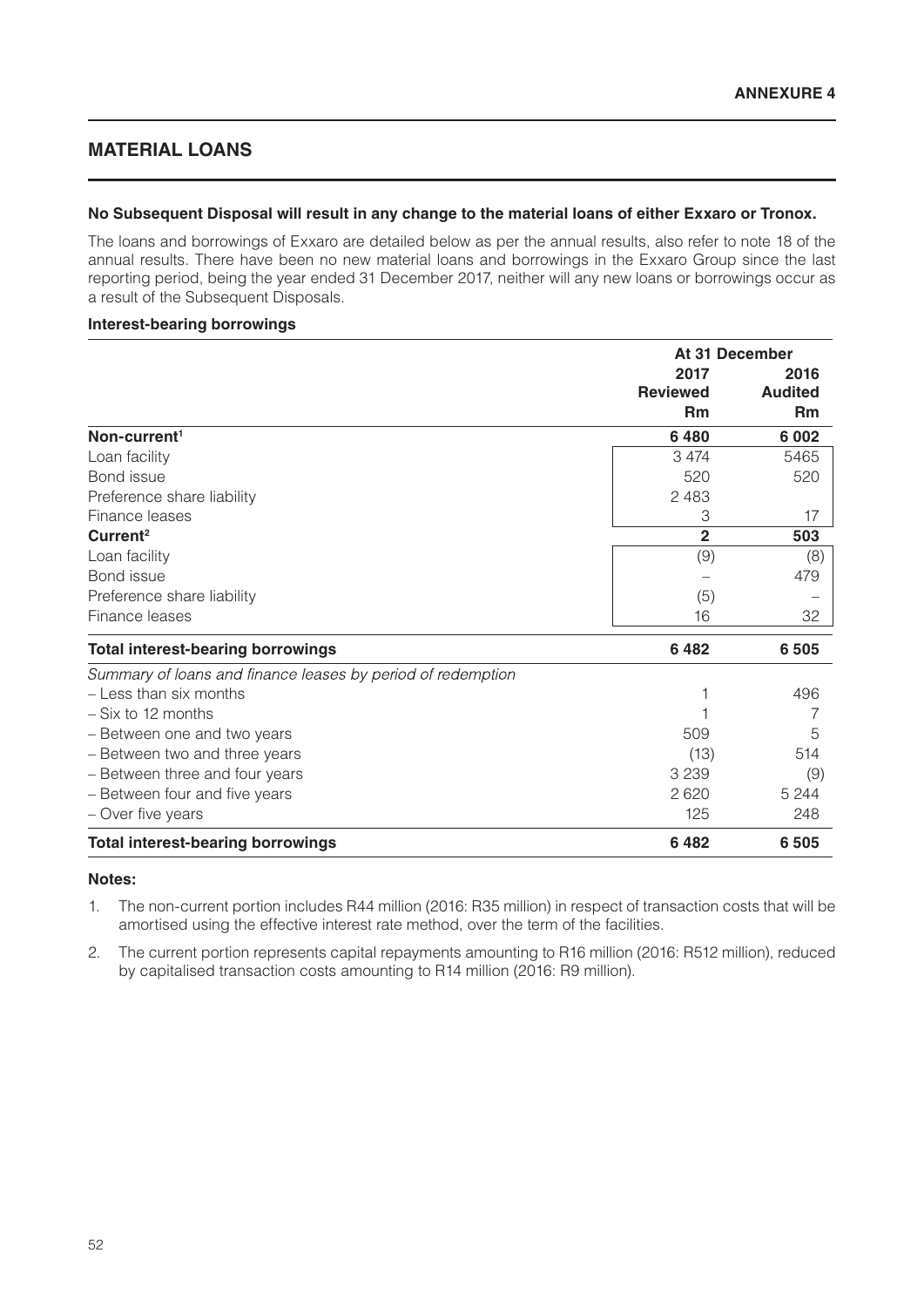#### **Minimum finance lease payments:**

|                                                     | At 31 December                       |                                     |
|-----------------------------------------------------|--------------------------------------|-------------------------------------|
|                                                     | 2017<br><b>Reviewed</b><br><b>Rm</b> | 2016<br><b>Audited</b><br><b>Rm</b> |
| - Not later than one year                           | 17                                   | 35                                  |
| - Later than one year but not later than five years | 3                                    | 18                                  |
| Total                                               | 20                                   | 53                                  |
| Less: future finance charges                        | (1)                                  | (4)                                 |
| Present value of finance lease liabilities          | 19                                   | 49                                  |
| - Non-current                                       | 3                                    | 17                                  |
| - Current                                           | 16                                   | 32                                  |
| Overdraft                                           |                                      |                                     |
| Bank overdraft                                      | 54                                   | 12                                  |

The bank overdraft is repayable on demand and interest payable is based on current South African money market rates. There were no defaults or breaches in terms of interest-bearing borrowings during the reporting periods.

#### **Loan facility**

The loan facility comprises a:

- R3 250 million bullet term loan facility with a term of five years (term loans)
- R2 000 million amortised term loan facility with a term of seven years (term loans)
- R2 750 million revolving credit facility with a term of five years (revolving credit facility).

Interest is based on JIBAR plus a margin of 3.25% (2016: 3.25%) for the bullet term loan facility (R3 250 million), JIBAR plus a margin of 3.60% (2016: 3.60%) for the amortised term loan facility (R2 000 million) and JIBAR plus a margin of 3.25% (2016: 3.25%) for the revolving credit facility (R2 750 million). The effective interest rate for the transaction costs on the term loans is 0.24% (2016: 0.32%). Interest is paid on a quarterly basis for the term loans, and on a monthly basis for the revolving credit facility.

The undrawn portion relating to the term loan facilities amounts to R1 750 million (2016: R1 750 million). The undrawn portion of the revolving credit facility amounts to R2 750 million (2016: R750 million).

Background on loan facilities:

- The loan facilities originated during 2016 for the refinancing of Exxaro's previous debt and for general corporate purposes;
- The loan facilities have no conversion or redemption rights and will be settled on maturity date; and
- As at 31 December 2017 there are no debts that are repayable within the 12 months.

#### **Bond issue**

In terms of Exxaro's R5 000 million Domestic Medium-Term Note programme, a senior unsecured floating rate note (bond) of R1 000 million was issued in May 2014. The outstanding bond comprises a R520 million senior unsecured floating rate note due 19 May 2019.

During 2017 the R480 million senior unsecured floating rate note was settled. Interest on the R520 million bond is based on JIBAR plus a margin of 1.95% (2016: 1.95%). The effective interest rate for the transaction costs was 0.13% (2016: 0.13%) for the R480 million bond and 0.08% (2016: 0.08%) for the R520 million bond. Interest is paid on a quarterly basis for both bonds.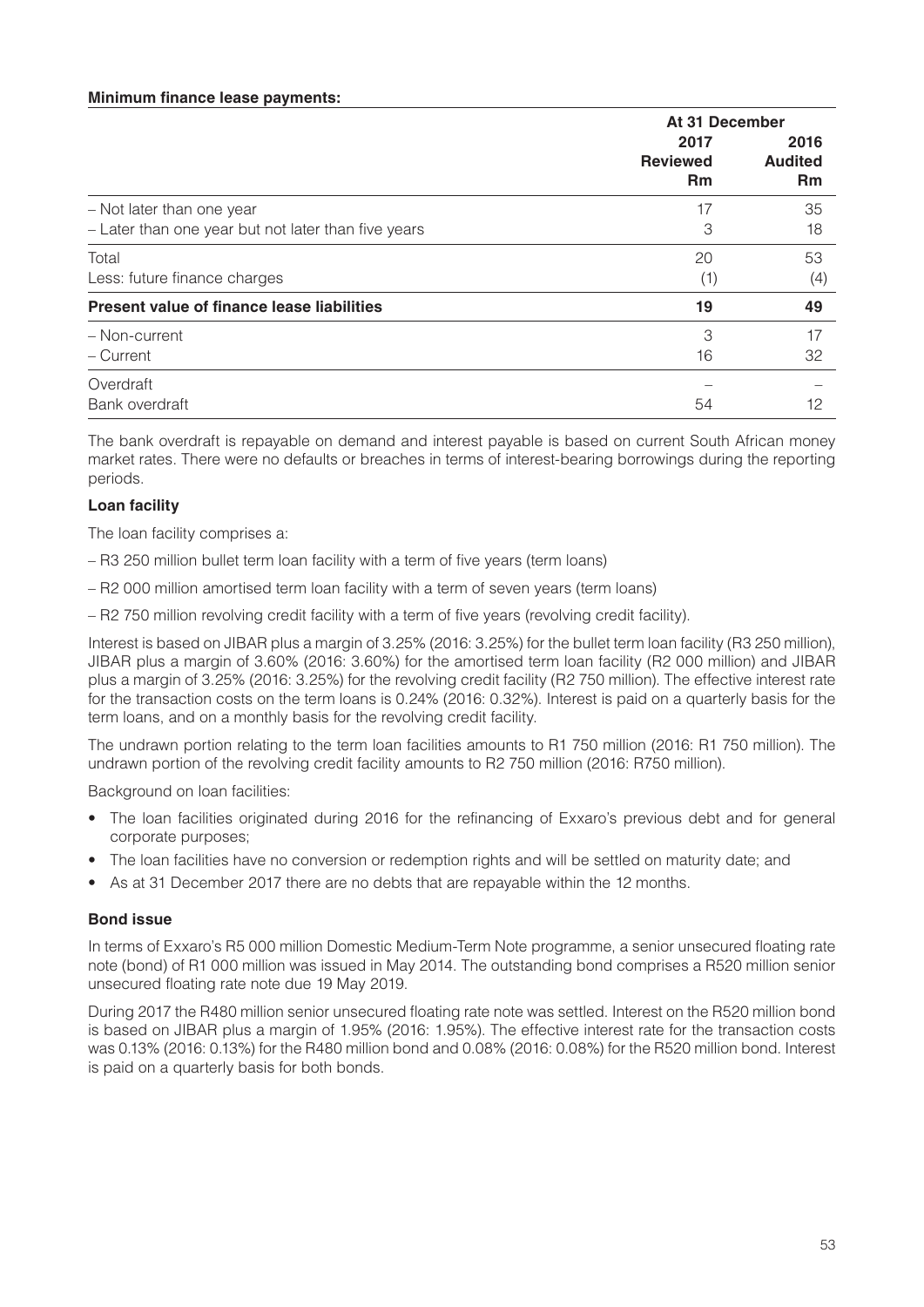Background on bond issue:

- The bond was issued in 2014 as part of Exxaro's strategy of diversifying sources of funding to optimise its corporate funding portfolio. The bond proceeds are used for general corporate purposes;
- The bonds have no conversion or redemption rights and will be settled on maturity date;
- As at 31 December 2017 there are no debts that are repayable within the 12 months; and
- Domestic medium-term note programme is listed on the interest rate market of the JSE (bond market).

#### **Preference share liability**

The preference share liability relates to the consolidation of NewBEECo. The preference share liability represents 249 069 Class "A" variable rate cumulative redeemable preference shares issued on 11 December 2017 by NewBEECo at an issue price of R10 000 per share. The preference shares are redeemable five years after the subscription date or earlier as agreed between the parties at R10 000 per share plus the cumulative preference dividends. The preference shareholders are entitled to receive a dividend equal to the issue price multiplied by the dividend rate of 80% of Prime Rate calculated on a daily basis based on a 365-day year compounded per period and capitalised per period.

Subscription undertakings for the full value of the preference shares were secured at a total cost of R23.8 million. The preference share liability will be measured at amortised cost and the transaction costs have therefore been included on initial measurement. The amount will be amortised over the five-year period.

Background on preference share liability:

- Arose during 2017 from the Replacement BEE Transaction. The funding was utilised by NewBEECo to fund the acquisition of the Exxaro shares;
- The shares held by NewBEECo in Exxaro have been pledged as security for the preference share liability;
- No conversion rights. There are early redemption rights and final redemption rights; and
- As at 31 December 2017 there are no debts that are repayable within the 12 months.

#### **Finance leases**

Included in interest-bearing borrowings are obligations relating to finance leases for mining equipment.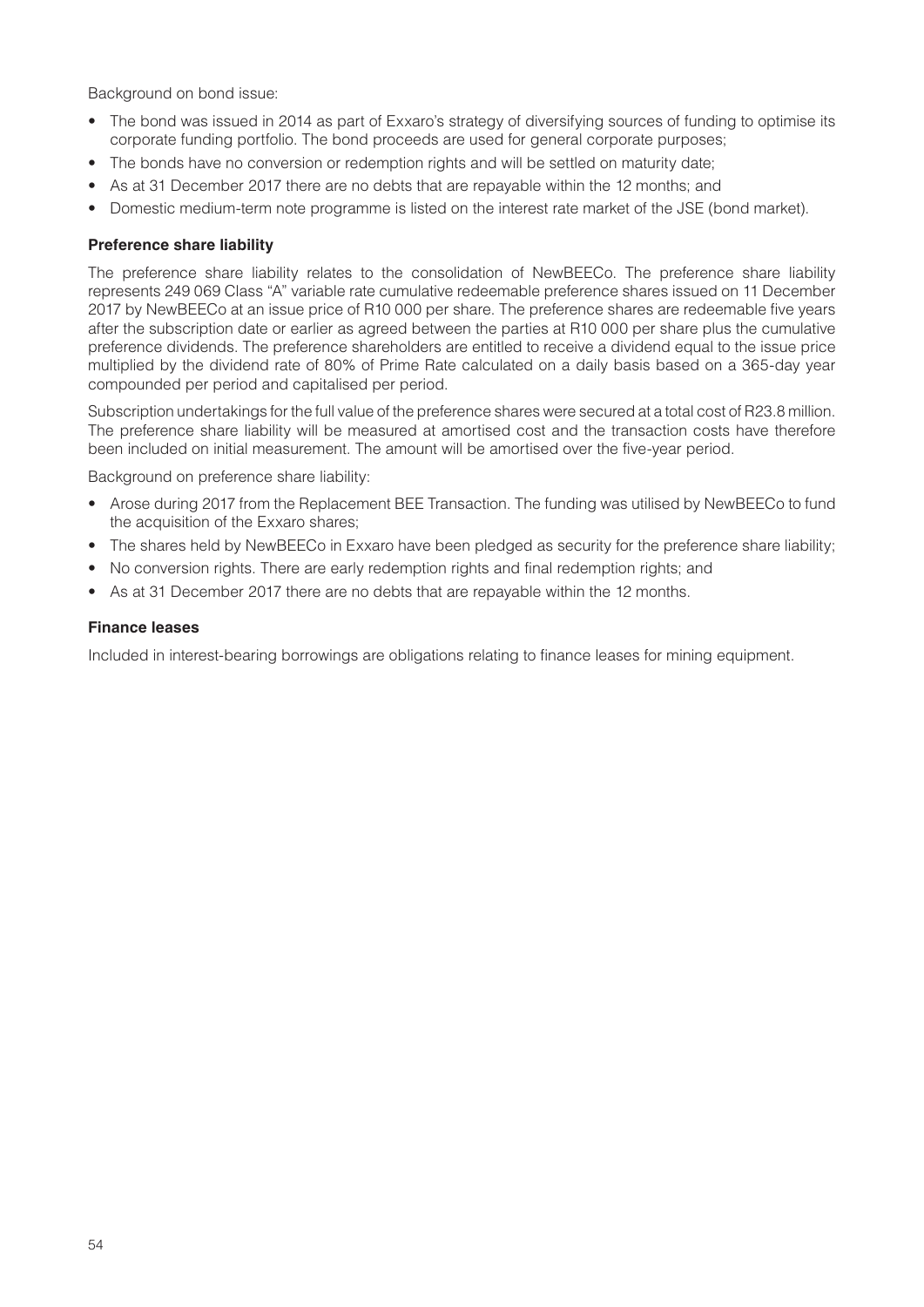# **MATERIAL CONTRACTS**

Save for Exxaro's Replacement BEE Transaction set out in a circular dated 23 October 2017, and information disclosed on Tronox in this circular, there have been no material contracts, other than in the ordinary course of business, within the two years preceding the Last Practicable Date, or concluded at any time, and which contain an obligation or settlement that is material to Exxaro or any of its subsidiaries at the date of this circular.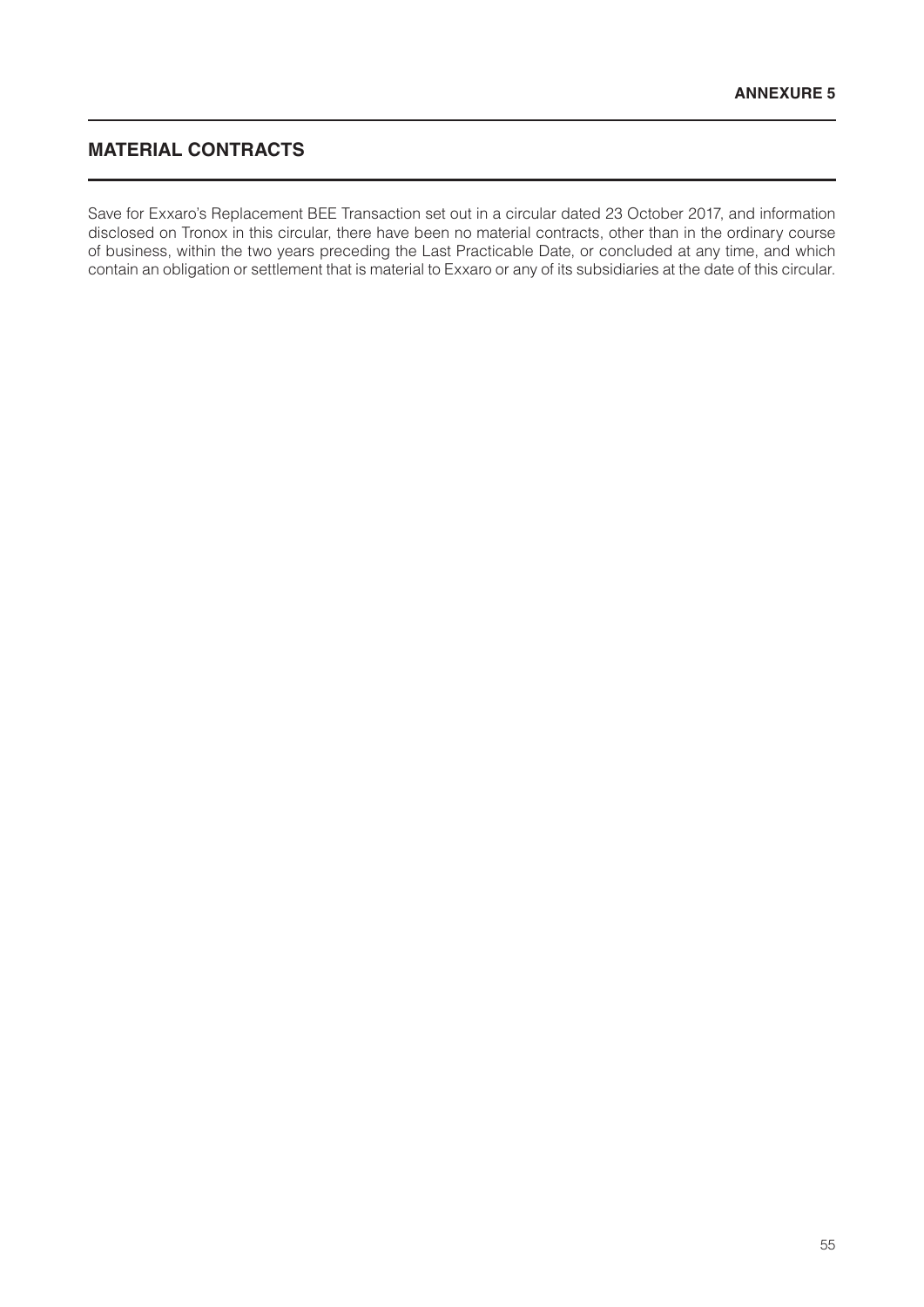

#### **POWERING POSSIBILITY**

# **Exxaro Resources Limited**

(Incorporated in the Republic of South Africa) (Registration No. 2000/011076/06) Share code: EXX ISIN ZAE000084992 ADR code: EXXAY (**"Exxaro"** or the **"Company"**)

## **NOTICE OF GENERAL MEETING**

All terms defined in the Circular to which this Notice of General Meeting is attached shall bear the same meanings herein.

Notice is hereby given to Exxaro Shareholders that a General Meeting of the Exxaro Shareholders will be held at the Exxaro Corporate Centre, Roger Dyason Road, Pretoria West, South Africa, at 10:00 on Thursday, 24 May 2018 to consider and, if deemed fit, pass, with or without amendment, the Ordinary Resolution set out hereunder in the manner required by the Companies Act, and the Listings Requirements and other stock exchanges on which Shares are listed.

Kindly note that in terms of section 63(1) of the Companies Act, meeting participants (including proxies) will be required to present reasonably satisfactory identification and the person presiding at the General Meeting must be reasonably satisfied that the right of that person to participate and vote at the General Meeting, either as an Exxaro Shareholder, or as a proxy for an Exxaro Shareholder, has been reasonably verified before being entitled to attend or participate in the General Meeting. Forms of identification that will be accepted include original and valid identity documents, driver's licenses and passports.

#### **RECORD DATES, PROXIES AND VOTING**

In terms of section 59(1)(a) and (b) of the Companies Act (and to the extent relevant the Listings Requirements), the Board has set the record dates for the purposes of determining which Exxaro Shareholders are entitled to:

- receive notice of the General Meeting (being the date on which an Exxaro Shareholder must be registered in the Register in order to receive notice of the General Meeting), which date is Friday, 13 April 2018; and
- participate in and vote at the General Meeting (being the date on which an Exxaro Shareholder must be registered in the Register in order to participate in and vote at the General Meeting), which date is Tuesday, 15 May 2018.

Exxaro Shareholders who have not Dematerialised their Shares or who have Dematerialised their Shares with "own name" registration, and who are entitled to attend, participate in and vote at the General Meeting, are entitled to appoint a proxy to attend, speak and vote in their stead. A proxy need not be an Exxaro Shareholder and shall be entitled to vote on a show of hands or a poll. It is requested that proxy forms be lodged with or posted to the so as to reach the Transfer Secretaries by no later than **10:00 (South African time) on Tuesday, 22 May 2018**. If Exxaro Shareholders who have not Dematerialised their Shares or who have Dematerialised their Shares with "own name" registration, and who are entitled to attend, participate in and vote at the General Meeting do not deliver proxy forms to the Transfer Secretaries by the time stipulated above, such Exxaro Shareholders will nevertheless be entitled to lodge the Form of Proxy in respect of the General Meeting immediately prior to the General Meeting, in accordance with the instructions therein.

Exxaro Shareholders who have Dematerialised their Shares, other than those Exxaro Shareholders who have Dematerialised their Shares with "own name" registration, should contact their CSDP or broker in the manner and within the time stipulated in the agreement entered into between them and their CSDP or broker:

- to furnish them with their voting instructions; or
- in the event that they wish to attend the General Meeting, to obtain the necessary letter of representation to do so.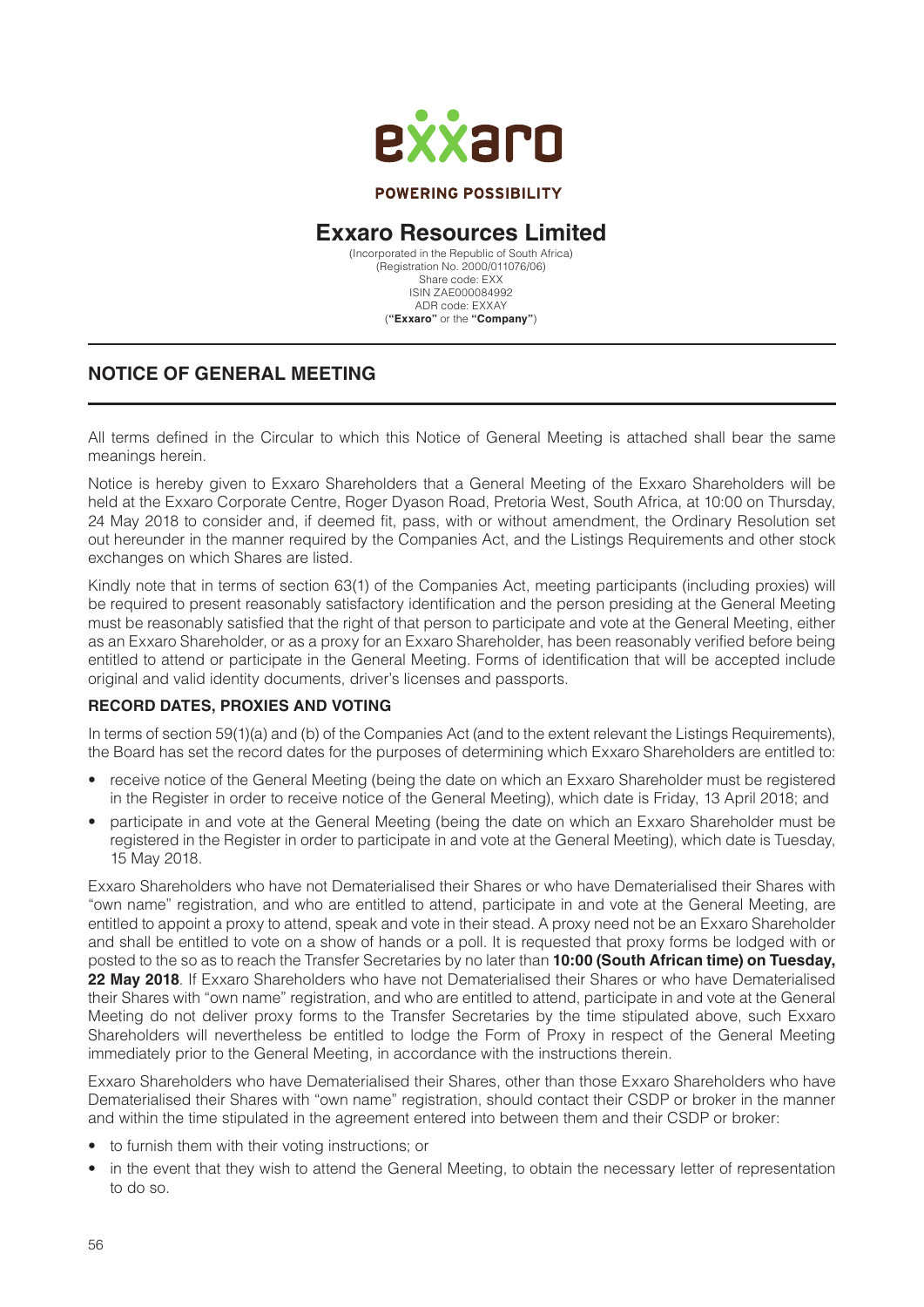On a show of hands, every Exxaro Shareholder present in person or represented by proxy and entitled to vote shall have only one vote irrespective of the number of Shares such Exxaro Shareholder holds. On a poll, every Exxaro Shareholder present in person or represented by proxy and entitled to vote, shall be entitled to cast one vote per Exxaro Share held.

#### *Transaction Approvals*

It is resolved:

#### **ORDINARY RESOLUTION NUMBER 1**

#### **Approval to dispose all of the remaining Tronox Shares**

**THAT** Exxaro's stated intention to monetise its shareholding in Tronox and further to the First Disposal concluded in October 2017, to ensure compliance with the JSE's aggregation rule which may trigger a Category 1 transaction upon Subsequent Disposals, Exxaro Shareholders are being asked to approve the disposal of up to all of the remaining Tronox Shares owned by the Company, in the best possible manner taking into account prevailing market conditions and standard market related terms and discounts, provided that such sales shall not be to related persons as defined in paragraph 10.1(b) of the Listings Requirements.

#### **ORDINARY RESOLUTION NUMBER 2**

#### **Approval to allow any two Directors authorisation to sign all such documents and do all such other things in relation to the implementation of Ordinary Resolution 1**

**THAT** any two Directors, acting jointly, be and are hereby authorised to sign all such documents and to do all such other things as may be necessary or desirable for or incidental to the implementation of the Ordinary Resolution Number 1. Insofar as any such action has been taken or any such documents have been signed before the date of these resolutions, to the extent permissible by law, such actions and/or signatures be retrospectively approved and ratified in their entirety.

The reason for Ordinary Resolution Number 1 is that the proposed sales to dispose of the remaining Exxaro stake in Tronox may to trigger the aggregation rules for a category 1 transaction for the purposes of section 9 of the Listings Requirements (depending on the Exxaro share price, Tronox share price and ZAR to US\$ exchange rate). Exxaro is therefore required to obtain the approval of the Exxaro Shareholders for the disposal of its remaining Tronox stake, in accordance with the provisions of the Listings Requirements. Exxaro aims to complete the Subsequent Disposals in an efficient and timely manner and in the best interests of Exxaro Shareholders. The effect of passing Ordinary Resolution Number 1 will be that Exxaro will have obtained the approval of the Exxaro Shareholders for the Subsequent Disposals as required in terms of the Listings Requirements. For Ordinary Resolution Number 1 to be approved by the Exxaro Shareholders, it must be supported by more than 50% (fifty percent) of the voting rights exercised on the Ordinary Resolution.

By order of the Directors

SE van Loggerenberg Company Secretary Pretoria West 18 April 2018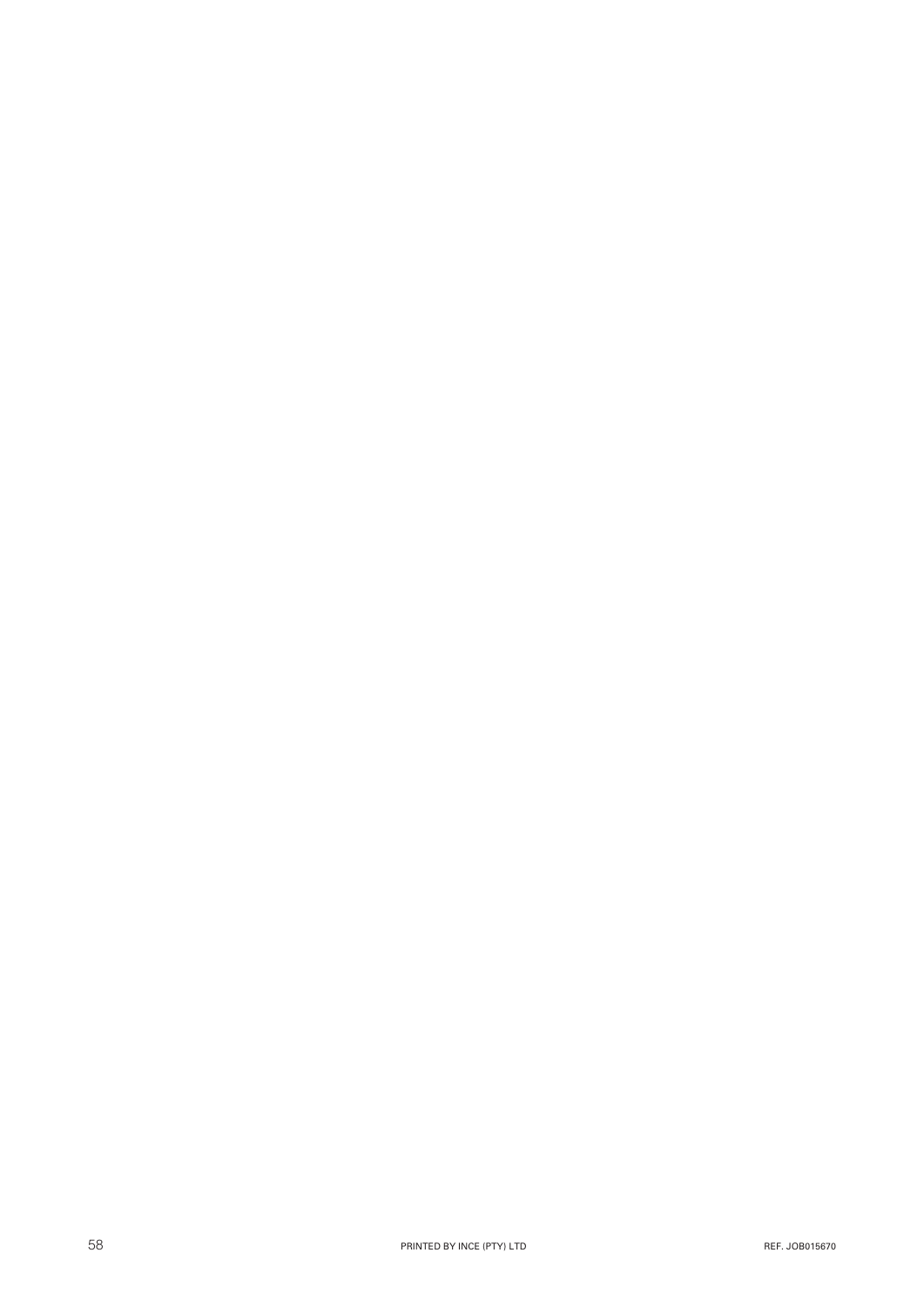

#### **POWERING POSSIBILITY**

# **Exxaro Resources Limited**

(Incorporated in the Republic of South Africa) (Registration No. 2000/011076/06) Share code: EXX ISIN ZAE000084992 ADR code: EXXAY (**"Exxaro"** or the **"Company"**)

#### **FORM OF PROXY**

#### **FOR USE BY CERTIFICATED EXXARO SHAREHOLDERS AND OWN-NAME DEMATERIALISED EXXARO SHAREHOLDERS AT THE GENERAL MEETING OF EXXARO TO BE HELD AT THE EXXARO CORPORATE CENTRE, ROGER DYASON ROAD, PRETORIA WEST, SOUTH AFRICA, AT 10:00 ON THURSDAY, 24 MAY 2018**

Certificated Exxaro Shareholders or Dematerialised Exxaro Shareholders with "own-name" registration, and who are entitled to attend and vote at the General Meeting, are entitled to appoint one or more proxies to attend, speak and vote in their stead. A proxy need not be a Exxaro Shareholder and shall be entitled to vote on a show of hands or poll.

Exxaro Shareholders who have Dematerialised their Shares, other than own-name Dematerialised Exxaro Shareholders, with a CSDP or broker should advise their CSDP or broker as to what action they wish to take. This must be done in terms of the agreement entered into between them and their CSDP or broker. Exxaro Shareholders, other than own name Dematerialised Exxaro Shareholders who have Dematerialised their Shares must not return this Form of Proxy to the Transfer Secretaries or deliver it to the Chairman of the General Meeting. Their instructions must be sent to their CSDP or broker for action.

I/We (Full name in block letters) of (address) Telephone Cellphone E-mail being the holder/s of shares in the issued share capital of the Company hereby appoint: 1. or failing him/her 2. Or failing him/here the control of the control of the control of the control of the control of failing him/here the control of the control of the control of the control of the control of the control of the control of th

3. the Chairman of the General Meeting.

as my/our proxy to attend, speak on my/our behalf at the General Meeting to be held at the registered office of Exxaro, the Exxaro Corporate Centre, Roger Dyason Road, Pretoria West at 10:00 on Thursday, 24 May 2017 and at any adjournment thereof, and to vote or to abstain from voting on my/our behalf on the Ordinary Resolution to be proposed at the General Meeting as follows:

|                                                                                                                                                                                                         | For | <b>Against</b> | Abstain |
|---------------------------------------------------------------------------------------------------------------------------------------------------------------------------------------------------------|-----|----------------|---------|
| <b>Ordinary Resolution 1</b> – Approval of the Subsequent Disposals as required by and in terms of<br>the Listings Requirements                                                                         |     |                |         |
| <b>Ordinary Resolution 2</b> – Approval to allow any two Directors authorisation to sign all such<br>documents and do all such other things in relation to the implementation of Ordinary Resolution 1. |     |                |         |

Every person entitled to vote who is present at the General Meeting or its proxy shall be entitled to –

a) on a show of hands, one vote, irrespective of the number of Shares such person holds or represents, provided that a proxy shall irrespective of the number of shareholders he/she represents, have only one vote;

b) on a vote by poll, one vote for each Share such person holds or represents.

A proxy may not delegate his/her authority to act on his/her behalf to another person. (see note 10).

This proxy form will lapse and cease to be of force and effect immediately after the General Meeting of the Company and any adjournment(s) thereof, unless it is revoked earlier (as to which see notes 15 and 16).

| Signed at               | on | 2018 |
|-------------------------|----|------|
| (Name in block letters) |    |      |
| Signature               |    |      |

Assisted by me (where applicable)